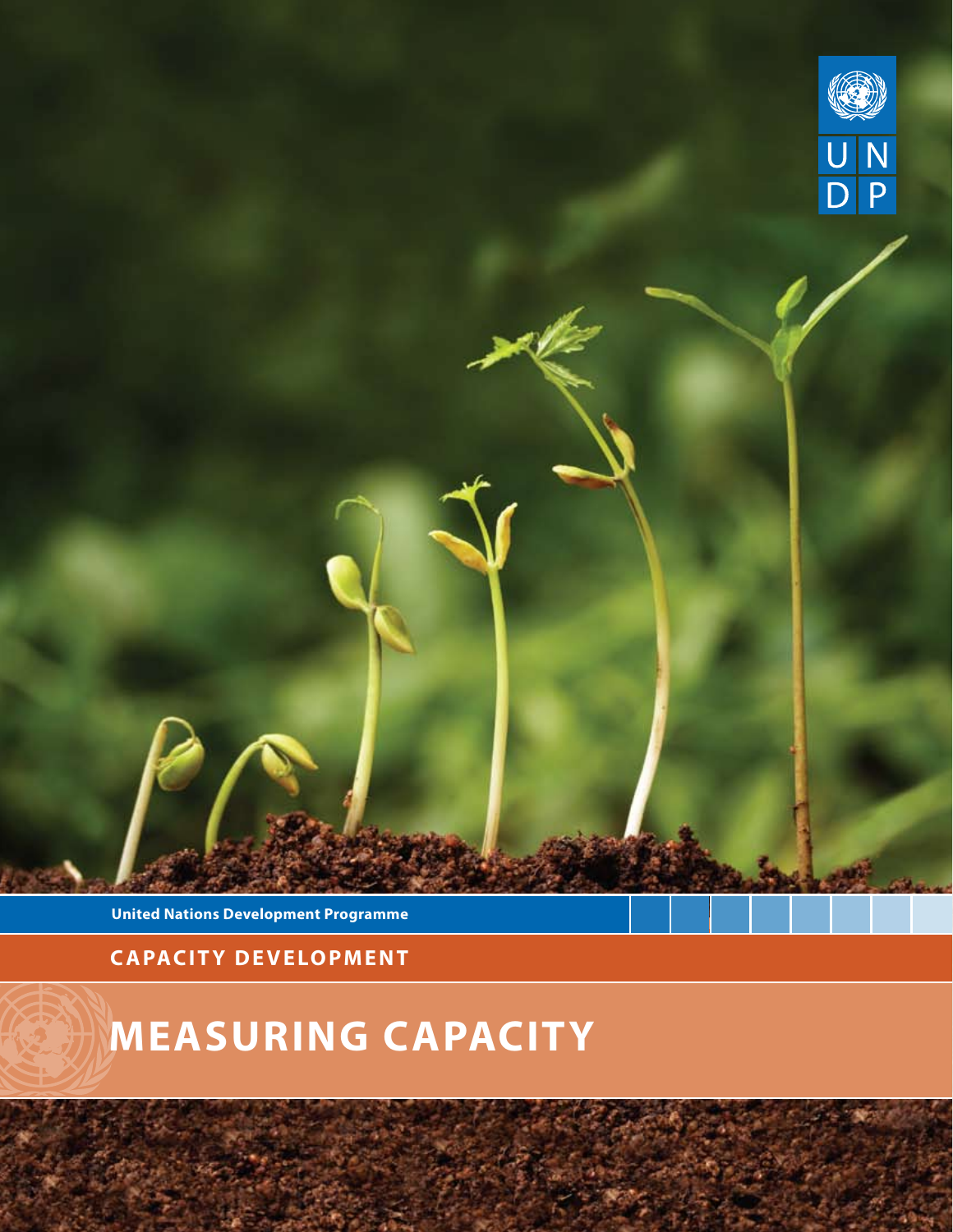## **MEASURING CAPACITY**

## **TABLE OF CONTENTS**

| <b>Acronyms and Abbreviations</b>                                                  |  |
|------------------------------------------------------------------------------------|--|
|                                                                                    |  |
|                                                                                    |  |
|                                                                                    |  |
|                                                                                    |  |
|                                                                                    |  |
| II. Measuring Change in Institutional Performance, Stability and Adaptability 9    |  |
|                                                                                    |  |
|                                                                                    |  |
|                                                                                    |  |
| III. Measuring Programmatic Responses based on Capacity Development Core Issues 18 |  |
|                                                                                    |  |
|                                                                                    |  |
|                                                                                    |  |
|                                                                                    |  |
|                                                                                    |  |
| Annex I: Examples of Impacts, Outcomes, Outputs and Indicators 28                  |  |
|                                                                                    |  |
|                                                                                    |  |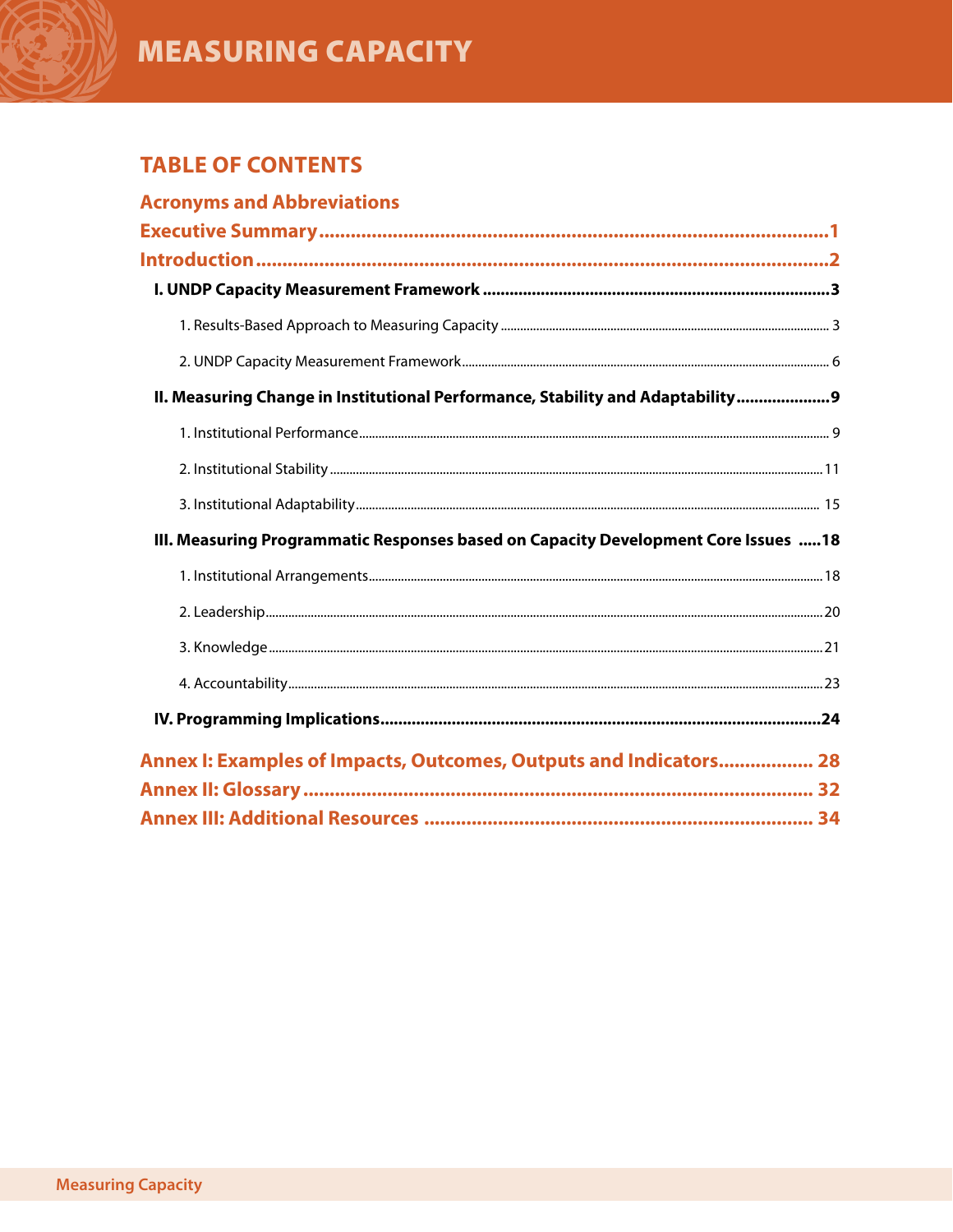

**CPAP** Country Programme Action Plan **MfDR** Managing for Development Results **MDG(s)** Millennium Development Goal(s) **NGO** Non-Governmental Organization **RBM** Results Based Management **RRF** Results and Resources Framework **TCPR** Triennial Comprehensive Policy Review **UN** United Nations **UNDAF** United Nations Development Assistance Framework **UNDG** United Nations Development Group **UNDP** United Nations Development Programme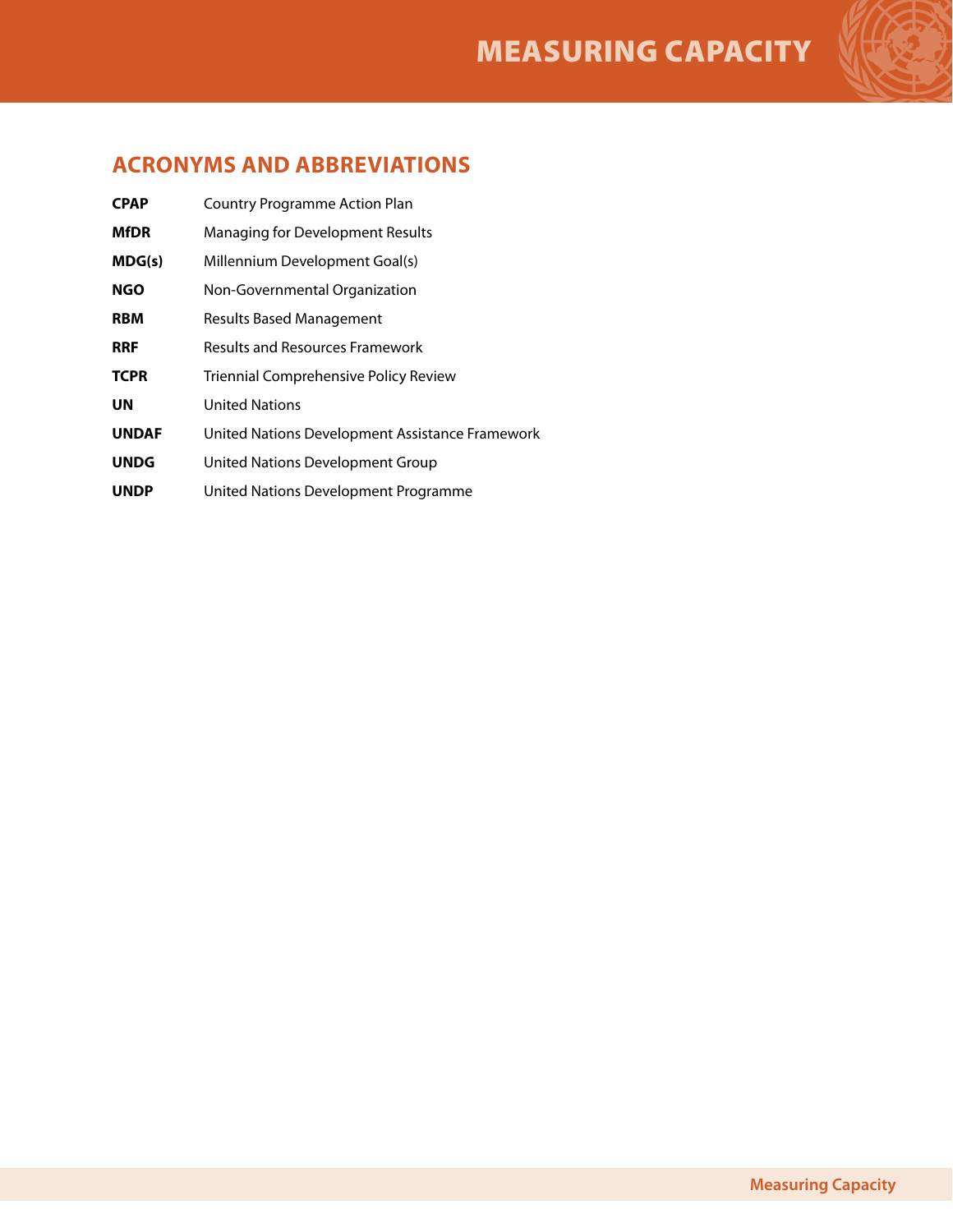## **Executive Summary**

What is the measure of capacity? This paper on Measuring Capacity attempts to help development practitioners unbundle this question. First, by defining the starting point: an institution's ability to perform, sustain performance over time, and manage change and shocks; second, by offering programmatic responses that can drive improvement in these areas; and third, by presenting a framework for capturing the resulting change.

The strength of institutions is central to the achievement of national development goals. Increasingly, development programmes aim to strengthen various aspects of national capacities so that they are better able to fulfil their mandates and contribute to achievement of national goals. It has been difficult, however, to draw an accurate picture of the contribution of these programmes to the strengthening of institutions, let alone to achievement of development goals. A key obstacle to measuring the change in capacity has been the ambiguity of what the results of capacity development are. This paper hopes to offer a common language with which to articulate results and a common framework in which to capture them.

The framework for measuring change in capacity presented in this paper captures capacity at two levels: at one level are capacities that enable an institution to perform effectively and efficiently, repeat good performance over time, and manage change and shocks as they come. Change in capacities at this level is reflected in outcomes. At another level are drivers of capacity, or levers of change: institutional arrangements and incentives; strategic leadership; the knowledge and skills of human resources; and public interface or accountability mechanisms. The results of activities at this level are reflected in outputs. For example, measurement of a health system's capacity could include a national university system's ability to produce top-notch health professionals (outcome), and by the existence of an education curriculum that addresses the specific health needs of the country (output).

The results chain (activity-output-outcome-impact) can vary across circumstances (an outcome in one situation may be an output, or even an activity or input in another) and needs to be adjusted in each context. The key to building a logical results chain is maintaining the inherent flow from one level to the next for each intervention and for each institution: what activities will produce what outputs, and how will they contribute to stronger institutions. Understanding the linkage between outputs and outcomes allows development practitioners to focus on those interventions that can actually have a long-lasting effect on institutions.

The conceptual framework presented in this paper is intended to be used by development practitioners in measuring change in capacity of institutions. The framework can be applied equally to a variety of institutions: national and sub-national institutions; state and non-state institutions; partner institutions as well as those within the UN development system. Institutions can encompass organizations as well as the enabling environment or the system larger than any specific organizational entity.<sup>1</sup>

The paper is divided into four parts. Section I introduces a framework for measuring capacity. Section II provides details for measuring change in performance, stability and adaptability of institutions responsible for contributing to development goals, along with sample outcomes and indicators. Section III contains an illustrative list of programmatic responses used to drive transformation, with sample outputs and indicators. Section IV discusses implications of the framework for programme formulation. Annex I provides examples of impacts, outcomes, outputs and indicators; Annex II provides definitions of commonly used terms; and Annex III lists additional resources. This paper should be read in conjunction with the UNDP Practice Notes on Capacity Development and Capacity Assessment, as they provide explanations of terms and concepts referenced herein.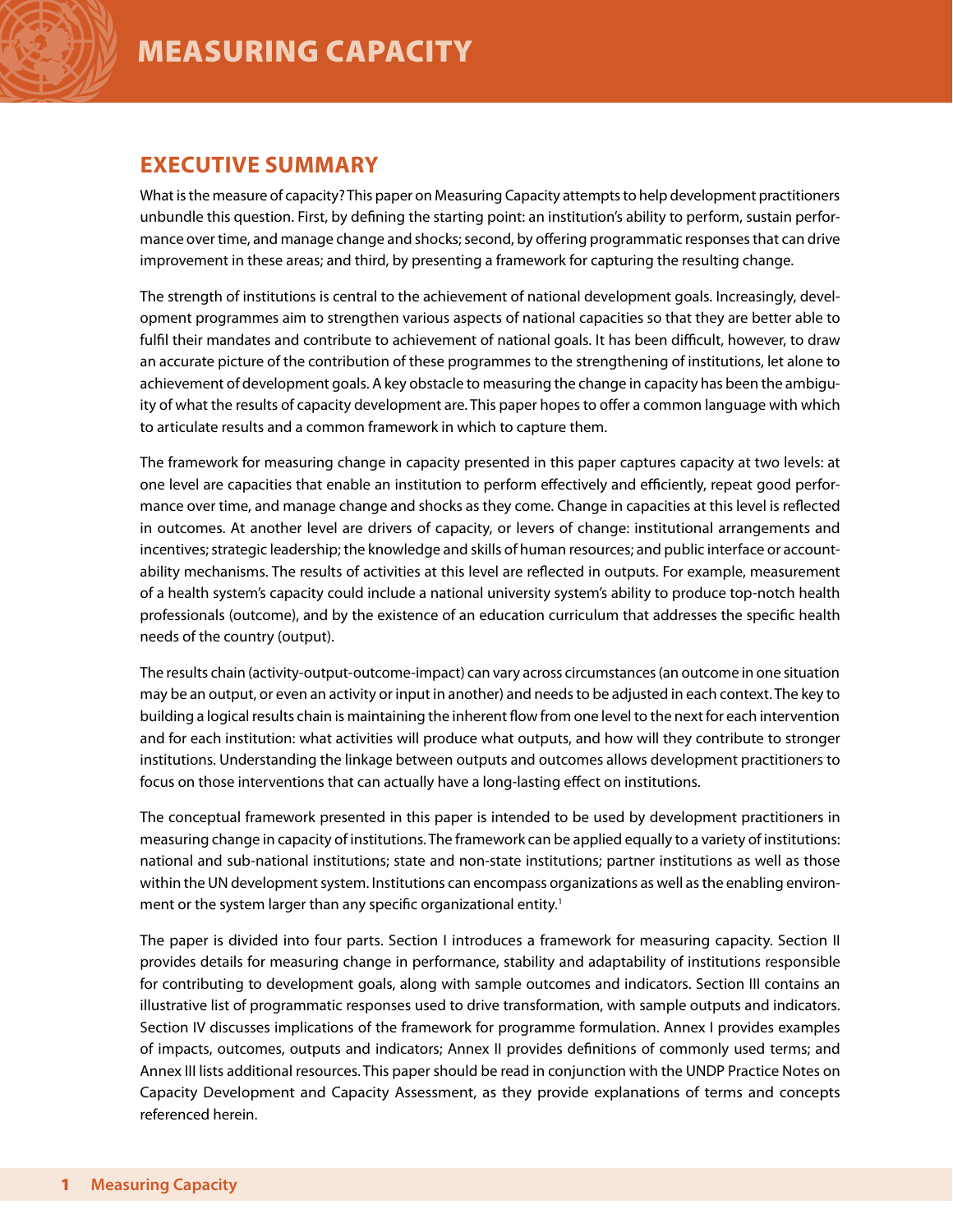

## **INTRODUCTION**

UNDP defines capacity as "the ability of individuals, institutions, and societies to perform functions, solve problems, and set and achieve objectives in a sustainable manner." Capacity development is the 'how' of making development work better and is, in essence, about making institutions better able to deliver and promote human development. It is at the heart of UNDP's mandate and functions, with the UNDP Strategic Plan 2008–2013 (UNDP, 2008c) positioning capacity development as the organization's overarching contribution to programme countries.

The measurement of capacity and specifically the capture of change in capacity are critical to understanding the success of the capacity development process. The importance of being able to do so can be seen in the ability to i) understand what constitutes a starting point (how to articulate what capacities are there to begin with); ii) uncover where the hurdles to developing capacity are and design programmatic responses that will actually address those hurdles to drive improvement; and iii) most important, measure the change in an institution's capacity to fulfil its mandate and provide insight into where to make investments for continuing improvement.

Within the context of the wider UN system, several key documents call for an effective and common approach at the country level in advocating for and taking action on capacity development.<sup>2</sup> In particular regard to measuring capacity development results, the 2007 Triennial Comprehensive Policy Review (TCPR) "requests the United Nations development system to support the development of specific frameworks aimed at enabling programme countries, upon their request, to design, monitor and evaluate results in the development of their capacities to achieve national development goals and strategies."3 A progress report to the Economic and Social Council on the 2007 TCPR "encourages the United Nations Development Group to develop indicators to assess the sustainability of capacity-building activities of the UN system." 4

The fact that capacity development is a long-term process and is one of many factors contributing to the achievement of development goals cannot be an excuse for lack of measurement; in fact, these conditions should rather inform the formulation of a framework for its measurement.

The capture of change in capacity should be based on clear evidence of actual relevant changes. Outcomes, outputs, and indicators should be clear and should not be stated in vague language such as "improve, enhance, strengthen, or increase capacity." Measurement must go beyond an increase in input resources, such as human, financial or physical resources; and go beyond the completion of activities or production of outputs, such as the implementation of training or procurement of tools, as the availability of such resources and completion of such tasks do not guarantee their contribution to development goals. It should look at the change in institutions – are they stronger, better, more resilient?

<sup>1</sup> See the UNDP Practice Note on Capacity Development for a fuller discussion of the various levels of capacity.

<sup>&</sup>lt;sup>2</sup> These documents include the 2007 UN Triennial Comprehensive Policy Review (United Nations, 2008); the UN Development Group (UNDG) Position Statement on Capacity Development (UNDG, 2006); the UNDG Capacity Assessment Methodology (UNDG, 2008); and the United Nations Development Assistance Framework (UNDAF) and Common Country Assessment (CCA) Guidelines (UNDG, 2009).

<sup>&</sup>lt;sup>3</sup> 2007 Triennial Comprehensive Policy Review, para 38 (United Nations, 14 March 2008).

<sup>4</sup> Report to Economic and Social Council on Progress in the Implementation of General Assembly Resolution 62/208 on the TCPR, para 13 (United Nations, 17 July 2009).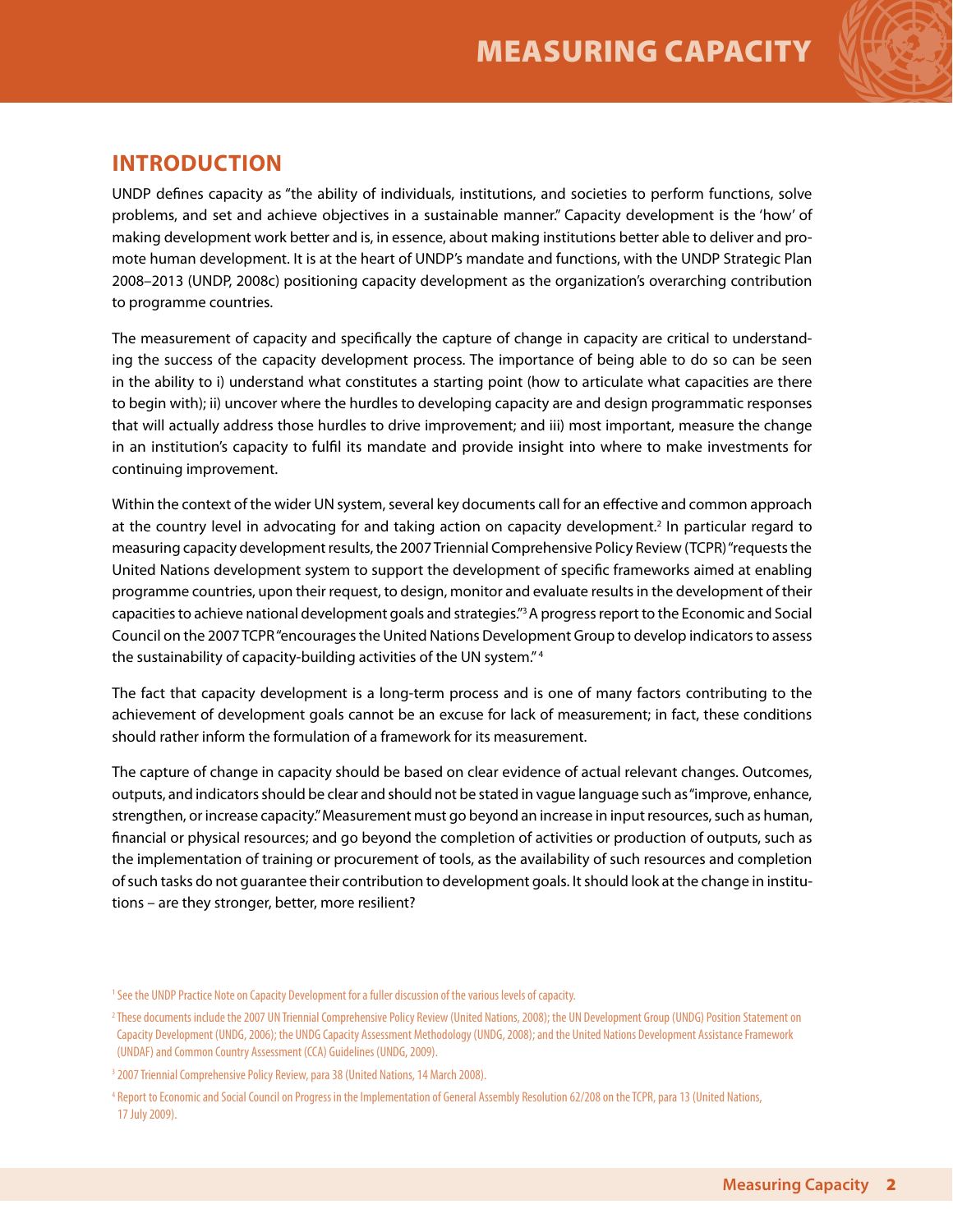## **I. UNDP CAPACITY MEASUREMENT FRAMEWORK**

The process of capacity development is intended to enable an institution to move from an existing state to a higher state of capacity, which then enables it to contribute to human development writ large. This paper offers a framework for i) measuring the change between the existing state and a higher state (the outcomes expected and how to indicate for such); and ii) exploring the programmatic responses for developing capacity (the levers of change, the outputs expected and again how to indicate for such).

### **1. Results-Based Approach to Measuring Capacity**

All institutions, formal and informal, in the public sector, civil society and private sector, have a purpose: they perform functions and produce products and services that make development possible. In so doing, they use an "existing endowment" of resources (human, financial and physical assets) and competencies to convert inputs to **outputs** such as policies, compliance regulations and mechanisms, and knowledge products; which in turn contribute to achievement of **outcomes** such as increased service delivery; which in turn again contribute to **impact** or achievement of national development goals such as improvement in public health and increase in employment. This chain of events, inputs – activities – outputs – outcomes – impact, is known as the results chain, and is a simple, systematic cause-effect approach to managing and measuring development results in as tangible a manner as possible.

Measurement of capacity development results, similarly, requires a systematic approach with a focus on tangible results. Managing for development results (MfDR) and its precursor, results based management (RBM), are applied by many governments and international agencies to simplify planning and ensure focus remains on achievement of impact and outcome, rather than production of output or amount of input. The discussion below introduces four key components of the UNDP results-based approach and reflects UNDP's approach to planning, monitoring and evaluating for development results within the context of capacity development.<sup>5</sup>

#### *a. Strategic Planning*

For formal institutions, the identification of desired impact, outcomes, and outputs should emanate from a strategic planning process. Much of planning is about balancing immediate needs and preparing for future needs, aligning institutional arrangements to development goals, and allocating resources in a way that maximizes performance and promotes stability and adaptability. Defining goals, outcomes, and outputs without a clear understanding of the institution's strategic direction can lead to distorted focus and resources being diverted from real needs, resulting in capacity development responses that build islands of competencies in areas that might have lower priority and less impact.

A strategic planning process involves consultation with stakeholders to identify specific changes that are essential for the achievement of development goals. This process may include identification of key problems; analysis of the political economy, social reality, and capacity assets and needs; grouping of root causes; identification

<sup>5</sup> Please see the UNDP Handbook on Planning, Monitoring and Evaluation for Development Results, September 2009a, for a more detailed discussion.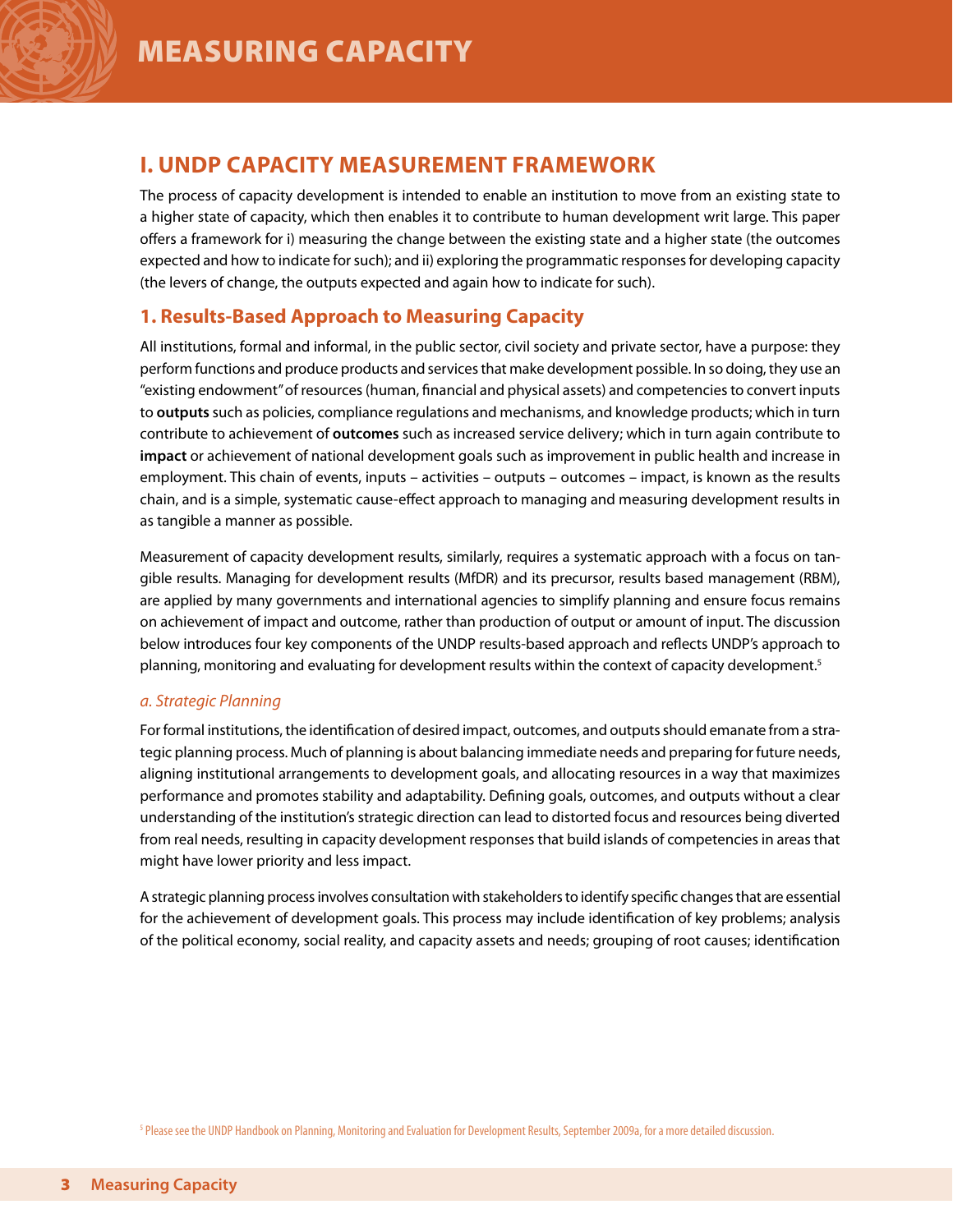of interdependencies; scenario planning; prioritization of issues; and cost/benefit analysis of various options. Changes identified may be at the strategic level of institutional performance, stability and adaptability, as well as at the operational level found within the programmatic responses to develop capacity (institutional reform and incentive mechanisms; leadership development; education, training and learning; and accountability and voice mechanisms). Improvements at the operational level can strengthen an institution, making it more resilient and better able to contribute to achievement of national development goals.

#### *b. Impact*

An impact is an actual or intended change in human development as measured by people's well-being. An impact generally captures change in people's lives. It represents underlying goals such as better living conditions, through improvements in health, income, education, nutrition, or the environment. An impact within a sector, department or smaller unit describes more detailed and specific changes that make up or contribute to higher-level or national impact.

#### *c. Outcome*

An outcome is an actual or intended change in development conditions that interventions are seeking to support. It usually relates to changes in an institution's ability to work better and fulfil its mandate. To achieve development goals, a strategic plan should identify specific changes or outcomes that must occur within various systems. For example, to achieve MDG 2 (achieve universal primary education), a plan may call for the educational sector to deliver free and compulsory primary education and improve the quality of basic education; or for the health sector to improve the health and nutritional status of children.

It is important to note that there can be several levels of outcomes leading ultimately to the desired impact. For example, increased management capacity of the Ministry of Education may lead to increased number of operational schools, in turn leading to increased enrolment rates that may ultimately lead to increased literacy rates. These are all different levels of outcomes. Higher-level outcomes are often cascaded down to more specific outcomes within ministries, departments and sectors, at which level it is important that outcomes have the appropriate amount of detail so as to minimize ambiguity.

#### *d. Output*

An output is a short-term development result produced by project and non-project activities. It relates to the completion (rather than the conduct) of activities and is a product and/or service that make achievement of outcomes possible. It is the type of result over which managers have a high degree of influence.

There is a qualitative difference between an output (a product or service completed) and an outcome (a change that occurs after products and services are provided). It is desirable, but not definitive, that outputs and outcomes have a cause-and-effect relationship; outputs may be produced without any change happening, or change may occur without the production of outputs. In addition, outputs and outcomes do not necessarily have a parts-and-whole relationship; a collection of outputs does not make up an outcome; nor does adding details to and clarifying specifics of an output transform it into an outcome. For example, an aerodynamic design can improve speed for cars, but higher speed is not driven entirely by an aerodynamic design.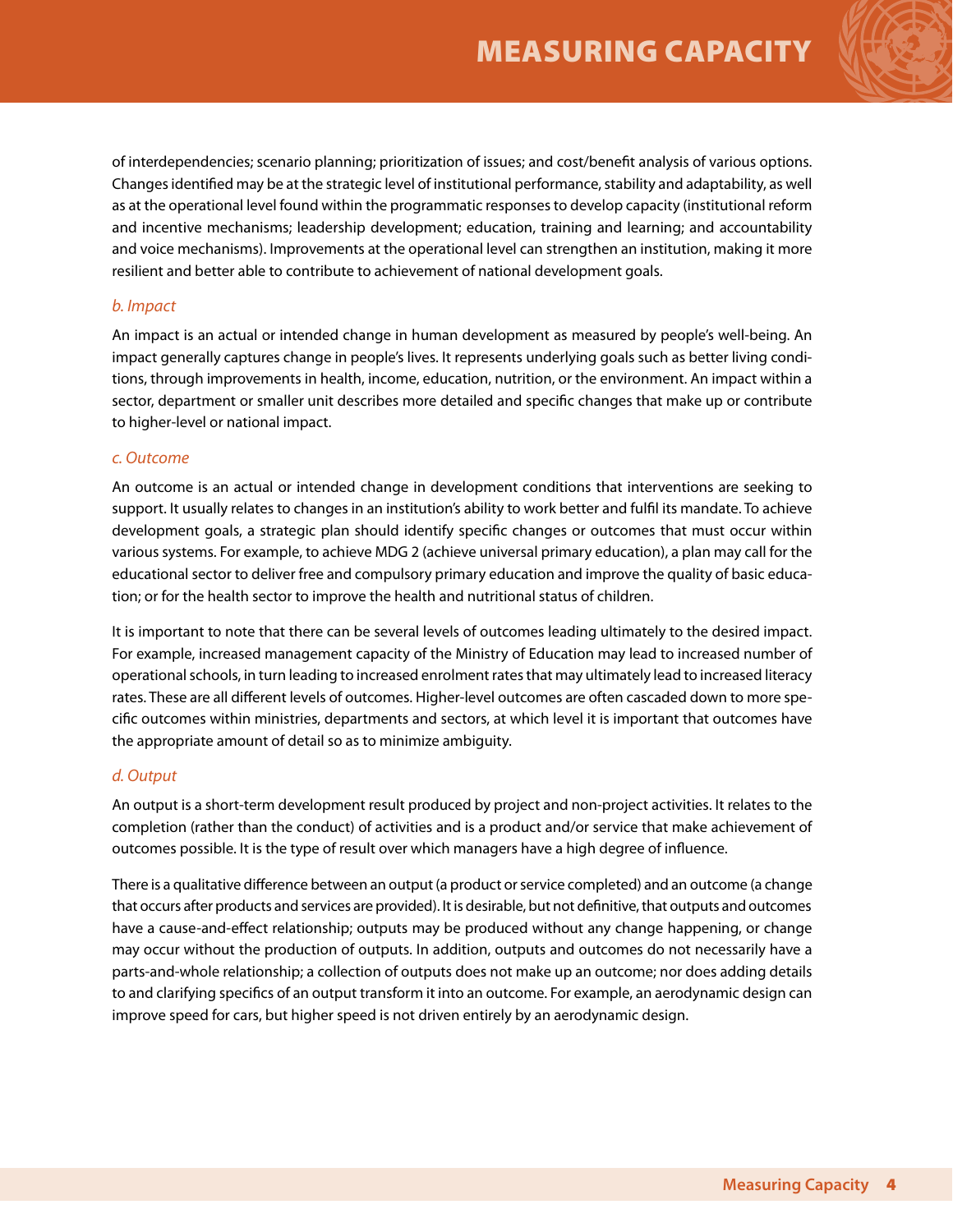The table below presents two examples of development results driven from strategic plans.

| <b>STRATEGIC PLAN</b>    | <b>IMPACT OR GOAL</b>                                                                                         | <b>OUTCOME</b>                                                                                                                                                                           | <b>OUTPUT</b>                                                                                     |
|--------------------------|---------------------------------------------------------------------------------------------------------------|------------------------------------------------------------------------------------------------------------------------------------------------------------------------------------------|---------------------------------------------------------------------------------------------------|
| <b>Strategic</b><br>Plan | Improved environmental<br>sustainability                                                                      | Government ministries<br>take a cross-sector<br>approach to addressing<br>environmental issues<br>(increasing both efficiency<br>of policy formulation and<br>effectiveness of policies) | <b>National</b><br>environmental<br>strategy<br>produced                                          |
| <b>Strategic</b><br>Plan | Increased democracy and<br>human rights (through<br>public sector accountability<br>and public participation) | <b>Ministry of Finance</b><br>increases transparency of<br>national budgeting process<br>(increasing effectiveness of<br>budget allocations)                                             | Policies that<br>facilitate public<br>access to<br>information on<br>budget/finance<br>formulated |

A strategic plan details a path for reaching national development goals. As an institution implements capacity development programmatic responses, it establishes better systems, improved processes, more effective mechanisms (a higher output level), which enable it to work better and fulfil its mandate (a higher outcome level). This in turn facilitates and contributes to achievement of national development goals. The chart below illustrates how increased focus on capacity development over time can lead to greater development results.



#### **Figure 1 - Results-based approach to capacity measurement**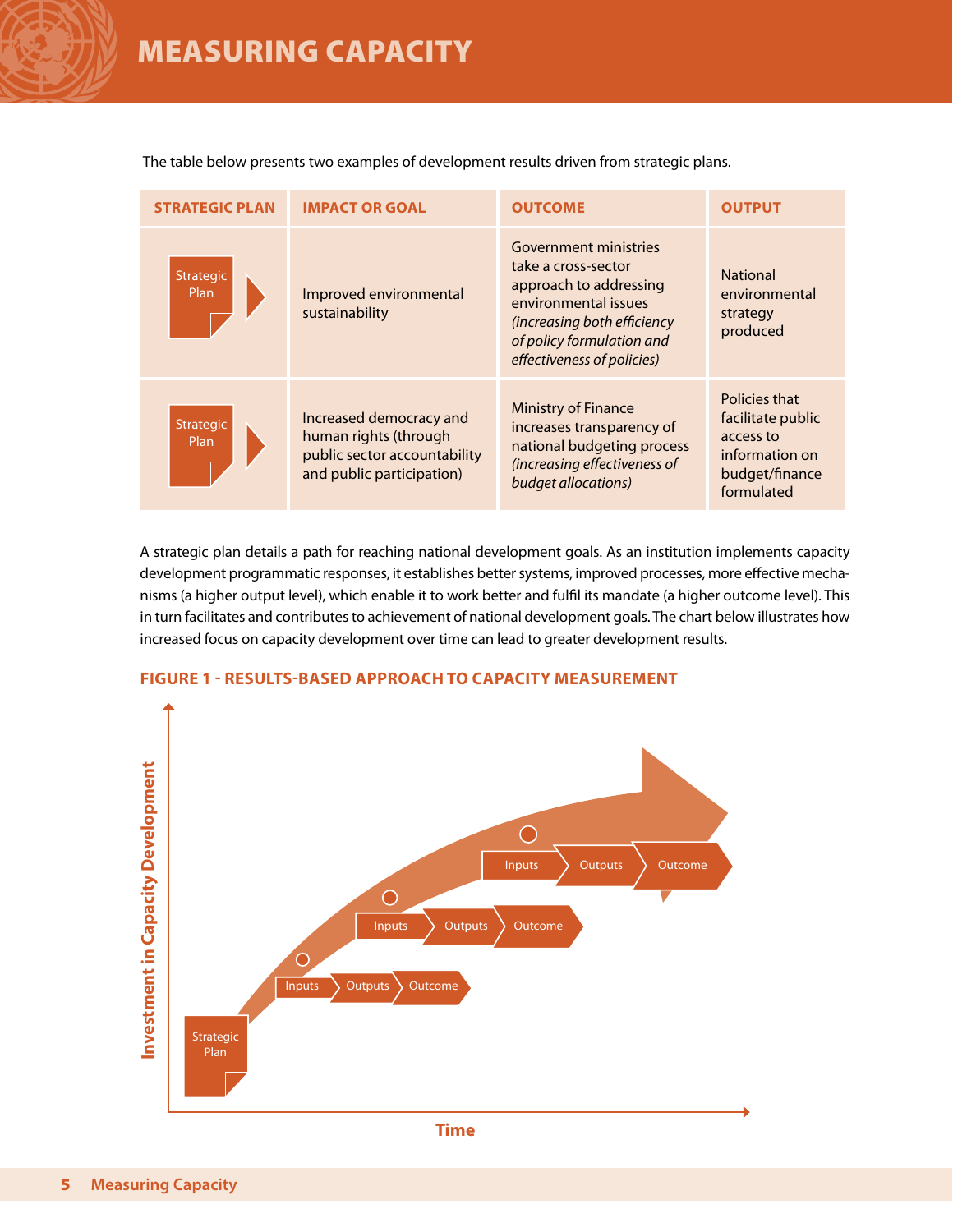

### **2. UNDP Capacity Measurement Framework**

Using a results-based approach for measuring capacity, UNDP sees three levels of measurement:

- 1. Impact: Change in people's well-being
- 2. Outcome: Change in institutional performance, stability and adaptability
- 3. Output: Product produced or service provided based on capacity development core issues (institutional arrangements, leadership, knowledge, and accountability)

Each level is inextricably linked to the next. We see progress against national development goals as driven by, among other things, a change in national institutions' performance, stability and adaptability. The stronger the institutions, the better able they are to fulfil their mandates. For instance, a Ministry of Water that is able to withstand natural disasters and manage environmental shocks is more likely to contribute to a development goal of universal access to potable water.

Contributing to stronger institutions are robust institutional arrangements; visionary, competent and ethical leaders; open and equal access to knowledge; and vibrant accountability and voice mechanisms. The better the reforms, policies and investment decisions, the stronger the institutions. For instance, a national government that formulates a decentralization policy that clearly delineates national vs. sub-national roles and responsibilities is more likely to have high-performing sub-national governments.

Building on a foundation of existing competencies and resources, the framework on the following page depicts these three levels, and the connection between them. Measurement of change in capacity need not embrace the full complexity of the measurement framework as depicted. For example, a nascent institution may focus on improving its ability to perform efficiently by putting in place a streamlined organization structure and better business processes. At a later point in time, it may have progressed to such a point that it can address its ability to maintain a higher level of performance over time.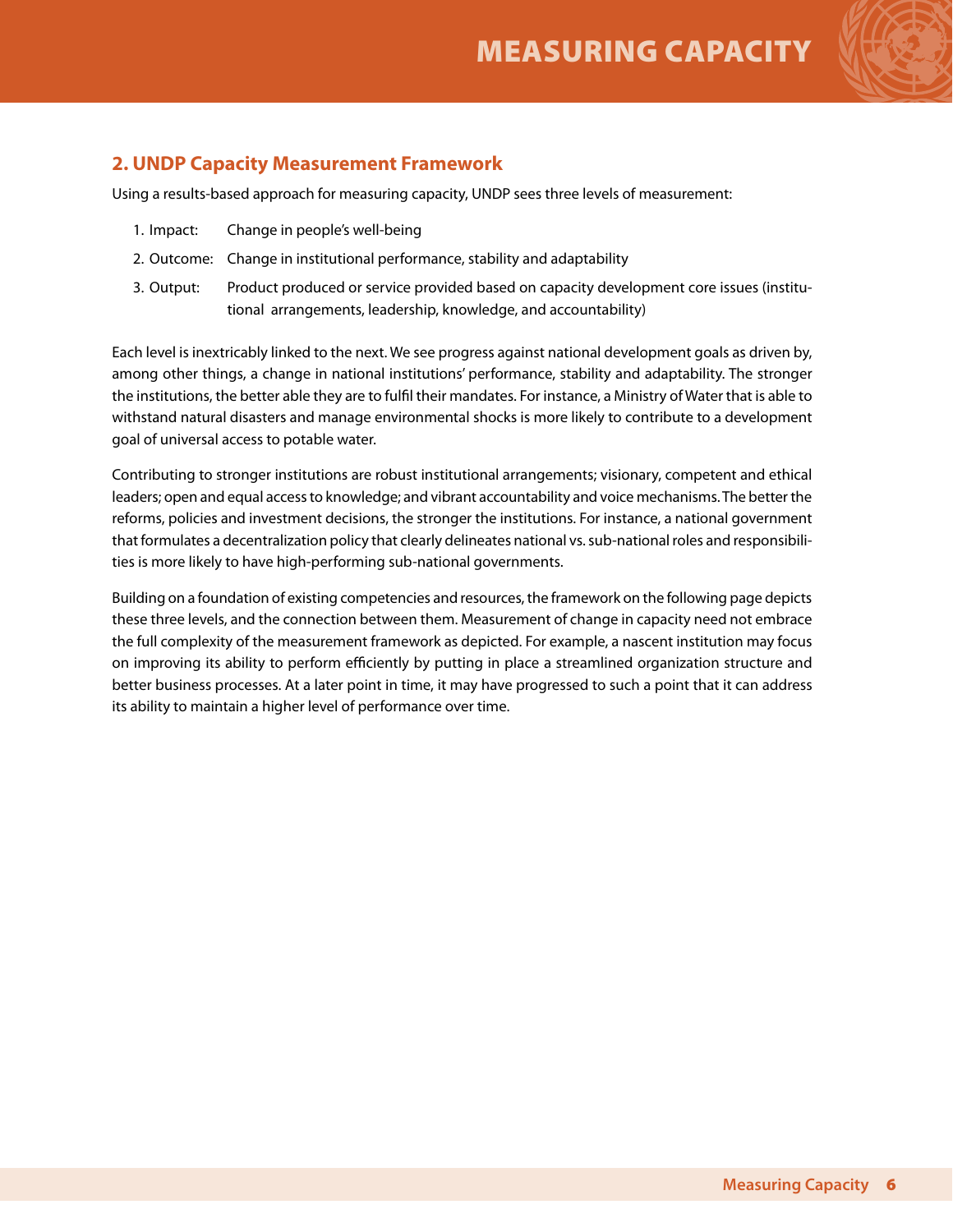

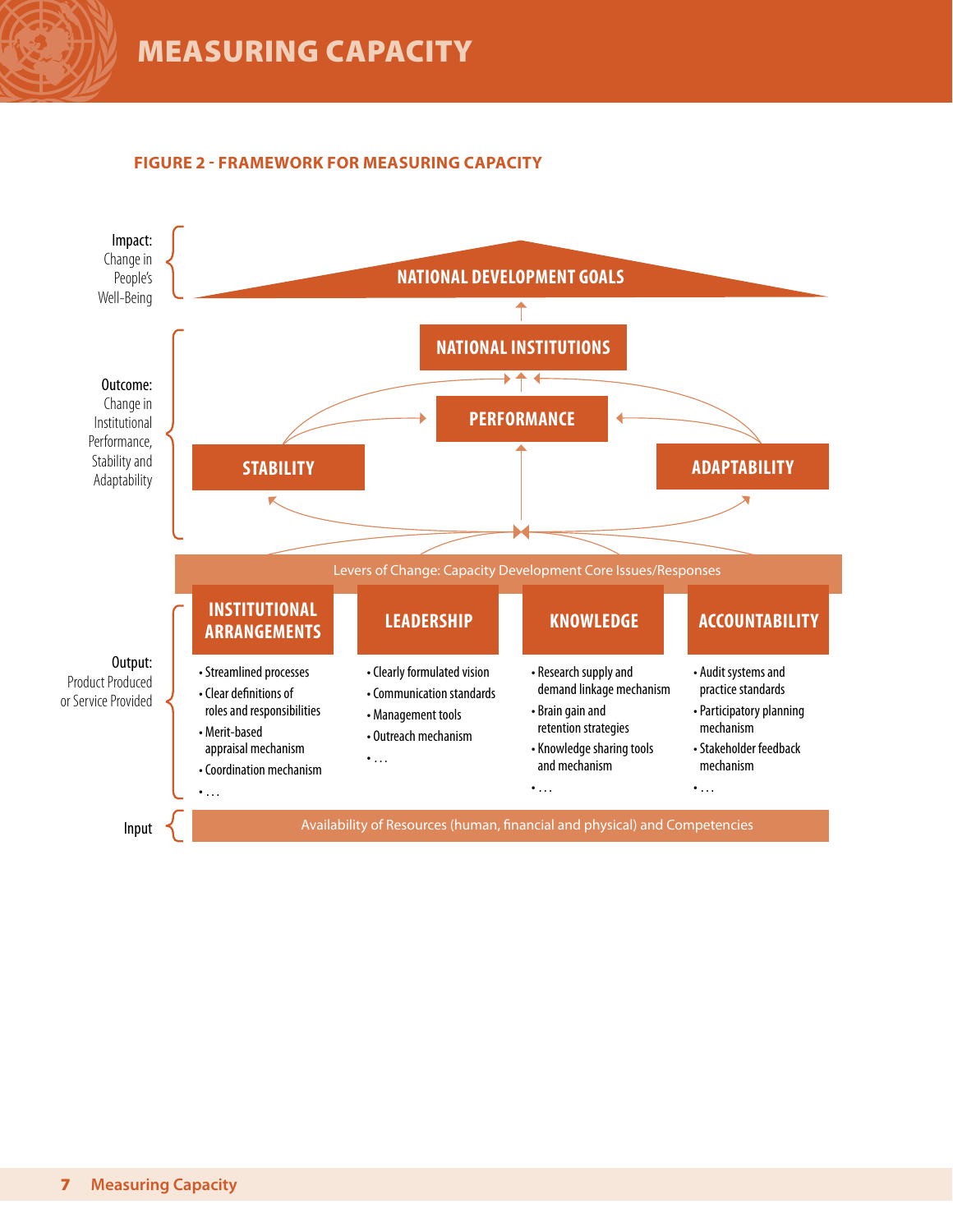

#### *a. Measuring Impact: Change in People's Well-Being*

Measurement of progress against national development goals is generally well articulated and executed. Indicators at this level tend to be quantitative and limited in number; and although data may sometimes be costly or otherwise difficult to attain, there is strong incentive and often international support for gathering such data and reporting on progress at this level.

#### *b. Measuring Outcome: Change in Institutional Performance, Stability and Adaptability*

Key to the achievement of development goals is a continuous improvement in the performance, stability and adaptability of national institutions responsible for development. Improvements can be measured by an institution's ability to:

- a) Convert inputs to productive use (performance)
- b) Seek resolution to problems and remove barriers (stability)
- c) Adapt to changing realities and demands (adaptability)

Institutions that can formulate effective policies, that can deliver services efficiently, that can sustain a high level of performance over time, and that can weather shocks, external and internal, are the very institutions that can make the most significant contribution to human development. Change at this level is reflected in outcomes in the enabling environment as well as the organization, and can be measured by outcome indicators (see Section II for further discussion and examples).

#### *c. Measuring Output: Products Produced and Services Provided based on Capacity Development Core Issues*

Institutions can become stronger when they have in place the policies, systems, processes and mechanisms that allow them to do what they do better. The formulation, establishment and implementation of these assets are the essence of capacity development. UNDP sees the most change when there is focus on and investment in the following areas:

- a) Institutional arrangements  $\rightarrow$  institutional reform and incentive mechanisms
- b) Leadership  $\rightarrow$  leadership development
- c) Knowledge  $\rightarrow$  education, training and learning
- d) Accountability  $\rightarrow$  accountability and voice mechanisms

Programmatic responses can address the enabling environment (national policies, laws and regulations) as well as the organizational (business processes, management systems) and individual (training) levels. They can also encompass both functional (programme implementation) and technical (disaster risk analysis) capacities. Results at this level are captured in outputs and output indicators (see Section III for further discussion and examples).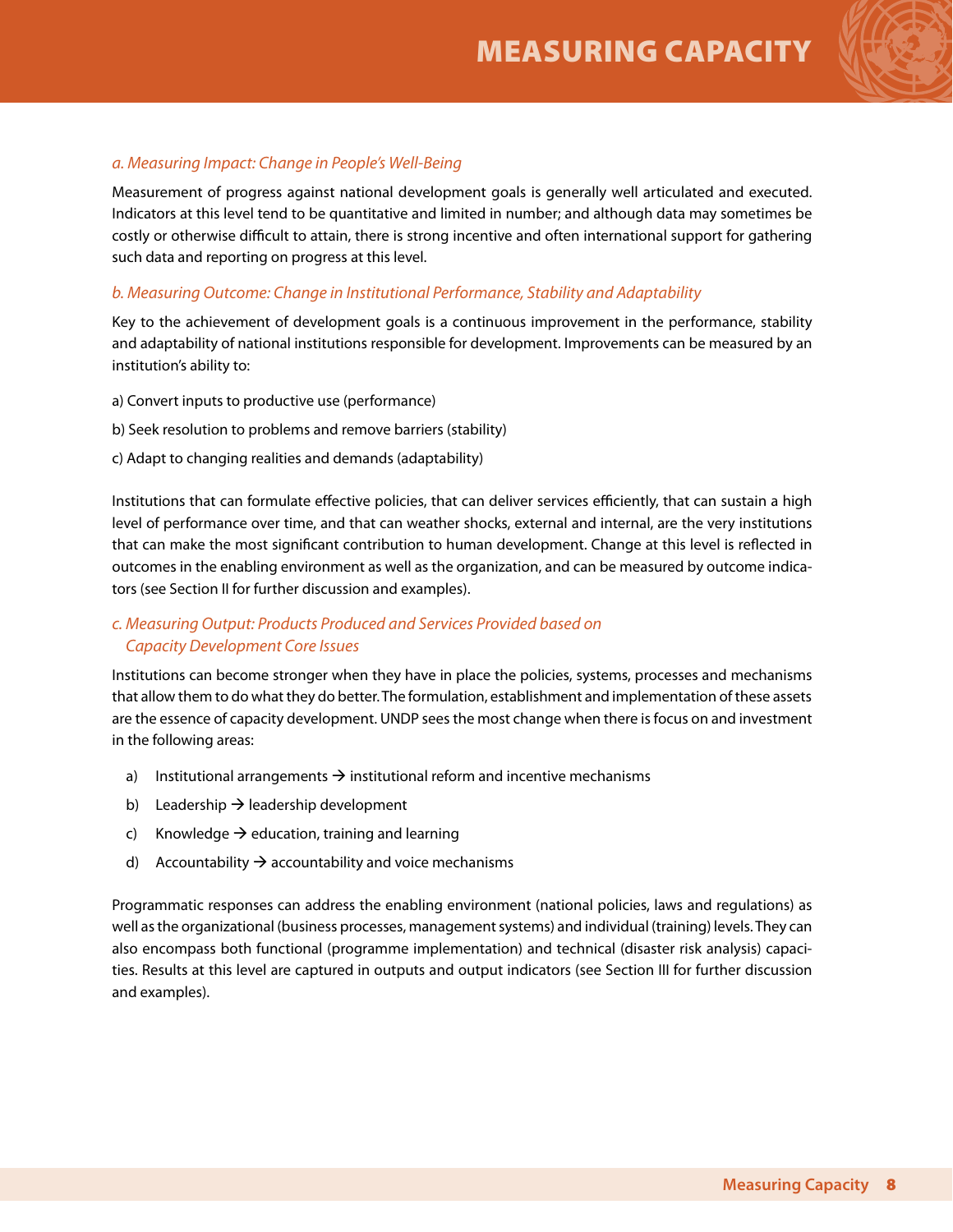

## **II. Measuring Change in Institutional Performance, Stability and Adaptability**

Most institutions continuously strive to strengthen their capacities to fulfil their mandates. UNDP sees the capture of results of these efforts through three institutional capacity measures: i) does the institution perform more effectively and efficiently in delivering on its mandate; ii) does it do so consistently over time; and iii) does it make the needed adjustments to change (or shocks).

| <b>MEASUREMENT FACTORS</b> | <b>COMPONENTS</b>         |
|----------------------------|---------------------------|
| 1. Performance             | <b>Effectiveness</b>      |
|                            | Efficiency                |
|                            | Institutionalization      |
| 2. Stability               | <b>Risk Mitigation</b>    |
|                            | Investment for Innovation |
| 3. Adaptability            | Continuous Improvement    |

Looking at this collection of measurement factors helps define the starting point for a programmatic response to develop capacity and transform an institution. How effective are an institution's policies in meeting beneficiaries' needs? How efficiently does the institution use the resources it has to deliver services? How well is it able to institutionalize and sustain performance improvements that have already been made? How well can it anticipate and respond to a changing environment? The answers to these questions provide numerous insights: i) they define the starting point for change; ii) they highlight the challenges an institution faces as it delivers on its mandate; iii) they help focus the capacity development response on those areas that will actually make a difference to the institution; and iv) they provide tangible baselines against which progress can be measured.

In applying this approach to measuring change in institutions, one should emphasize the various measurement components based on context; the approach does not call for all components to be equally applied or weighted in every situation. Efficiency, for example, may be less relevant or practical for certain government institutions that prioritize expansion regardless of cost, while it may be a cardinal measure for other government institutions.

In this Section, each component is defined and illustrative outcomes and associated indicators are offered. In addition, examples of programmatic responses to develop capacity in each of these components are presented. The outputs associated with these interventions would presumably contribute to achievement of the outcomes of improved institutional performance, stability and adaptability.

### **1. Institutional Performance**

Performance is a combination of the effectiveness and the efficiency with which an institution fulfils its intended purpose. Effectiveness is the degree to which the institution's objectives are achieved. Efficiency is a comparison of what is produced (or what has been achieved) and resources used (money, time, labour, etc.).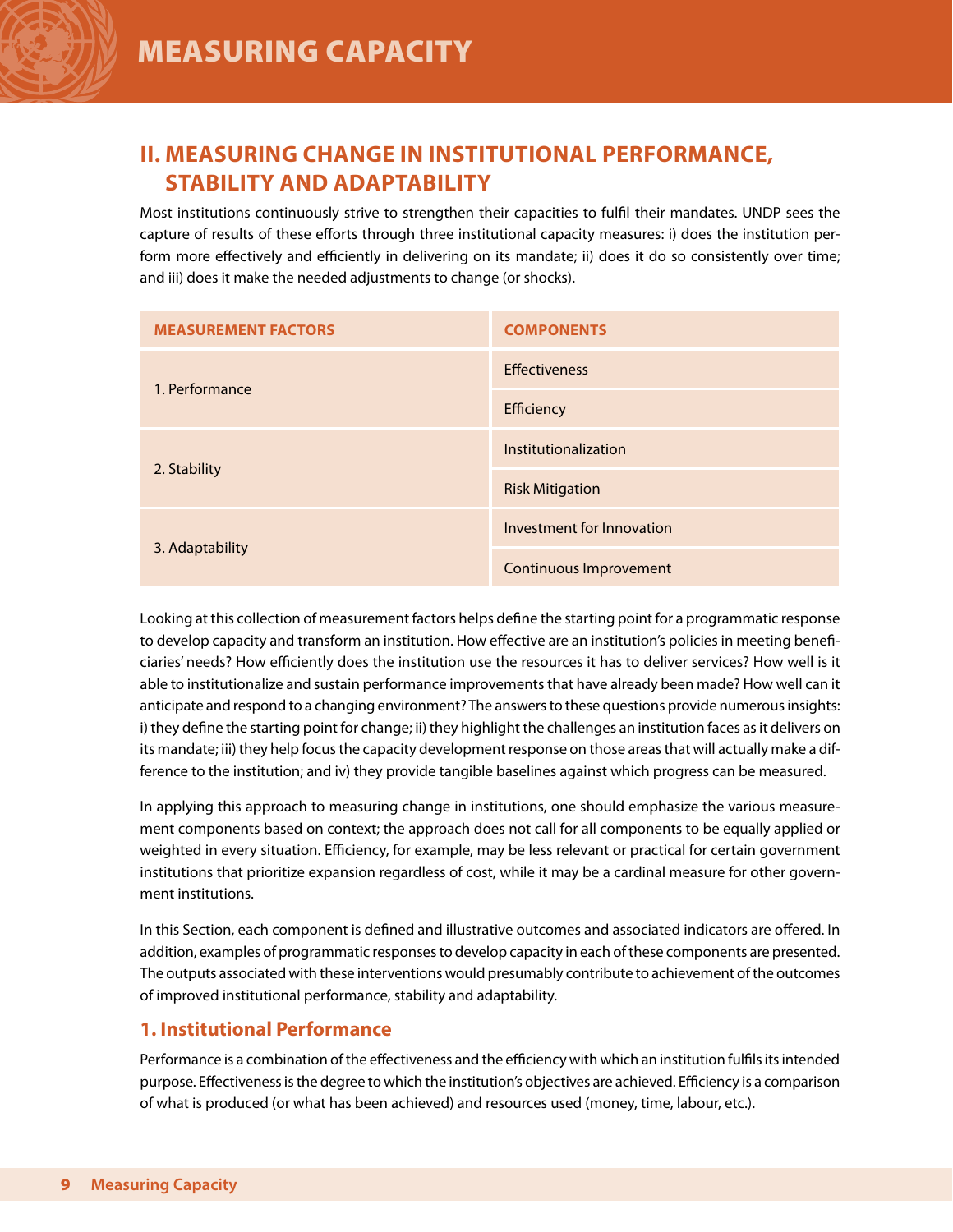

#### *a. Effectiveness*

Effectiveness is the degree to which an institution achieves its agreed objectives or mandates. For example, if a Ministry of Education can spearhead the formulation of policies and investments (e.g., free primary education) that contribute to a decrease in illiteracy rate, then that Ministry can be said to be effective in contributing to a national goal of eliminating illiteracy. (This is not to say that the Ministry's effectiveness is the only factor in reducing illiteracy, but one of many contributing factors.)

By understanding where and how it is more or less effective, an institution can design programmatic responses to develop capacities in these particular areas. Any positive change to the characteristics or orchestration of functions performed, products produced, or services provided that increases the likelihood of achievement of strategic and operational objectives increases effectiveness. Indicators of increased effectiveness could be **quality** (e.g., via definition of quality standards or a quality assurance mechanism); or **adequacy** of output quantity (e.g., the quantity of the products and services required to meet the needs of beneficiaries). For example, programmatic responses may contribute to increased effectiveness by:

- improving the quality of policy (by better understanding beneficiaries' needs);
- • improving the implementation of programmes (by having better talent management systems that attract and retain top talent).

#### *b. Efficiency*

Efficiency is the ratio of produced outputs (or values) to the resources used to create them. The importance of efficiency has long been recognized by private sector firms operating in a competitive market. In many cases, a slight change in efficiency can have significant consequences for a firm's market share or even survival. While it may be less common for public sector organizations and NGOs to look at efficiency to measure the value of their efforts, there is an increasing sense of responsibility to use resources in an efficient way.

The effects of improved efficiency extend beyond obvious cost-saving factors: recent research shows a direct relationship between public sector operational efficiency and economic growth.6 Furthermore, higher efficiency in public sector organizations improves government image and legitimacy in public eyes. In general, an improvement in the efficiency of national institutions tends to accelerate achievement of national development goals.

Identifying and understanding the political, strategic and operational hurdles to efficiency can help define where to focus and what kinds of programmatic responses to put in place. Change in the amount of resources, whether they be time, money or people, required to perform the same or improved level of production or delivery increases efficiency. Indicators of increased efficiency could be degree of **clarity** (e.g., regarding roles and responsibilities, client needs and values, or expected outcomes); degree of **alignment** (e.g., of teams, budget allocation, or M&E systems); or acceleration in **cycle time** (e.g., reduction in the total time it takes to identify, develop, and deliver agreed outputs). Programmatic responses may contribute to increased efficiency by:

- • aligning organizational structure to the mandate (to reduce overlapping roles and responsibilities);
- • streamlining business processes (by reducing the number of days to complete tasks or people required to approve);
- • improving the policy formulation process (by involving more stakeholders throughout the process).

<sup>6</sup>"Does public sector efficiency matter? Revisiting the relation between fiscal size and economic growth in a world sample." Public Choice (2008) http://www.springerlink.com/content/y63704143727164w/fulltext.pdf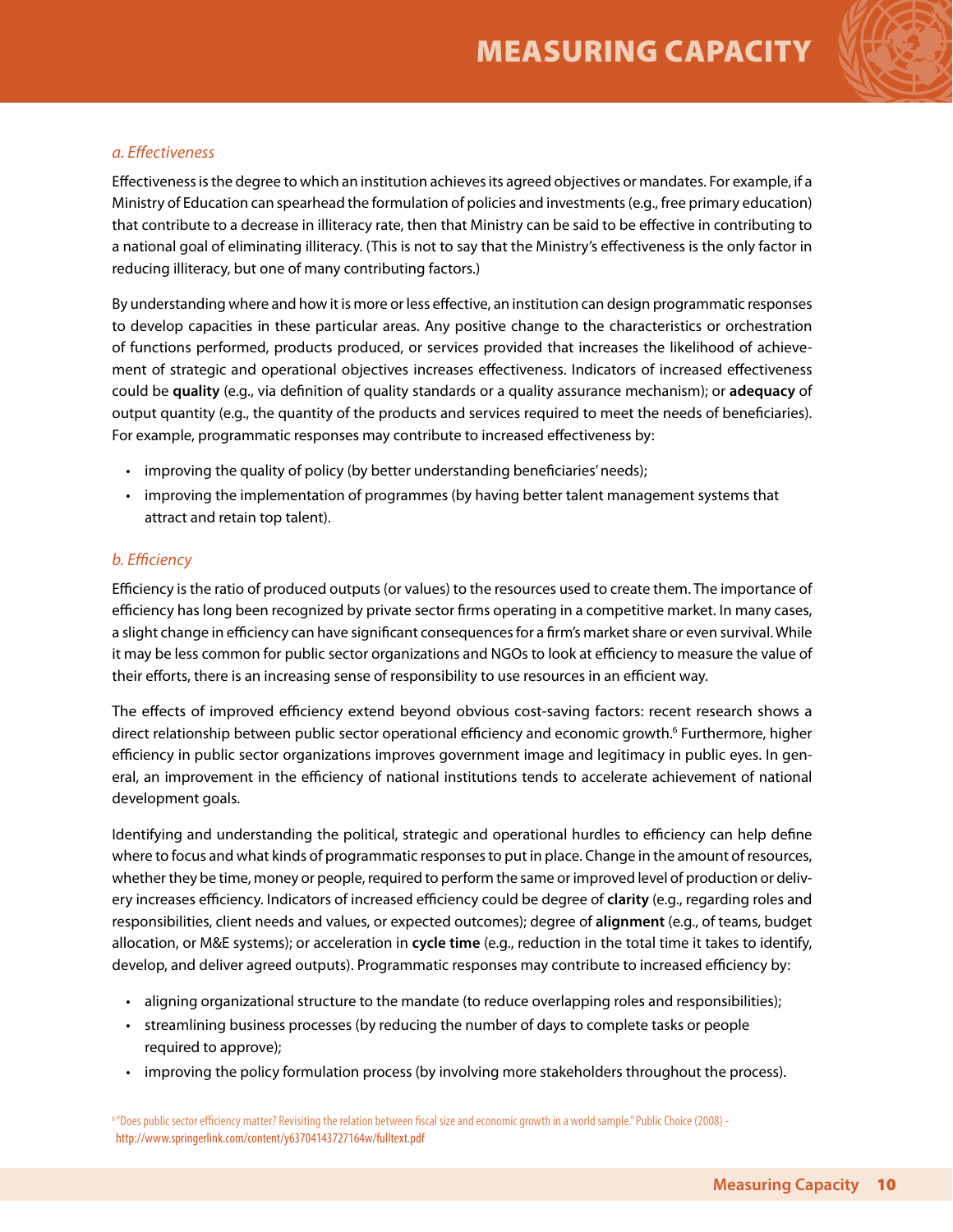#### **Measuring institutional performance: Effectiveness and Efficiency**

| <b>ILLUSTRATIVE OUTCOMES</b>                                                                                                                                                                                                                                                                      | <b>ILLUSTRATIVE OUTCOME INDICATORS</b>                                                                                                                                                                                                                                                             |  |  |
|---------------------------------------------------------------------------------------------------------------------------------------------------------------------------------------------------------------------------------------------------------------------------------------------------|----------------------------------------------------------------------------------------------------------------------------------------------------------------------------------------------------------------------------------------------------------------------------------------------------|--|--|
| <b>EFFECTIVENESS</b>                                                                                                                                                                                                                                                                              |                                                                                                                                                                                                                                                                                                    |  |  |
| Department of Fisheries prevents overfishing<br>in territorial waters<br>(for example, contributing to a national goal of<br>sustainable fish stocks)                                                                                                                                             | • Number of registered fishermen<br>• Number of arrests for illegal fishing<br>• Number of fish stocks for which overfishing<br>has ended                                                                                                                                                          |  |  |
| Ministry of Energy improves access to elec-<br>tricity in rural areas<br>(for example, contributing to a national goal of<br>universal access to electricity)                                                                                                                                     | • Percent of rural households with access to electricity<br>• Average number of hours without service in<br>rural households<br>• Beneficiaries' satisfaction rate with service<br>(through a survey)<br>• Number of illegal access points to power grid                                           |  |  |
| Department of Forestry protects area of land<br>covered by forest<br>(for example, contributing to a national goal of<br>increased forest cover)                                                                                                                                                  | • Annual timber harvest volume, compared to the<br>volume expected under current plans<br>• Percent of forestland with adequate fire safety mea-<br>sures as specified by the forest protection policy                                                                                             |  |  |
| <b>EFFICIENCY</b>                                                                                                                                                                                                                                                                                 |                                                                                                                                                                                                                                                                                                    |  |  |
| <b>Anti-Corruption Commission efficiently</b><br>investigates and addresses complaints<br>reported by individual citizens in accordance<br>with its constitutional mandate<br>(for example, contributing to a national goal of<br>improved public participation and government<br>accountability) | • Number of cases per (year/month) investigated by<br>the Anti-Corruption Commission leading to prosecu-<br>tion under anti-corruption legislation<br>• Average cost of investigations leading to prosecu-<br>tion under anti-corruption legislation<br>• Amount of time from complaint to closure |  |  |
| Mine and ERW (Explosive Remnants of War)<br>Task Force accelerates the process of clearing<br>mines and other ERW from areas within a five<br>kilometre radius of a population centre<br>(for example, contributing to a national goal of<br>zero impact of landmines and ERW)                    | • Acres of land cleared per month<br>• Cost per acre of land cleared                                                                                                                                                                                                                               |  |  |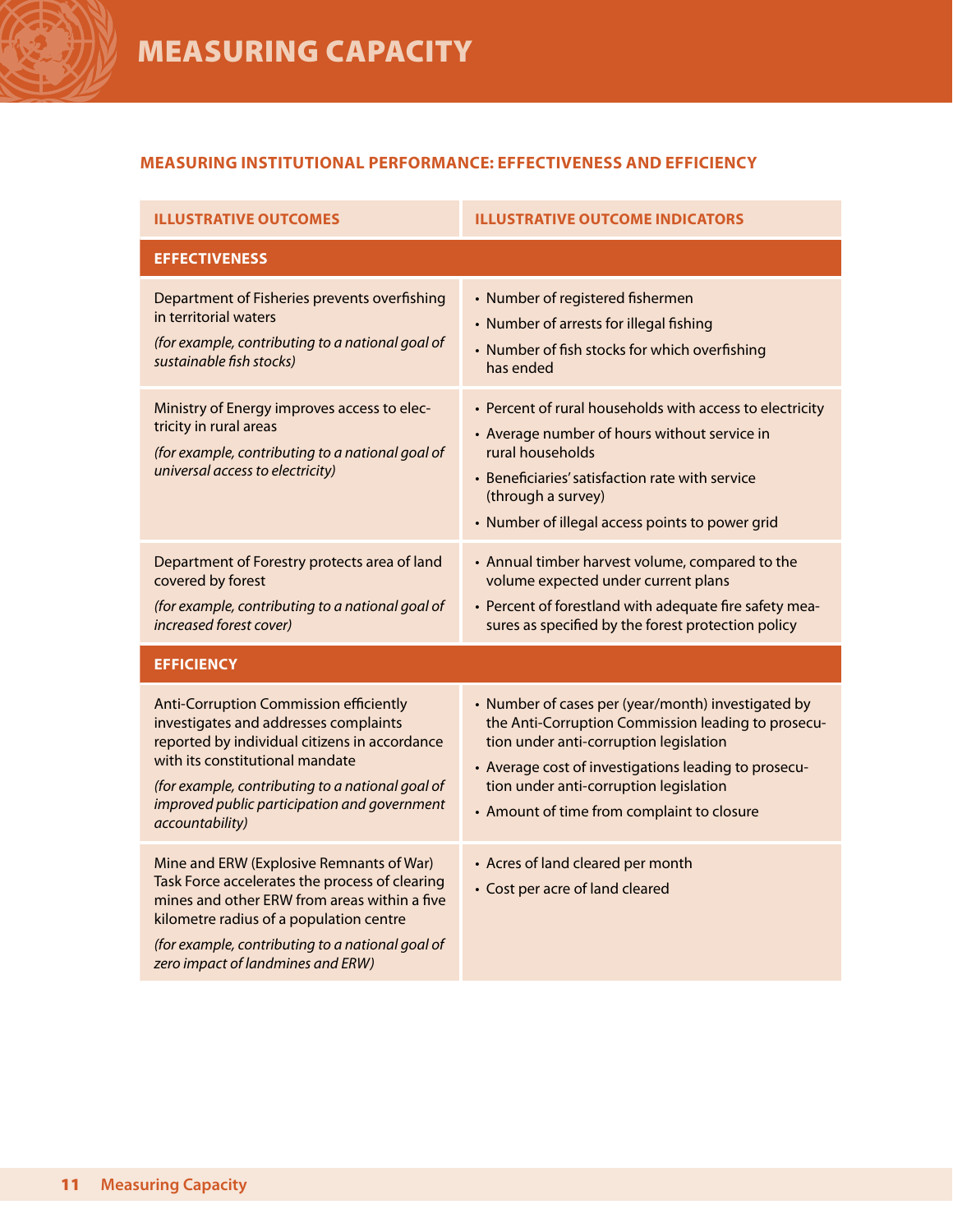

#### *Case 1. Capturing Results: Mine Action in Azerbaijan*

In 1999 the Azerbaijan National Agency for Mine Action (ANAMA) was established to clear mines and unexploded ordnance (UXO) in the areas affected by the six-year Nagorno-Karabakh war. ANAMA was also charged with formulating a plan for the resettlement of over one million internally displaced people (IDPs).

After more than 10 years of investing in developing its capacity, ANAMA operates effectively and efficiently, with a well trained staff following good practice standard operating procedures (SOPs) to perform their day-to-day functions. As a measure of its **performance**, the cost per square metre of land cleared of mines has decreased from USD 500 in 1999 to USD 9 in 2001 and down to USD 1.5 since 2005.

As a measure of its **stability**, ANAMA has been able to retain its leadership and key staff over the course of the ten+ years it has been operating. In addition, its dependence on donor assistance has declined. In 1998, the ratio of donor resources to government resources was 80:20; today, this ratio is reversed.

The institutional strength of ANAMA has improved over time to the point that it now provides advice and training to institutions with similar mandates in neighboring countries, including Afghanistan, Georgia and Tajikistan.

#### **2. Institutional Stability**

While performance measures provide a good snapshot of how well an institution uses its resources, stability measures provide a moving picture of how well an institution performs over time. An improvement in an institution's performance can be a temporary enhancement which is followed by larger setbacks at a later time. Stability is the degree to which an institution can decrease volatility of performance through institutionalization of good practices and norms and identify and mitigate internal and external risks through risk management.

#### *a. Institutionalization*

Institutionalization of performance standards decreases volatility and unpredictability of resource utilization. For example, production level may increase by having a manager who stays in the office long days and weekends and pushes everyone forward; once the overworked manager is removed, or simply burned out, however, the institution moves quickly back to its original state. Although this sort of manager, and these sorts of interventions in general, may make a temporary improvement or even catalyze change, they are rarely a stable solution. Expectations, procedures, and reporting mechanisms should be systemic rather than relying on temporary measures to drive improvement.

Identifying and analyzing areas that are particularly subject to variable performance, due to for instance changing political or organization leadership or high staff turnover, can provide important insight into which areas to focus programmatic responses. Possible interventions that may foster institutionalization of good practices include:

- documentation of business processes and publication in relevant languages;
- • alignment of business processes, competency requirements and performance management (by hiring the right people, having them do the right things, and rewarding them for doing it well);
- • development of knowledge sharing mechanism (to share good practices and retain institutional memory).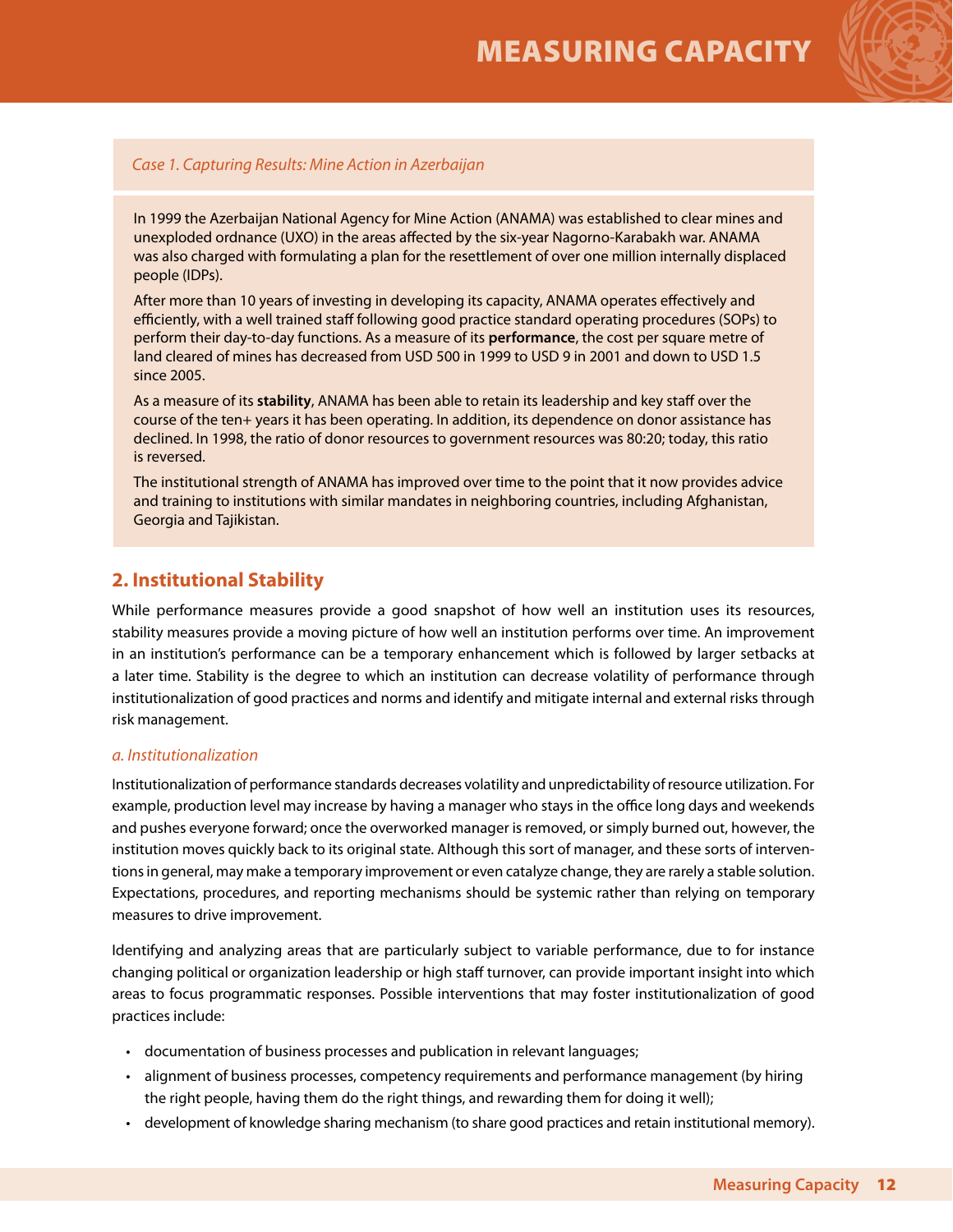#### *b. Risk Mitigation*

A strong institution should be able to design and implement proper risk identification, analysis and management. Common risks include various forms of corruption, lack of stakeholder or public participation, and natural and man-made threats or disruptions. These kinds of risks limit an institution's ability to sustain high levels of performance over time.

By identifying the risks to which an institution is susceptible, programmatic responses can be targeted at vulnerable spots. Strong corruption controls, participation mechanisms, and accountability measures can all contribute to more stable institutions. An institution with an over-arching risk management strategy that addresses these risks holistically, rather than with a loose patchwork of plans from various departments or teams, is often better able to mitigate risk and less susceptible to major threats, thereby ensuring its stability.

Below are some of the main risks that can lead to instability in the performance of an institution. The flip side of each risk can become an outcome, with an associated indicator or measure of stability (see table below for examples).

- • Volatility and unpredictability of funding base;
- External fraud including theft, robbery, reselling of services illegally or unfairly;
- • Internal fraud where losses are caused by the inappropriate behaviour of an organization's employees;
- Political interference in operational or technical processes;
- • Lack of stakeholder or public participation;
- Weak or monopolistic external suppliers for various programmes or operations;
- • Damage to physical assets such as buildings, documents, computers, for example as a result of fires, natural disasters, or vandalism;
- Product and service failures;
- Process failures of all kinds:
- • Lack of data for informed decision-making;
- Failures of employment practices and workplace safety measures;
- • High staff turnover;
- • Low staff morale.

Programmatic responses may contribute to better risk mitigation by:

- designing and putting in place participation mechanisms;
- drafting and implementing best practice procurement policies and practices;
- • developing information management systems to ensure fact-based decision-making.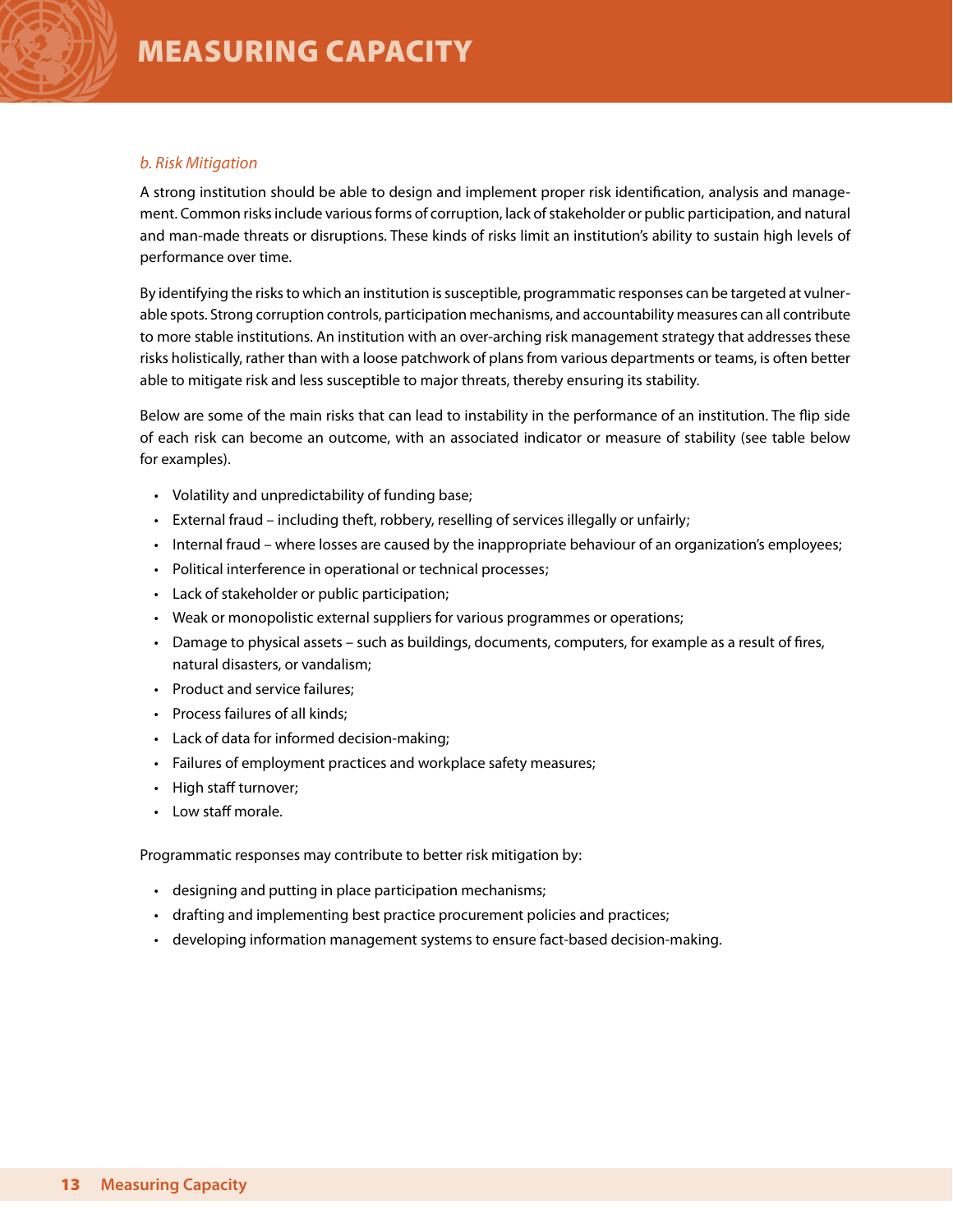#### **Measuring Institutional stability: institutionalization and risk mitigation**

| <b>ILLUSTRATIVE OUTCOMES</b>                                                                                                                                                                                              | <b>ILLUSTRATIVE OUTCOME INDICATORS</b>                                                                                                                                                                                                                                                                                                                                                                                            |  |
|---------------------------------------------------------------------------------------------------------------------------------------------------------------------------------------------------------------------------|-----------------------------------------------------------------------------------------------------------------------------------------------------------------------------------------------------------------------------------------------------------------------------------------------------------------------------------------------------------------------------------------------------------------------------------|--|
| <b>INSTITUTIONALIZATION</b>                                                                                                                                                                                               |                                                                                                                                                                                                                                                                                                                                                                                                                                   |  |
| Local governments use standard operat-<br>ing procedures, developed by Ministry of<br><b>Local Government</b><br>(for example, contributing to a national goal<br>of universal access to potable water and<br>sanitation) | • Percent of processes and procedures documented and<br>made available to staff<br>• Rate of compliance with standard operating procedures<br>(measured using a quality assurance function)                                                                                                                                                                                                                                       |  |
| National regulatory framework and stan-<br>dards for public procurement practices in<br>place<br>(for example, contributing to a national goal<br>of improved public sector accountability)                               | • Percent of public procurement activities that are covered<br>by the new framework<br>• Degree of compatibility of procurement methods,<br>advertising rules, participation rules, tender documenta-<br>tion, tender evaluation, submission and procedures with<br>internationally recognized standards<br>• Rate of compliance (with new framework) among public<br>procurement officers<br>• Time from requisition to delivery |  |
| <b>RISK MITIGATION</b>                                                                                                                                                                                                    |                                                                                                                                                                                                                                                                                                                                                                                                                                   |  |
| Local governments have increased finan-<br>cial accountability<br>(for example, contributing to a national goal<br>of increased local economic development)                                                               | • Amount of loss or damage to physical assets from inap-<br>propriate usage, accident, thefts or other events<br>• Percent of district media organizations that have at least<br>one reporter with access to the local government bud-<br>get and understands the key expenditures                                                                                                                                                |  |
| Ministry of Education reduces teacher<br>turnover and morale issues that affect<br>primary education<br>(for example, contributing to a national goal<br>of universal primary education)                                  | • Teacher satisfaction level<br>• Turnover rate due to voluntary termination of contract<br>• Number of days lost due to accident, emergency situa-<br>tions, sick time, etc. relative to total working days<br>• Changes in benefit package                                                                                                                                                                                      |  |

#### *Case 2a. Capturing Results: Local Service Delivery in the Philippines*

In an effort to increase access to safe drinking water in metro Manila, Philippines, a pro-poor public private community partnership was forged among the private water utility, informal small-scale water service providers, the local authorities and communities. As a result of these efforts, affordable and sustainable access to water increased from 1,500 people to 7,000 in one year (improved performance); previously informal service providers were formalized and legalized into a National Association of Water and Sanitation Suppliers of the Philippines (increased stability); and the partnership model is being scaled-up in other poor peri-urban areas of metro Manila and regulatory adjustments are being made for replication in other service sectors (better adaptability).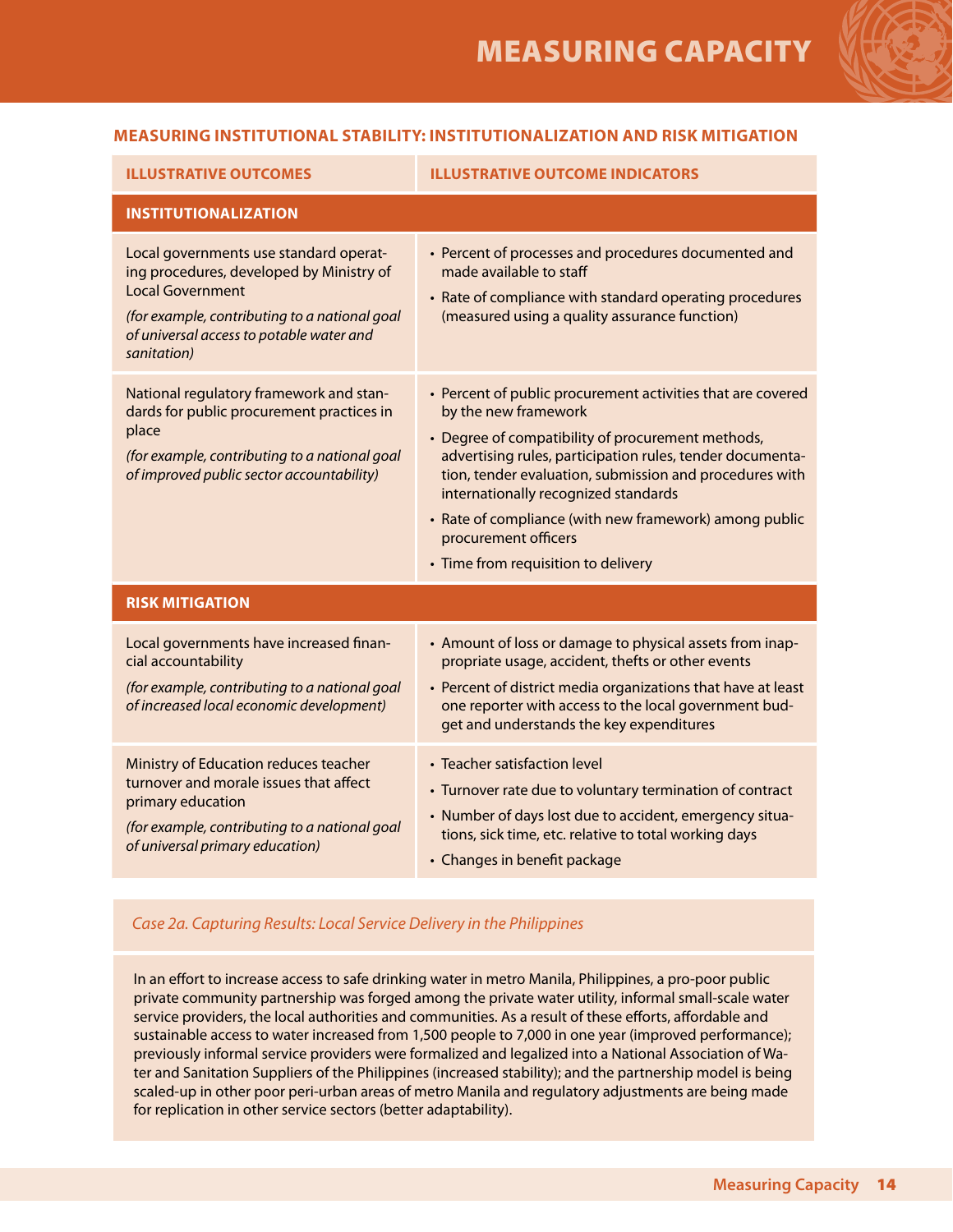### **3. Institutional Adaptability**

Adaptability is the ability to perform in future conditions and meet future needs. Institutions are under constant threat by various internal and external factors, and strong institutional performance today does not necessarily ensure high performance in the future. Changing needs and challenges require institutions to invest for innovation and continuous improvement to be able to anticipate, adapt and respond to an everchanging environment.

#### *a. Investment for Innovation*

Investments in innovation seek leading-edge changes to policies, processes, practices and behaviour that will lead to better performance that is sustainable over time. Some changes can be made as a reaction to external changes when they occur. Most changes, however, require proactive planning and preparation to adapt to anticipated environmental change. For example, if the population is increasing at the rate of two percent per year, plans to deal with a potential shortage in medical doctors should look beyond this year's number and consider the change in population, forecasts of change in immigration rate of professionals, and other relevant changes. This year's shortage of medical staff may be handled through hiring x number of foreign doctors, but this solution may not be sustainable given the high cost and the low retention rate usually associated with such a strategy. A more sustainable solution may require investment in medical schools, wage reform for medical practitioners, or improvements in living conditions of medical practitioners. In this case, the focus of capacity development responses would be the underlying mechanism for investment in the future, rather than augmentation of input resources.

#### *b. Continuous Improvement*

Continuous and endogenous improvement is another important factor to ensure adaptability. An institution as a whole as well as each internal component and process should continuously adapt to new needs, standards, and environments. An institution considered effective or efficient today may not be a few years from now. A programmatic response could be the design and implementation of a built-in mechanism for continuous improvement, such that an institution's effectiveness and efficiency are examined, redefined and realigned continuously in response to changing realities.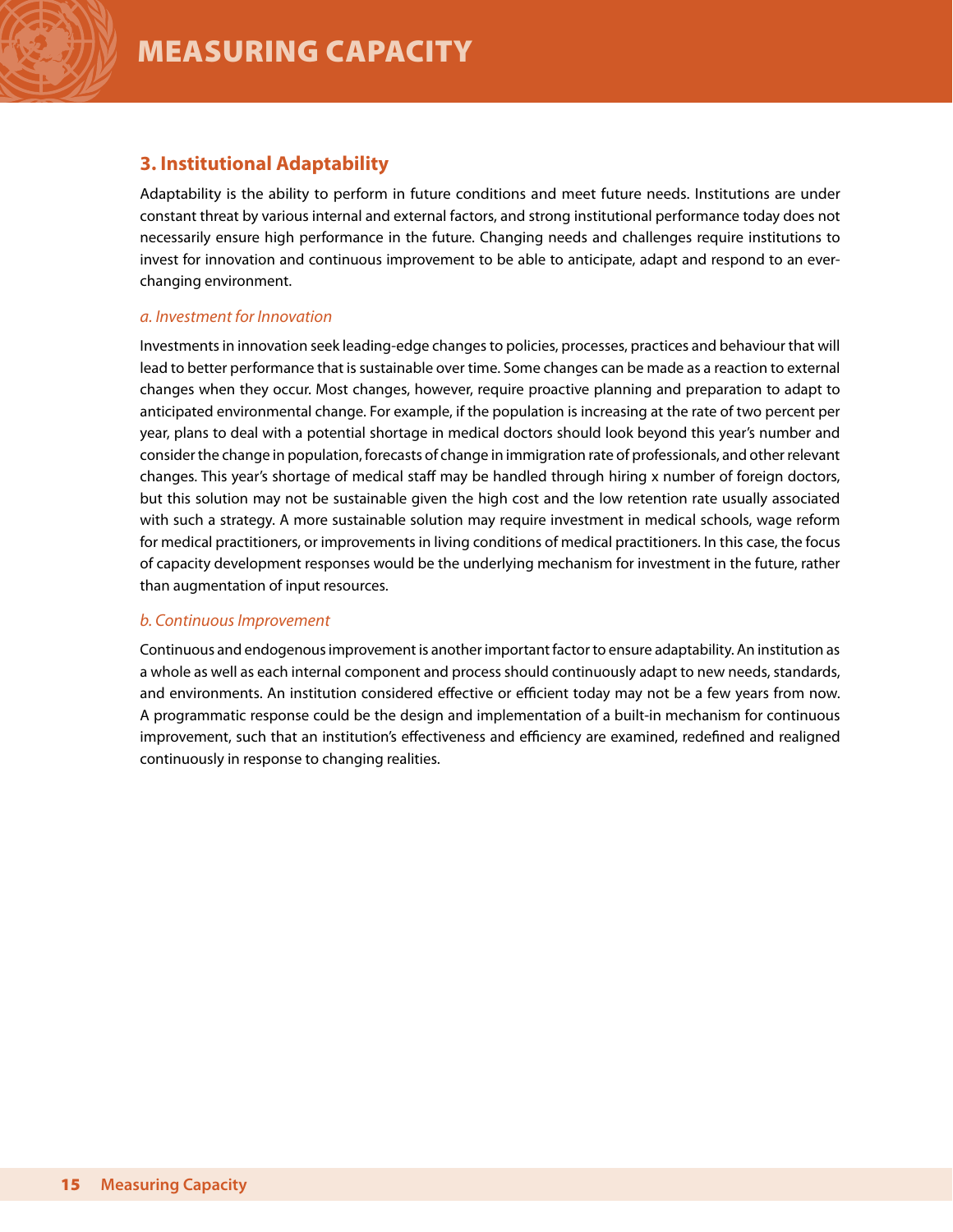

#### **Measuring Institutional Adaptability: Investment for innovation and continuous improvement**

| <b>ILLUSTRATIVE OUTCOMES</b>                                                                                                                                                                                                    | <b>ILLUSTRATIVE OUTCOME INDICATORS</b>                                                                                                                                                                                                                                                                                                                                                                                                                                              |
|---------------------------------------------------------------------------------------------------------------------------------------------------------------------------------------------------------------------------------|-------------------------------------------------------------------------------------------------------------------------------------------------------------------------------------------------------------------------------------------------------------------------------------------------------------------------------------------------------------------------------------------------------------------------------------------------------------------------------------|
| <b>INVESTMENT FOR INNOVATION</b>                                                                                                                                                                                                |                                                                                                                                                                                                                                                                                                                                                                                                                                                                                     |
| Ministry of Health improves distribution<br>mechanisms of medicine to rural areas<br>(for example, contributing to a national<br>goal of improved maternal health)                                                              | • Level of investment in research and development of<br>improved distribution mechanisms<br>• Number of high-level processes changed due to deploy-<br>ment of new supply-chain management system<br>• Coverage [or penetration] of rural areas with<br>distribution mechanisms                                                                                                                                                                                                     |
| <b>CONTINUOUS IMPROVEMENT</b>                                                                                                                                                                                                   |                                                                                                                                                                                                                                                                                                                                                                                                                                                                                     |
| Ministry of Planning ensures systematic<br>and continuous improvements to the<br>management of public projects                                                                                                                  | • Percent of projects that undergo a formal performance<br>review by the Programme Management Office and<br>relevant stakeholders with expert judgment<br>• Percent of projects that systematically review lessons<br>learned from reviews and evaluations of other relevant<br>projects during their design process<br>• Percent of project managers and project staff who believe<br>they have opportunity to contribute to the improvement<br>of the project management practice |
| <b>National Monitoring and Evaluation</b><br>system improves performance in<br>sector ministries<br>(for example, contributing to a national<br>goal of improved accountability and<br>transparency of government institutions) | • Percent of programme outputs with up-to-date data<br>captured and recorded in the M&E system<br>• Percent of programme managers who use information from<br>monitoring systems for decision-making and planning<br>• Percent of personal appraisal ratings that are directly<br>based on programme monitoring system                                                                                                                                                              |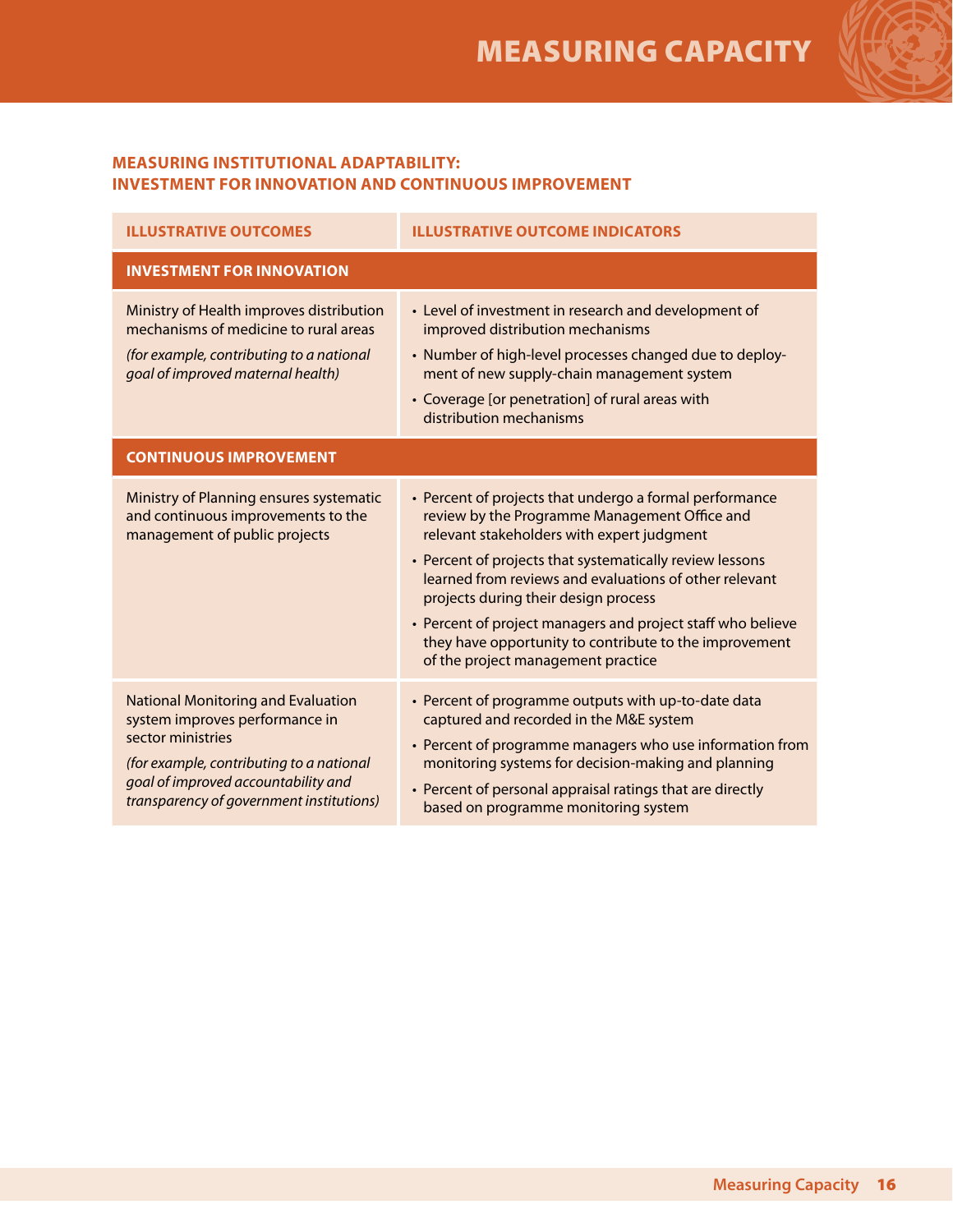#### *Case 3. Capturing Results: Public Procurement Capacity in Sierra Leone*

Following the end of civil war in 2002, the Government of Sierra Leone focused on rebuilding and improving critical national institutions, one such being the public procurement agency. There was strong support from the highest levels of government, and from international partners, for improving the effectiveness and efficiency of public procurement, especially when seen as a key contributing factor to better service delivery in areas such as health and education, which had been previously constrained by poor procurement capacities.

In an effort to uncover the drivers of ineffective and inefficient public procurement, the Government looked at the status of **institutional arrangements** (public procurement laws and regulations that were outdated and not comprehensive, unclear roles and responsibilities among the various actors involved in public procurement); **leadership** (political interest in maintaining status quo); **knowledge** (limited understanding of good practices in public procurement); and **accountability** (no oversight or transparency in the procurement process).

The results of a detailed capacity assessment provided insights that led to the formulation of programmatic responses in each of these areas. Outputs contributing to the improved **performance** of the national procurement system included the introduction of new Procurement Legislation, and associated regulations and manuals; and the establishment of the National Public Procurement Authority (NPPA) and the Independent Procurement Review Panel (IPRP).

In addition, close ties were developed between the NPPA and the civil service commission and the anti-corruption commission to pursue initiatives of common interest. To increase transparency of the system, a national procurement website was established, providing wide-ranging information on public procurement to the general public.

To ensure the **stability** of the system, steps were taken to institutionalize the improvements: learning activities were launched targeting both procurement practitioners and civil society, and at a more macro level, partnerships were forged with educational institutions to design curriculum related to public procurement.

Procurement compliance and performance monitoring is today a regular practice in Sierra Leone, with increased effectiveness and efficiency of the overall procurement system. Compared to the situation in the 2002 the country has come far in the establishment of a functioning public procurement system, with a robust legal framework, a small but growing cadre of procurement professionals and a high level of attention and interest from the civil society.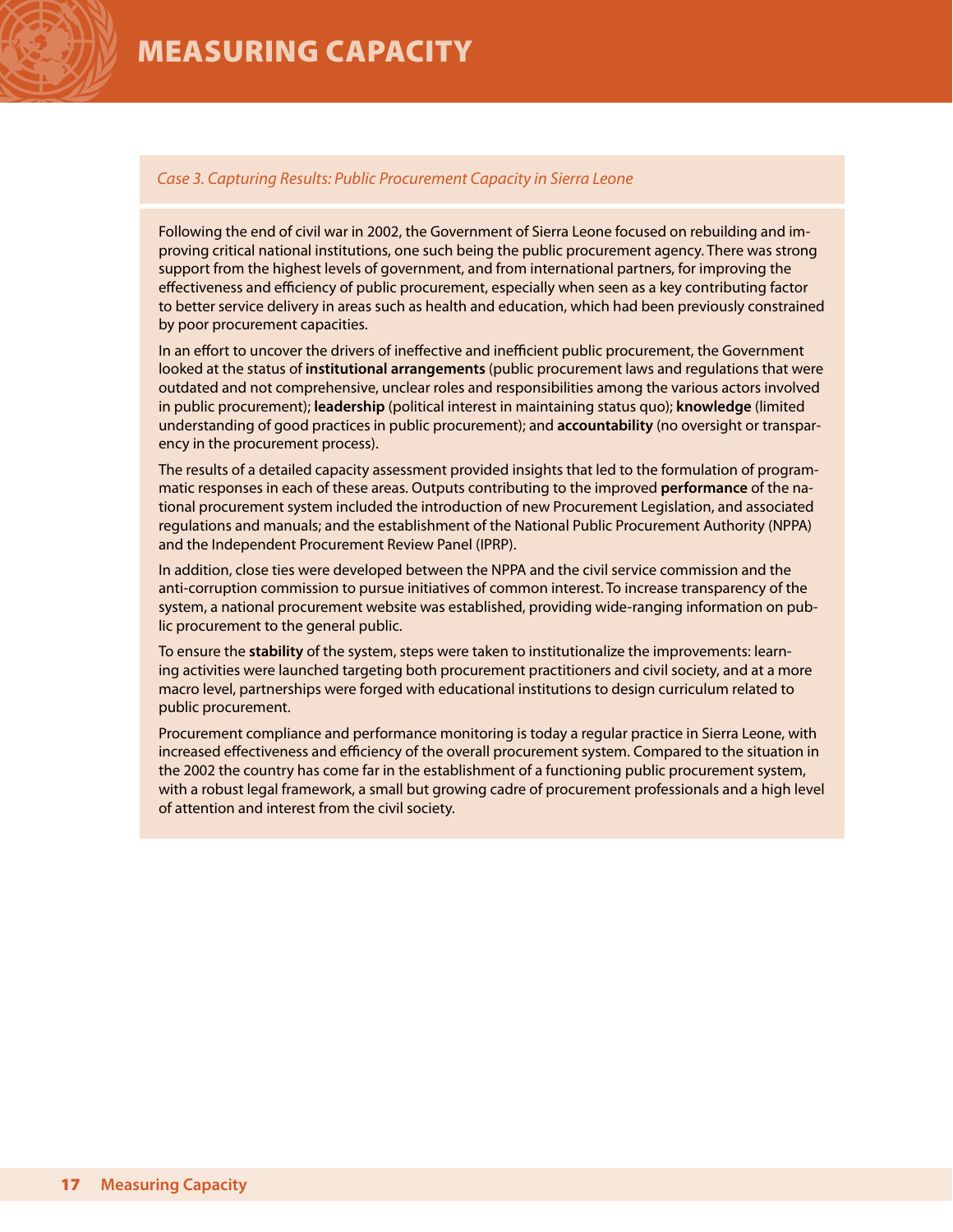

## **III. Measuring Programmatic Responses based on Capacity Development Core Issues**

UNDP has identified four core issues that represent capacity constraints we see most commonly encountered across a variety of situations. They also drive the four programmatic responses that UNDP prioritises to develop capacity, as outlined in the UNDP Practice Note on Capacity Development.**<sup>7</sup>**

#### **LINK BETWEEN CORE ISSUES AND CAPACITY DEVELOPMENT RESPONSES**

| <b>CORE ISSUE</b>          | <b>CAPACITY DEVELOPMENT RESPONSE</b>          |  |
|----------------------------|-----------------------------------------------|--|
| Institutional Arrangements | Institutional Reform and Incentive Mechanisms |  |
| Leadership                 | Leadership Development                        |  |
| Knowledge                  | <b>Education, Training and Learning</b>       |  |
| Accountability             | <b>Accountability and Voice Mechanisms</b>    |  |

Investment in and implementation of programmatic responses to develop capacity should result in various outputs (e.g., policies, processes, mechanisms) that contribute to strengthening of institutions by improving their performance, stability and adaptability. For example, an intervention that supports the formulation of a decentralization policy that clearly delineates responsibilities between national and sub-national entities and between central and sector entities may create an output that contributes to more efficient functioning of local governments.

In this section, the core issues and responses are presented and illustrative outputs and output indicators are provided. A cursory overview is presented of each core issue / response; for more detailed policy discussions, see the UNDP Practice Note on Capacity Development.

#### **1. Institutional Arrangements**

Institutional arrangements refer to the policies, procedures, and processes that allow systems to function and interact effectively and efficiently in an organized setting. Such rules can be binding, e.g., legislation or contractual arrangements, or non-binding, e.g., codes of conduct and norms and values that are unwritten but widely accepted. To better understand institutional arrangements, one can think of the rules that govern a sports game: these tend to be a combination of formal written rules, for example on what constitutes a goal, and unwritten codes of conduct, such as good sportsmanship.

Within the enabling environment, institutional arrangements are policy and legal frameworks; at the organizational level, they include an organization's strategy, processes, and technology that enable its operation. Internal accountability mechanisms also fall under this core issue.

Understanding an institution's existing level of performance, stability and adaptability gives insight into the effectiveness of its institutional arrangements, in particular which areas need strengthening. For example, an institution that lacks stability due to high turnover of staff may want to reconsider its professional development policies, its incentive mechanisms, and its performance management system.

<sup>7</sup> Not all four core issues will necessarily be included in any given capacity development response, although it is often the case. They are intended as a comprehensive set of issues which can serve the following purposes: a capacity assessment team can choose from them as it defines the scope of the assessment; they can drive the formulation of programmatic responses to develop capacity; and progress can be measured against indicators associated with them. Please see UNDP Practice Note on Capacity Development for a general discussion of core issues and capacity development responses.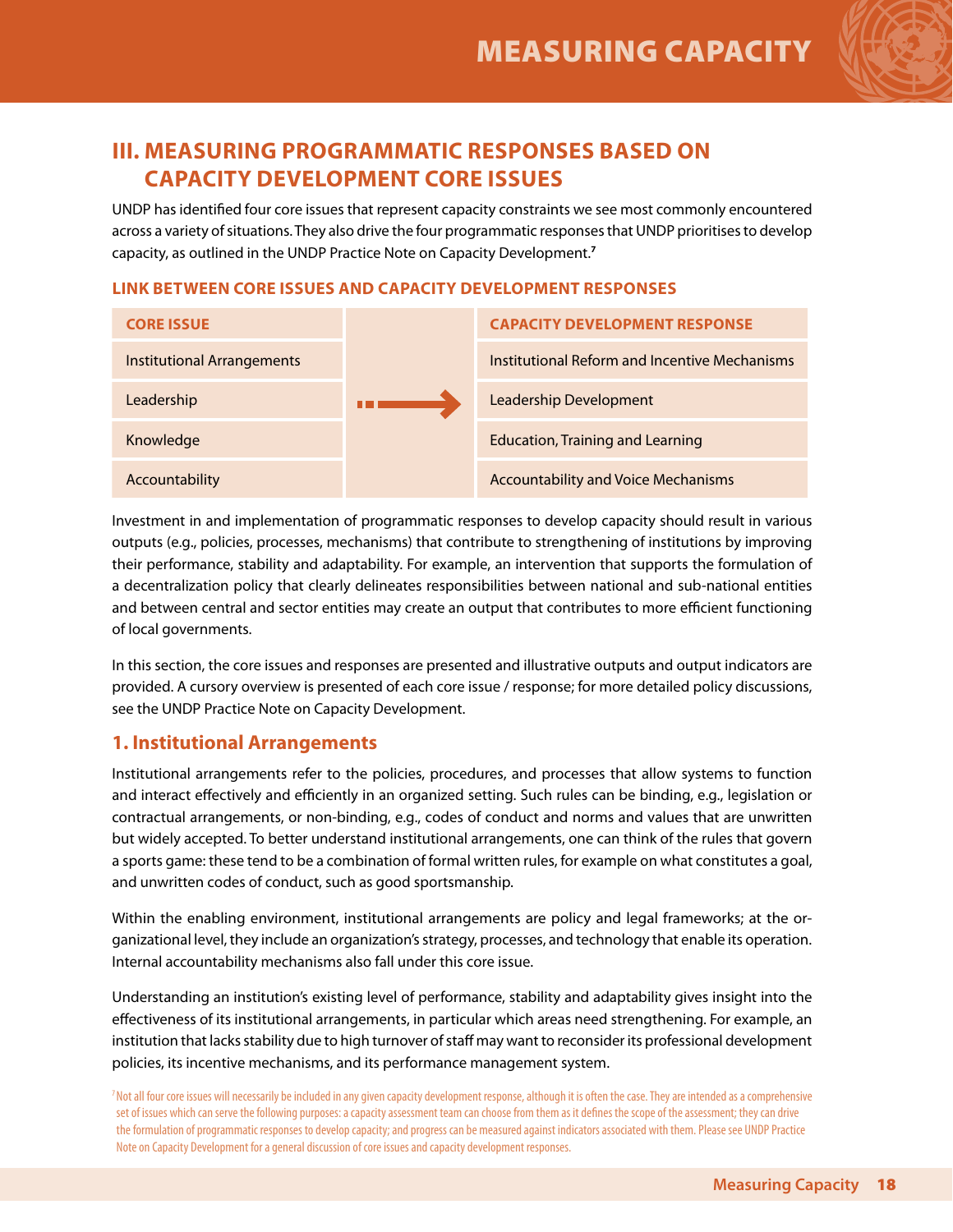There are a number of programmatic responses to address institutional arrangement issues. Based on the research and experience of UNDP and other development practitioners, effective responses focus on:

- Organizational restructuring, e.g., clarification of mandate, roles and responsibilities;
- • Human resource management, e.g., monetary and non-monetary incentive plans, ethics and values interventions;
- • Monitoring and evaluation systems, e.g., integrated M&E framework, peer reviews, feedback loops;
- • Coordination mechanisms, e.g., vertical coordination mechanisms between national and sub-national entities; horizontal/peer coordination mechanisms;
- Partnerships for service delivery, e.g., public private partnerships.

The effectiveness of institutional arrangements can be derived from the extent to which they are observed or broken. This can depend on a number of factors: Are the arrangements well adapted to the local context? What mechanisms are in place to enforce them? What are the benefits of compliance and the costs of non-observance?

In the following table are illustrative outputs and output indicators associated with **Institutional Reform and Incentive Mechanisms** as a programmatic response whose outputs may contribute to stronger institutions – that perform better, sustain that over time, and manage change (shocks).

| <b>ILLUSTRATIVE OUTPUTS</b>                                 | <b>ILLUSTRATIVE OUTPUT INDICATORS</b>                                                                                                                                                                                                                                                                                                                                                                                                                        |
|-------------------------------------------------------------|--------------------------------------------------------------------------------------------------------------------------------------------------------------------------------------------------------------------------------------------------------------------------------------------------------------------------------------------------------------------------------------------------------------------------------------------------------------|
| Roles and<br>responsibilities clarified                     | • Number of departments/units with well defined terms of reference<br>. Number of staff briefed/trained on responsibility of all units<br>. Number of pamphlets disseminated on responsibility of units, etc.                                                                                                                                                                                                                                                |
| <b>Business process</b><br>maps developed                   | • Percent of critical processes with clearly documented requirements for<br>output quality, information flow map, workflow map and realistic and<br>ambitious performance improvement targets<br>• Guidelines on authority and responsibility for new processes<br>• Number of staff and managers briefed on new processes<br>• (If change requires new/revised legislation) Number of briefings of<br>policy- and law-makers on new regulation and policies |
| <b>Enforcement and compliance</b><br>mechanisms established | • Code of Conduct, policies, etc. are available; percent of employees<br>and contractors who know how to access Code of Conduct<br>• Number of employees and contractors briefed on Code of Conduct<br>• Compliance reporting system is established; number of briefing<br>workshops on compliance reporting conducted and number of<br>employees briefed<br>• Number of audit observations                                                                  |

#### **Measuring capacity development response: institutional reform and incentive mechanisms**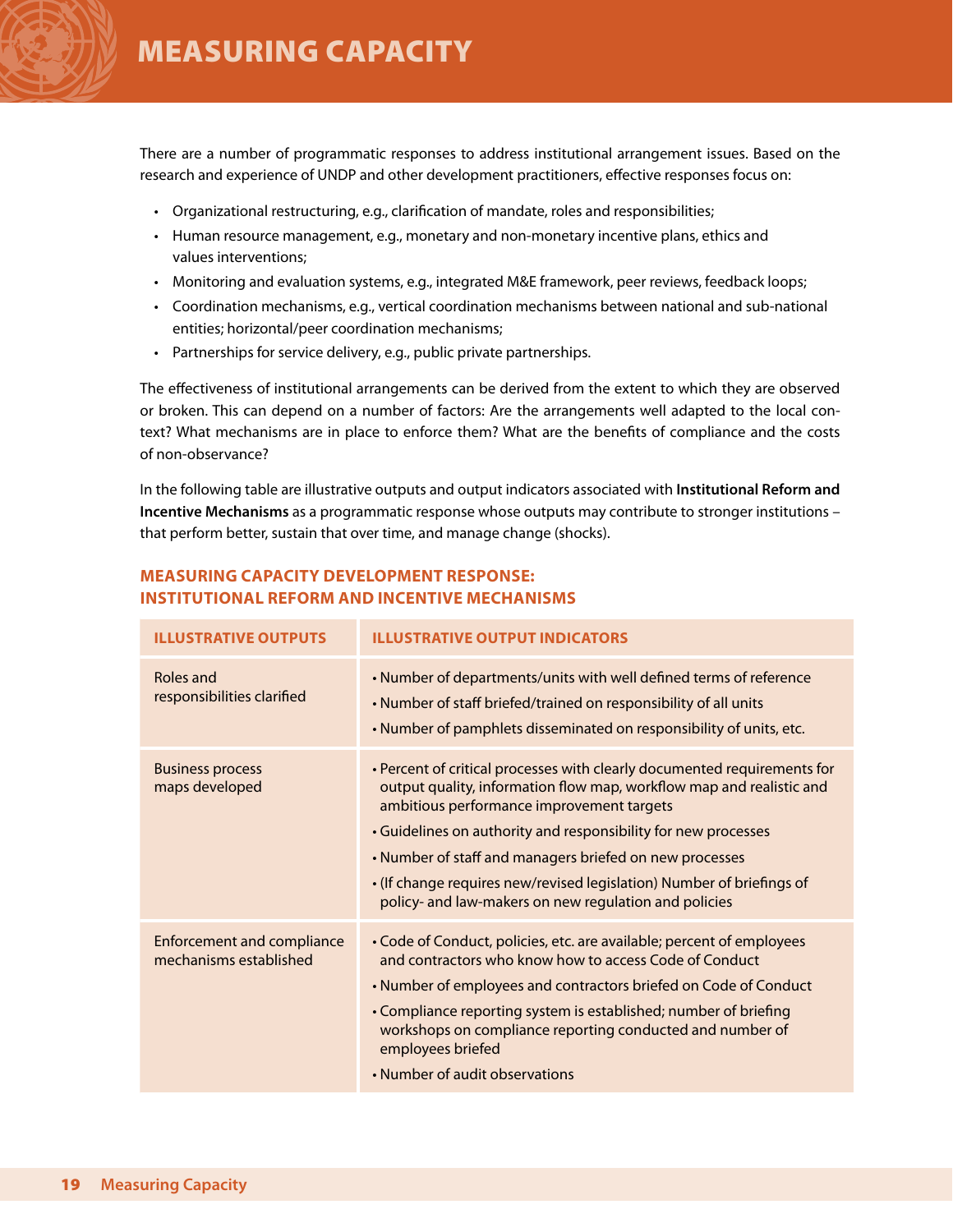

#### *Case 2b continued… Capturing Results: Local Service Delivery in the Philippines*

In an effort to increase access to safe drinking water in metro Manila, Philippines, a pro-poor public private community partnership was forged among the private water utility, informal small-scale water service providers, the local authorities and communities. To achieve the changes in institutional performance, stability and adaptability, institutional reforms, policy choices and investment decisions were made across the capacity development core issues or levers of change. Policy guidelines for pro-poor public private partnerships were elaborated, and regulation incorporating small-scale water service providers was introduced (**institutional arrangements**); and a learning programme of tailored seminars and a course on public private partnership regulation and financing was introduced (**knowledge**).

#### **2. Leadership**

Leadership is the ability to influence, inspire and motivate people, organizations and institutions to achieve, and in many cases go beyond, their goals. It is a catalyst for achieving, enhancing and sustaining development objectives. It is also the ability to be open to, anticipate and respond to change, irrespective of whether this is internally initiated or externally imposed. A key determinant of leadership is whether it is able to rally others around a common goal.

Leadership is not synonymous with a position of authority; it can also be informal. Although leadership is most commonly associated with an individual leader, from a village elder to a country's prime minister, it exists equally within the enabling environment and at the organizational level. Think for example of a government unit that takes the lead in pushing for public administration reform, or of large social movements that bring about change at the macro level.

Leadership is a key contributing factor to institutional performance, stability and adaptability. Does it have the capacity to create a vision and to implement this vision? Does it have the ability to communicate effectively? Answering these questions helps determine the kinds of programmatic responses to design. For example, a department that is dependent upon a single charismatic leader who can push through policies, rally others to put in extra effort, persuade partners to collaborate, may face significant difficulties when this leader departs and may want to consider putting in place a succession planning process and a young leadership development programme.

There are a number of programmatic responses to address leadership issues. Based on the research and experience of UNDP and other development practitioners, effective responses focus on:

- • Visioning, e.g., joint visioning exercises, advocacy and communications skills;
- • Coalition management, e.g., process facilitation, negotiation techniques, change agent/champion support;
- • Transformation and risk management, e.g., risk assessment and analysis, decision-making skills, ethics and values, executive management skills;
- • Leadership attraction and retention, e.g., coaching and mentoring, succession planning, incentives.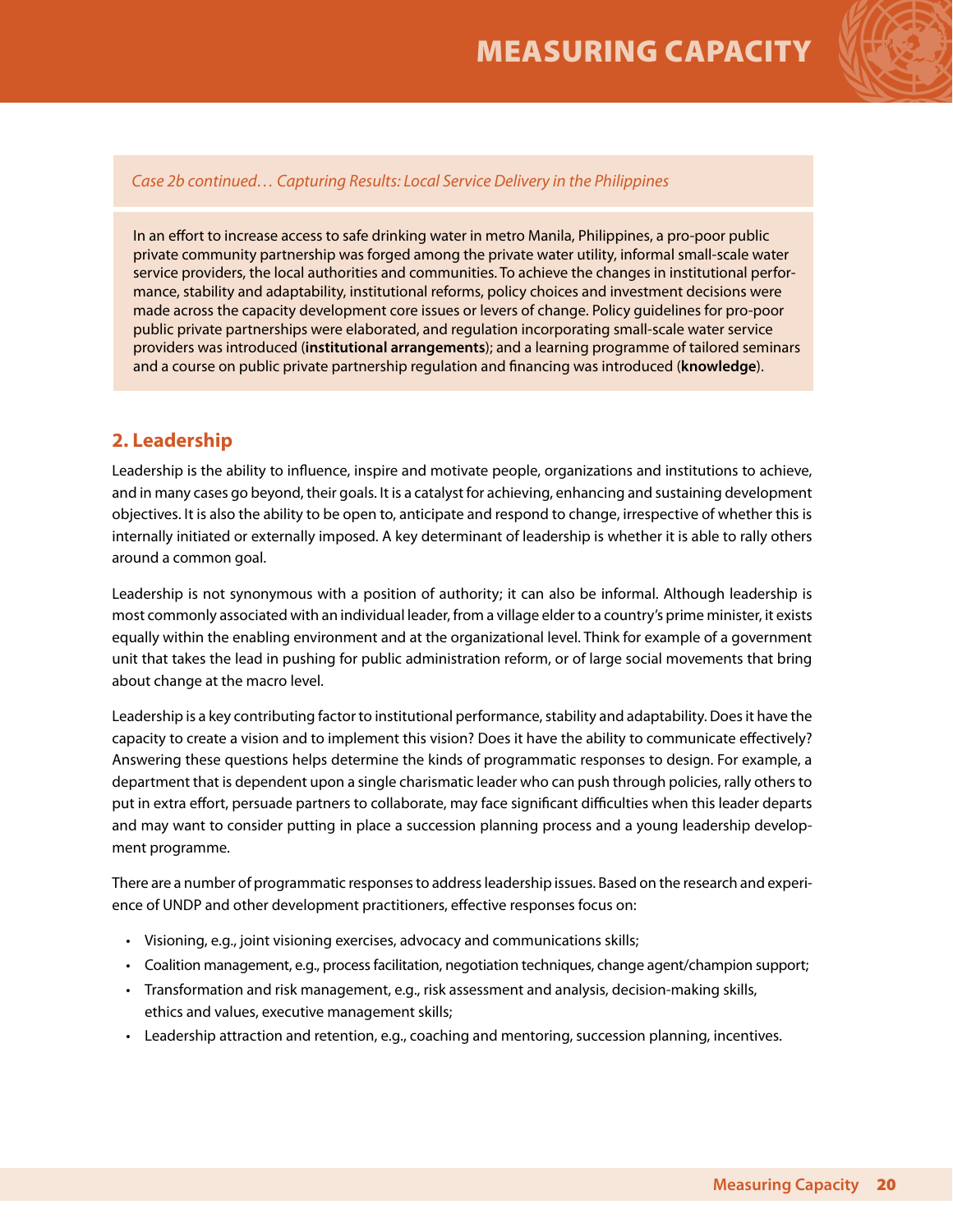In the following table are illustrative outputs and output indicators associated with **Leadership Development**  as a programmatic response whose outputs may contribute to stronger institutions.

#### **Measuring capacity development response: leadership development**

| <b>ILLUSTRATIVE OUTPUTS</b>                             | <b>ILLUSTRATIVE OUTPUT INDICATORS</b>                                                                                                                                                                                                                                                                           |
|---------------------------------------------------------|-----------------------------------------------------------------------------------------------------------------------------------------------------------------------------------------------------------------------------------------------------------------------------------------------------------------|
| Clear vision defined                                    | • Progress in formulating new vision (as measured by stage<br>in a visioning process)<br>• Number of employees/stakeholders who have been<br>briefed on the vision<br>• Percent of the employees/stakeholders who understand<br>the vision, who believe the organization has clear goals for<br>the medium term |
| Leadership attraction and retention<br>plan implemented | • Number of people participating in coaching/mentoring<br>• Number of targeted staff participating in/successfully<br>completing a young leaders course<br>• Number of targeted staff remaining in the organization<br>after one year from start of plan, two years                                             |

### **3. Knowledge**

Knowledge, or literally what people know, underpins their capacities and hence capacity development. Knowledge can be developed at a variety of levels (national and local, secondary and tertiary) and through a variety of means (education, training and learning).

Traditionally, knowledge has been fostered at the level of the individual, mostly through education. But it can also be created and shared within an organization, for example, through vocational training or the existence of an organizational learning strategy or knowledge management system. At the level of the enabling environment, knowledge generation is supported by the development of education systems and educational policy reform.

An institution's performance, stability and adaptability are affected by increasing the extent of knowledge available to its current employees (through knowledge management systems) as well as potential employees (through vocational training or education curricula reform). For example, an institution that develops ineffective policies because it lacks information about the values, attitudes and behaviours of its target beneficiaries may want to bolster its systems and processes for data collection and analysis. Better data and stronger analytics can help an institution formulate a policy that addresses the real needs and thereby contribute to achievement of overall development goals.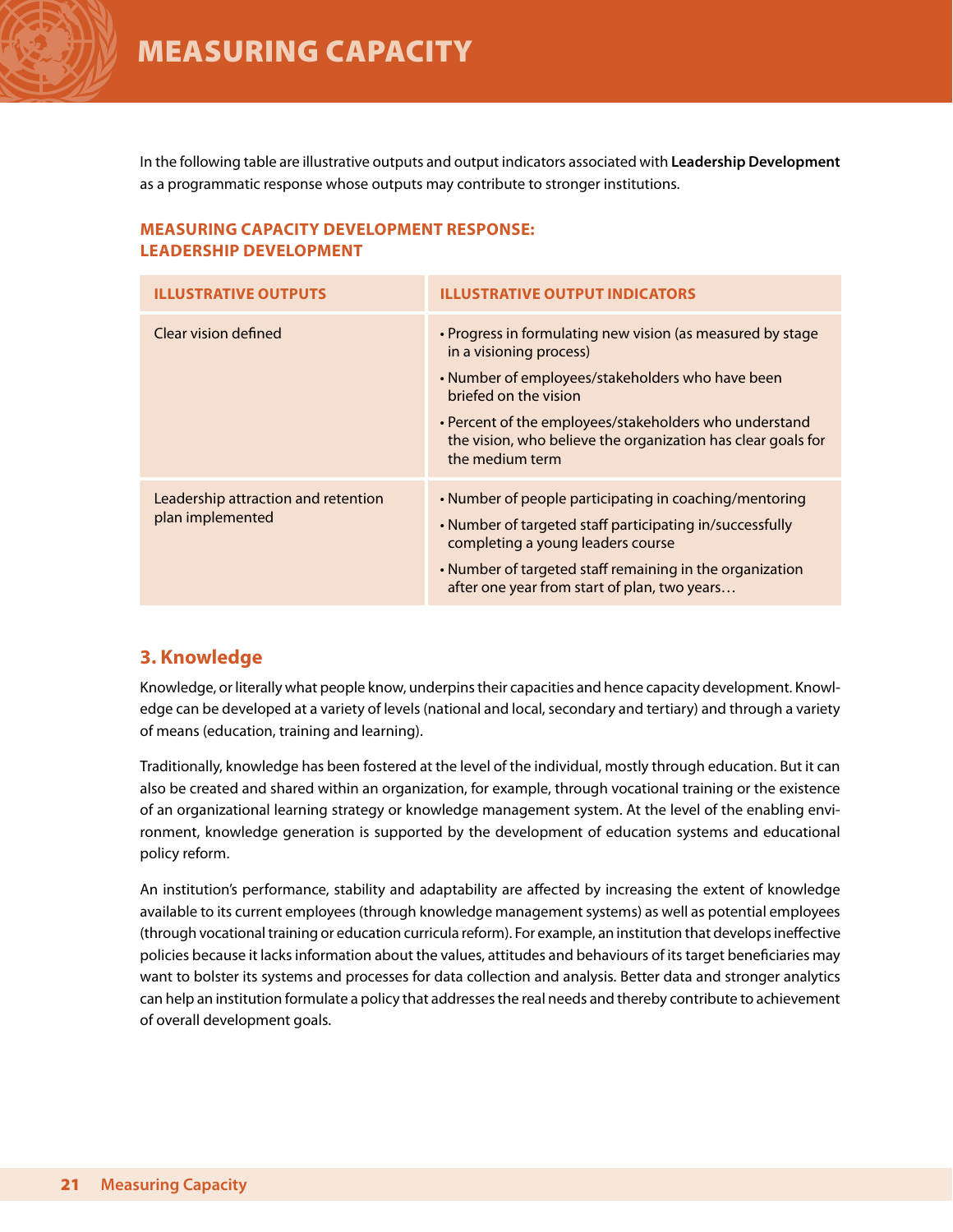There are a number of programmatic responses to address issues of knowledge. Based on the research and experience of UNDP and other development practitioners, effective responses focus on:

- Education reform, e.g., linking of learning needs to education policy and curricula;
- Continued learning, e.g., expertise on learning methods;
- • South-south solutions, e.g., links to regional education and research networks and institutions;
- Knowledge management, e.g., development of local consultant market, brain gain strategies.

In the following table are illustrative outputs and output indicators associated with **Education, Training and Learning** as a programmatic response whose outputs may contribute to stronger institutions.

#### **Illustrative Outputs Illustrative output Indicators** Education reform strategy for professional learning implemented • Existence of a shared vision of effective professional learning articulated in a formal strategic plan endorsed by public, private and civil society leaders • Approval of policies that directly support targeted professional learning opportunities in sectors most in need of improvement • Number of stakeholder entities in a cross-sector education coalition that advocate for increased investments in, and improved quality of, professional learning • Launch of a mechanism for dialogue on national strategy for professional learning Public Private Partnerships (PPPs) in education sector established • Approval of policy guidelines for PPP for provision of professional learning • Number of PPPs developed • Number of students able to take advantage of programmes through new PPPs

#### **Measuring capacity development response: education, training and learning**

#### **4. Accountability**

In thinking about accountability, it may help to think of a water company providing a town with clean drinking water. By signing up for its services, clients promise to pay the company for the water they consume. The company, in turn, agrees to service the needs of its clients, meaning that they will provide them with water that is clean and available when they need it. By entering into this agreement, the water company and the client become accountable to each other.

Of course, this is a simplified example of accountability, but the basic premise is the same across levels and contexts: accountability exists when rights holders are able to make duty bearers deliver on their obligations. This can apply to the relationship between a country and its citizens, between an institution and its clients, or between a country and international donors. (Accountability within an organization is captured by the core issue institutional arrangements.)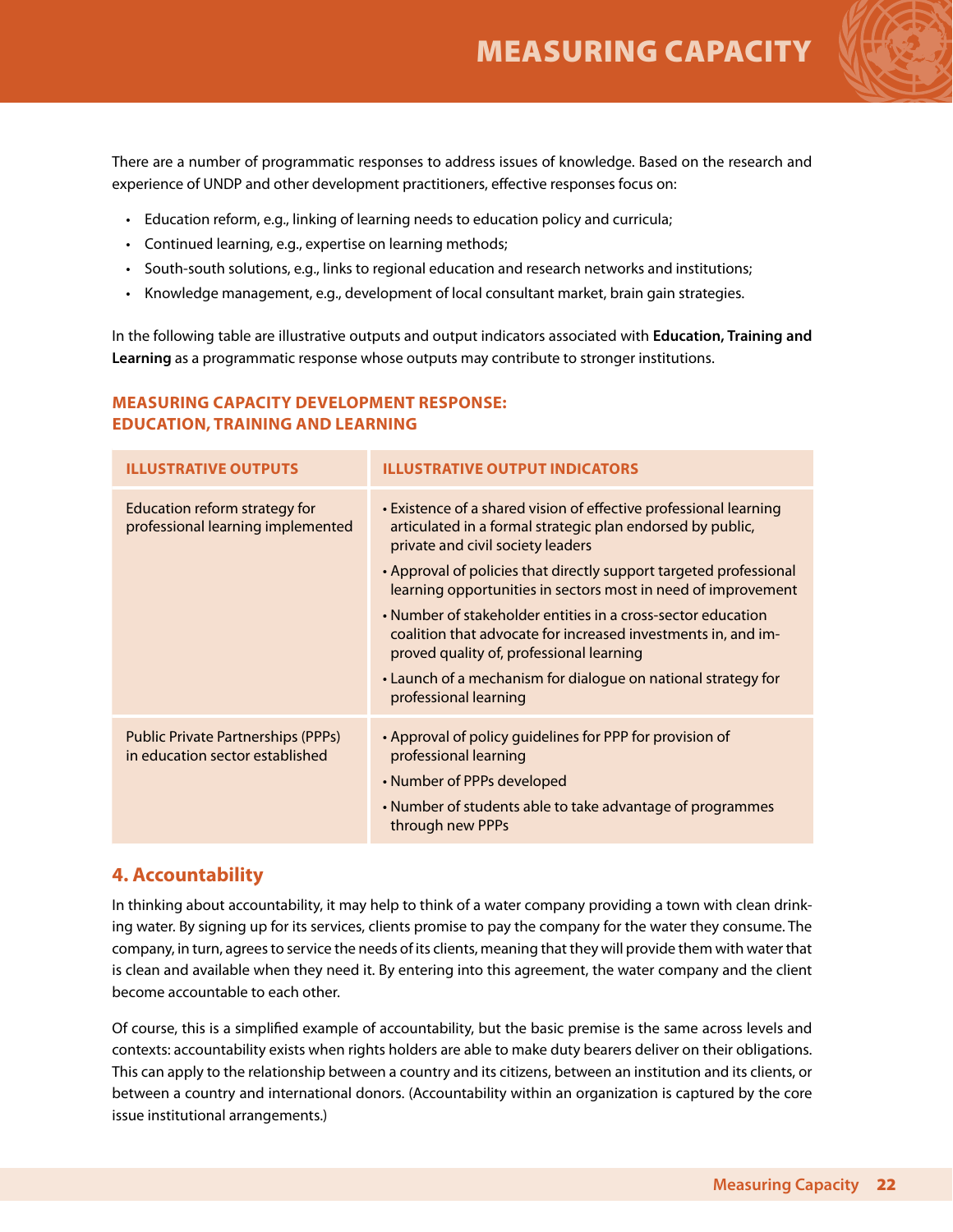Why is accountability important? It allows institutions to monitor, learn, self-regulate and adjust their behaviour in interaction with those to whom they are accountable. It provides legitimacy to decision-making, increases transparency and helps reduce the influence of vested interests.

There are a number of programmatic responses to address issues of accountability. Based on the research and experience of UNDP and other development practitioners, effective responses focus on:

- Accountability systems, e.g., checks and balances, horizontal accountability;
- Feedback mechanisms, e.g., independent partner/peer review mechanisms;
- • Voice mechanisms, e.g., participatory methods, processes and tools, language reform, access to information.

 In the following table are illustrative outputs and output indicators associated with **Accountability and Voice Mechanisms** as a programmatic response whose outputs may contribute to stronger institutions.

#### **Measuring capacity development response: accountability and voice mechanisms**

| <b>ILLUSTRATIVE OUTPUT</b>                                    | <b>ILLUSTRATIVE OUTPUT INDICATORS</b>                                                                                                                                                                                                                 |
|---------------------------------------------------------------|-------------------------------------------------------------------------------------------------------------------------------------------------------------------------------------------------------------------------------------------------------|
| Integrated monitoring and evaluation<br>framework implemented | • Existence of nationally recognized M&E standard and<br>certification system                                                                                                                                                                         |
|                                                               | • Access to M&E plans, data and results by public, media<br>and civil society                                                                                                                                                                         |
|                                                               | • Existence of legal mandate to establish standard M&E tools<br>and templates                                                                                                                                                                         |
|                                                               | • Existence of formal government or sector M&E policy that<br>states mandates of M&E units, including responsibilities<br>and accountability measures for effective data collection,<br>analysis and management for public programmes<br>and projects |
|                                                               | • Percent of data users satisfied with data quality and<br>data management                                                                                                                                                                            |
|                                                               | . Number of M&E policy violations by unit, department, etc.                                                                                                                                                                                           |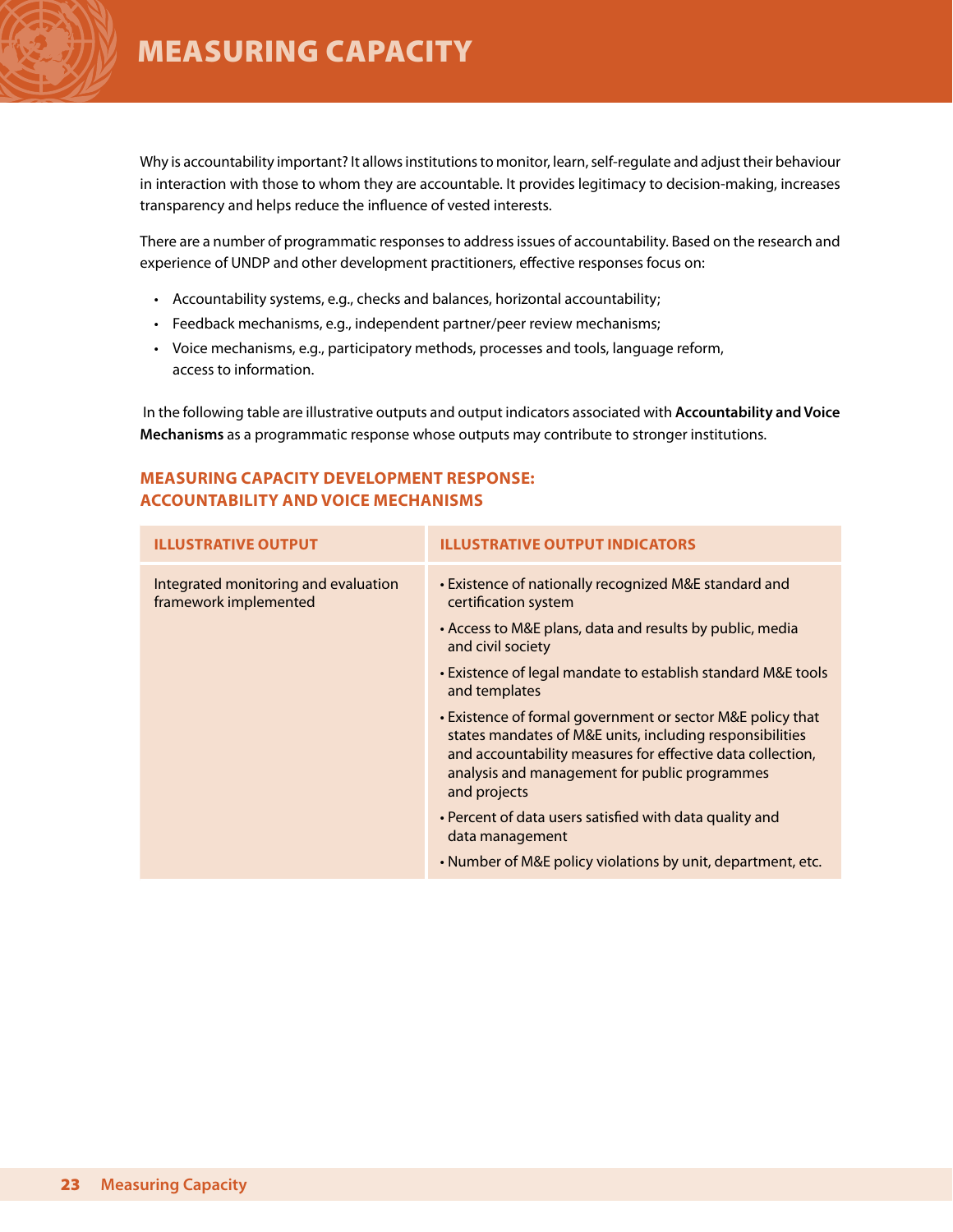

## **IV. Programming Implications**

This section presents some thoughts on the operational implications of measuring capacity.

Programmatic responses for developing capacity, many of which were touched upon in the previous sections, are intended to increase the capacity of an entity (most frequently an institution) from an existing results state to a higher results state. The resulting change in capacity presumably enables an institution to increase its contribution to improving people's lives.

For UNDP, capacity development is our overarching contribution and the 'how' of development. As such, all of the organization's efforts should focus on developing national capacity within the various thematic areas and sectors in which we work. The results of such support should not be articulated separately, e.g., capacity development results and thematic results, but results for capacities for climate change adaptation, for example.

The framework presented in this paper offers an approach for measuring capacity, including i) measuring the change between the existing state and a higher state (the outcomes expected and how to indicate for such); and ii) exploring the programmatic responses for developing capacity (the levers of change, the outputs expected and again how to indicate for such). The programme steps involved in doing so are as follows:

- 1. Define the two results states. In programming terms, these results states should normally be identified in an inclusive situational analysis and broad national development planning exercise.
	- a. The existing results state is defined by i) an institution's level of performance, stability and adaptability, as informed by its strategic plan; and ii) the strength of its institutional arrangements, leadership, knowledge and accountability to contribute to its performance, stability and adaptability.
	- b. The intended higher results state is presented as development outcomes, again based on institutional performance, stability and adaptability.
- 2. It is common that with regard to programming there are several levels of outcomes with different levels of ambition. An outcome of manageable level of ambition and criticality should be selected. Corresponding indicators, baselines and targets should also be set for all outcomes articulated.
- 3. The outcomes would be attained primarily through programmatic responses that develop relevant products and offer functional services. In programming such would be identified as outputs<sup>8</sup>, and similar to the case with outcomes, would need to be defined clearly and have associated indicators, baselines and targets. Many outputs may need to be developed for any given outcome, depending on its ambition. Critical outputs would be selected through a process of prioritization; capacity assessments, or measurement of baseline capacities, play a critical part in determining the outputs to be developed.
- 4. The outcomes and outputs are captured in results and resources frameworks (RRFs) of programmes and projects, which are then appraised and approved for implementation. The RRF provides the basis for measurement in change in capacities (achievement of outcomes) and tracks the capacity development process (production of outputs).

<sup>8</sup> Outputs are not the only elements leading to outcomes. Other initiatives, such as advocacy, championing, etc. also contribute to achieving outcomes.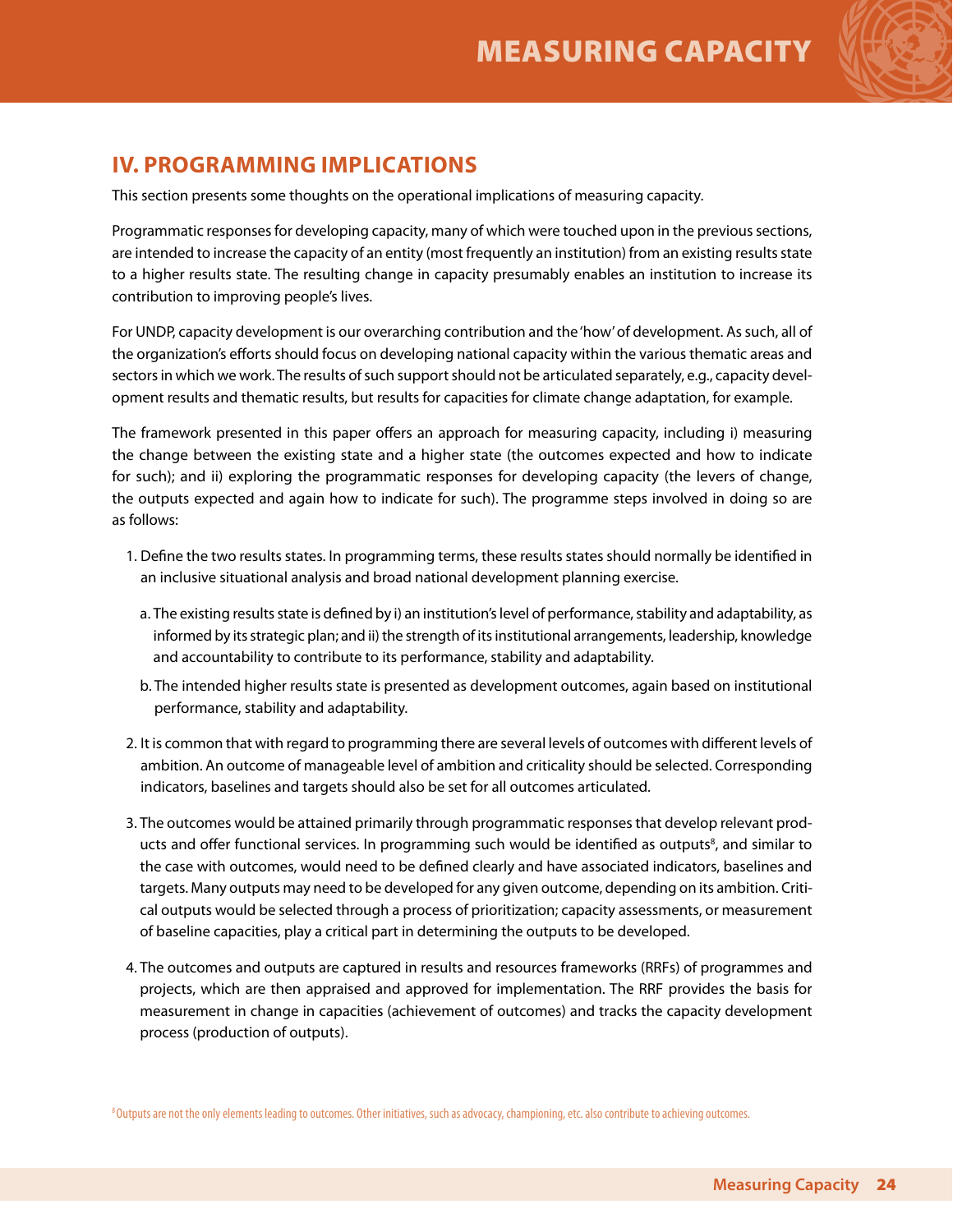- 5. The RRF by itself however is inadequate for monitoring purposes. A clear monitoring and evaluation framework, agreed among key stakeholders, is essential to carry out monitoring and evaluation systematically. Such a framework serves as a plan for monitoring and evaluation, and should clarify:
	- What is to be monitored and evaluated:
	- Who is responsible for M&E activities;
	- When monitoring and evaluation activities are planned (timing);
	- How monitoring and evaluation are carried out (methods);
	- What resources are required and where they are committed.
- 6. In addition, relevant risks and assumptions in carrying out planned monitoring and evaluation activities should be seriously considered, anticipated and included in the M&E framework. A format for M&E framework is given in the Handbook on Planning, Monitoring and Evaluating Development Results.<sup>9</sup> It comprises three components:
	- a. a narrative component outlining the strategy adopted by partners involved in monitoring the achievement of the result or outcome;
	- b. the results framework;
	- c. a schedule for monitoring and evaluation.
- 7. Sectoral and outcome-level coordinating mechanisms play a critical role in results monitoring and developing capacities for monitoring. The strategy to be adopted by partners to monitor should be led by such entities. They forge partnerships around the outcome to be achieved by partners by agreeing on common results, providing oversight in a collective spirit, making linkages to national systems and national development goals, and promoting the development of monitoring capacities.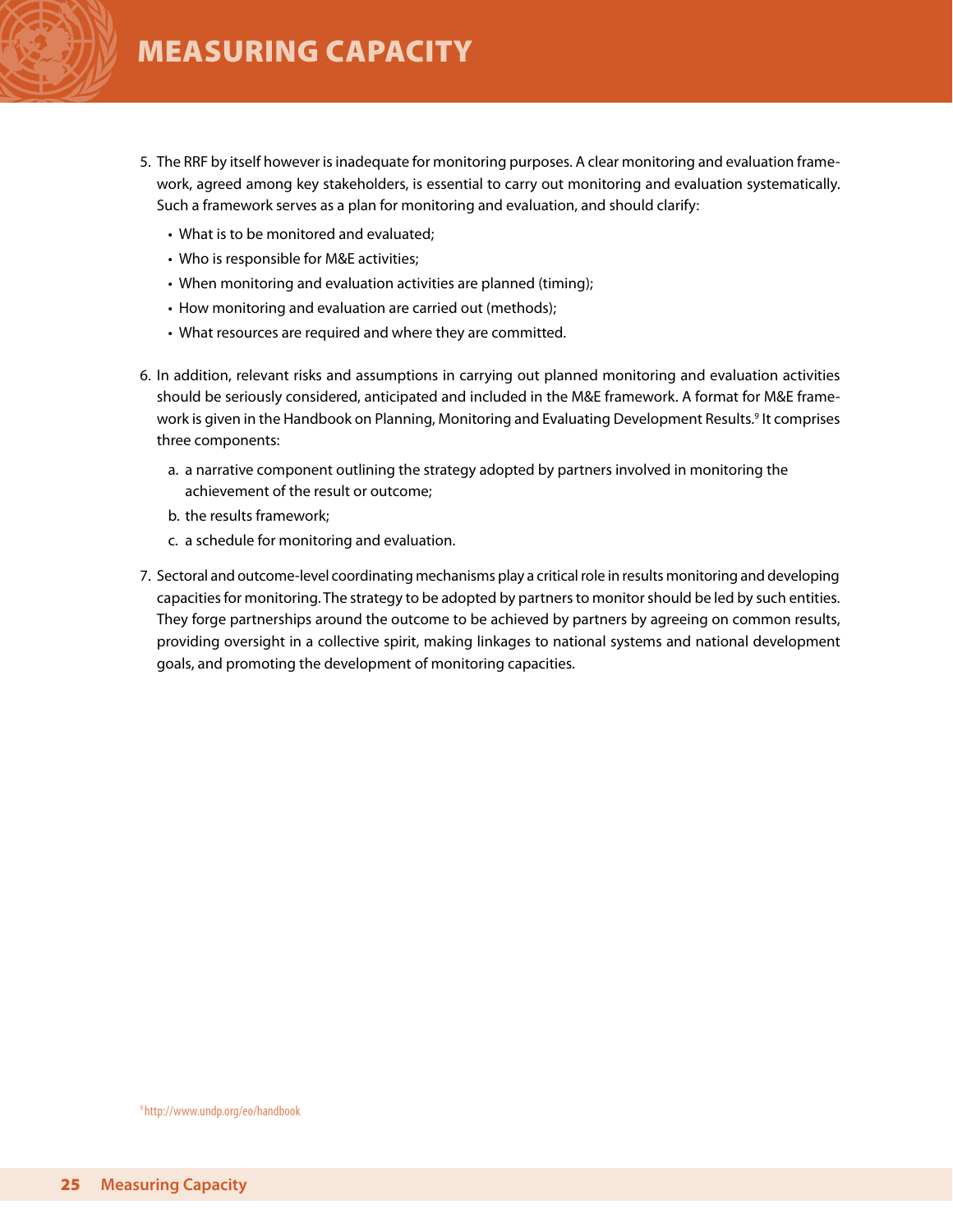For each outcome the information needed for monitoring can be captured in a matrix as below. The preparation of a matrix provides an opportunity<br>to re-validate the 'monitorability' of the information. For each outcome the information needed for monitoring can be captured in a matrix as below. The preparation of a matrix provides an opportunity to re-validate the 'monitorability' of the information.

| <b>RISKS</b>                                                                                                       | the risks and<br>carrying out<br>the planned<br>the planned<br>these affect<br>monitoring<br>monitoring<br>events and<br>activities?<br>quality of<br>How may<br>What are<br>tions for<br>assump-<br>data?                                                                                                               |
|--------------------------------------------------------------------------------------------------------------------|--------------------------------------------------------------------------------------------------------------------------------------------------------------------------------------------------------------------------------------------------------------------------------------------------------------------------|
| <b>RESOURCES</b>                                                                                                   | required and<br>out planned<br>for carrying<br>monitoring<br>Estimate of<br>committed<br>resources<br>activities.                                                                                                                                                                                                        |
| <b>VERIFICATION:</b><br>DATA SOURCE<br><b>MEANS OF</b><br><b>AND TYPE</b>                                          | ocation where<br>you would find<br>and necessary<br>the identified<br>data such as<br>institute, or<br>source and<br>Systematic<br>a national<br>Devlnfo.                                                                                                                                                                |
| RESPONSIBILITIES                                                                                                   | verifying data qual-<br>data collection and<br>Who is responsible<br>for organizing the<br>ity and source?                                                                                                                                                                                                               |
| <b>SCHEDULE</b><br><b>AND FRE-</b><br>QUENCY<br><b>TIME OR</b>                                                     | can also be<br>captured in<br>Monitoring<br>depend on<br>the Project<br>the practi-<br>detail that<br>cal needs.<br>Plan from<br>this infor-<br>Schedule<br>included<br>In UNDP<br>Level of<br>mation<br>can be<br>would<br>Atlas.                                                                                       |
| <b>COLLECTION</b><br><b>METHODS</b><br><b>DATA</b>                                                                 | meeting, etc.<br>stakeholder<br>data to be<br>obtained?<br>through a<br>Example:<br>review or<br>survey, a<br>How is                                                                                                                                                                                                     |
| <b>KEY AREAS TO</b><br><b>INDICATORS</b><br><b>AND OTHER</b><br>& TARGETS)<br><b>BASELINES</b><br>MONITOR<br>(WITH | risks identified<br>be monitored,<br>priorities such<br>areas need to<br>development<br>ning stage as<br>key manage-<br>well as other<br>From results<br>ment needs.<br>and gender.<br>should also<br>framework.<br>In addition,<br>in the plan-<br>capture key<br>such as the<br>as capacity<br>Indicators<br>other key |
| <b>(OUTCOMES</b><br>& OUTPUTS)<br><b>EXPECTED</b><br><b>RESULTS</b>                                                | (CPAP) results<br>from Country<br>Programme<br>framework.<br><b>Action Plan</b><br>Obtained                                                                                                                                                                                                                              |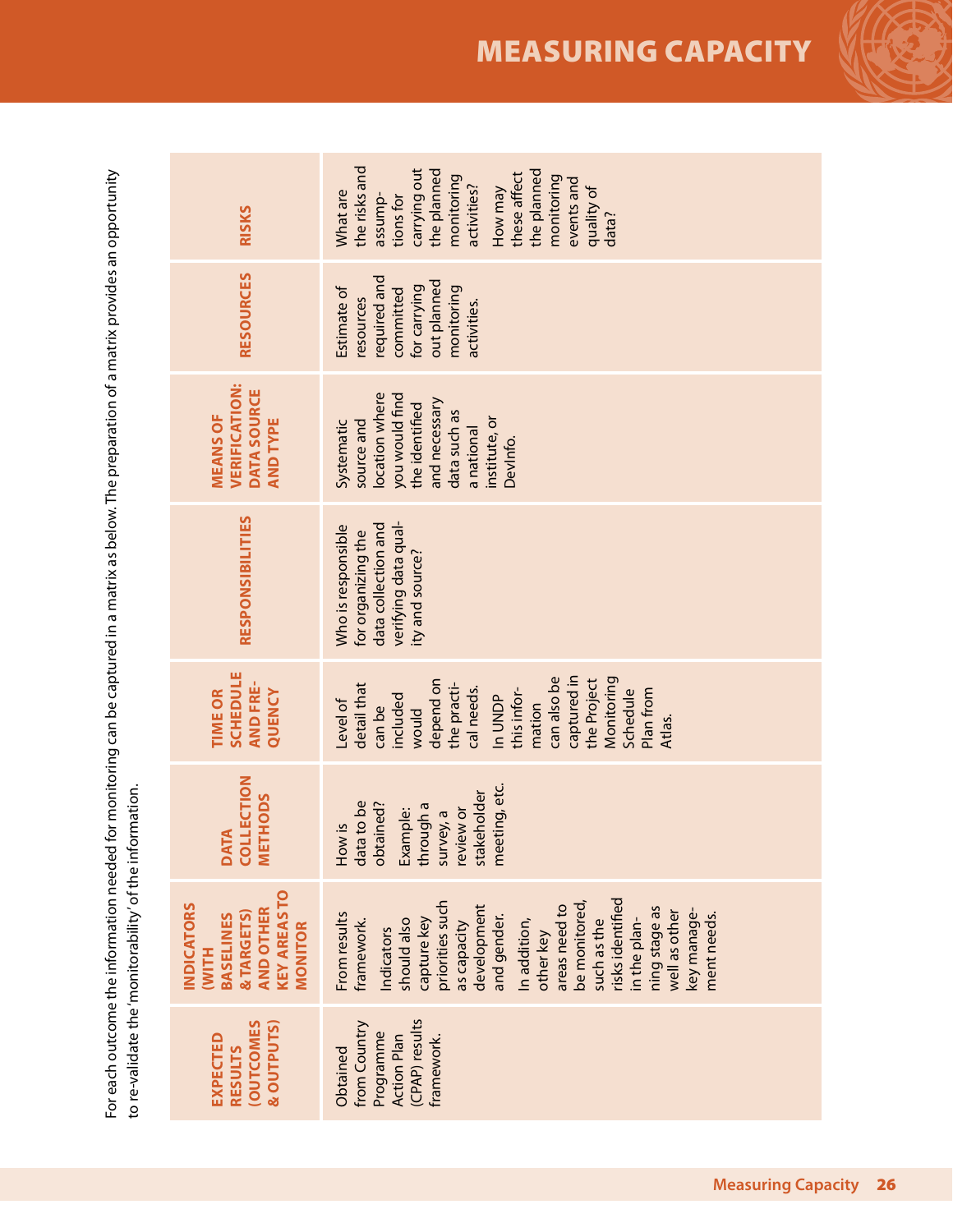Below is an example of capacity measurement that addresses the first columns in the framework above.

| <b>EXPECTED RESULT</b>                                                                                               | <b>INDICATORS</b>                                                                                                                                                 | <b>BASELINE</b>                                            | <b>TARGET</b>                                                                                | <b>DATA COLLECTION</b><br><b>METHOD</b>                                                        |
|----------------------------------------------------------------------------------------------------------------------|-------------------------------------------------------------------------------------------------------------------------------------------------------------------|------------------------------------------------------------|----------------------------------------------------------------------------------------------|------------------------------------------------------------------------------------------------|
| <b>OUTCOME:</b>                                                                                                      |                                                                                                                                                                   |                                                            |                                                                                              |                                                                                                |
| Improved public<br>sector financial<br>transparency and<br>accountability<br>[Institutional<br>Performance]          | Percent of people<br>who perceive<br>public corruption<br>is decreasing                                                                                           | 2009: 27%                                                  | 2010: 33%<br>2011:40%<br>2012:50%                                                            | <b>Public Perception</b><br>Survey on<br>Corruption                                            |
|                                                                                                                      | Number of cases<br>per year inves-<br>tigated by the<br><b>Anti-Corruption</b><br><b>Bureau leading to</b><br>prosecution under<br>anti-corruption<br>legislation | 2009: 57                                                   | 2010:80<br>2011:100<br>2012:120                                                              | <b>Anti-Corruption</b><br><b>Bureau annual</b><br>report                                       |
| <b>OUTPUTS:</b>                                                                                                      |                                                                                                                                                                   |                                                            |                                                                                              |                                                                                                |
| <b>Training</b><br>programme rolled<br>out for procure-<br>ment officers<br>[Knowledge]                              | Percent of public<br>procurement<br>officers who fully<br>understand the<br>new framework<br>and comply<br>with it                                                | 2009: 10% of<br>procurement<br>officers trained            | 2010:100%<br>of procure-<br>ment officers<br>understand<br>and comply<br>with frame-<br>work | <b>Staff survey</b><br>(adapted to include<br>questions on<br>effect of training<br>programme) |
| <b>Publication of Anti-</b><br><b>Corruption Bureau</b><br>annual report<br>[Accountability and<br>Voice Mechanisms] | Timely publishing<br>of report                                                                                                                                    | <b>Report is</b><br>currently<br>not available<br>publicly | Report<br>published<br>in February<br>each year                                              | <b>Anti-Corruption</b><br><b>Bureau annual</b><br>report                                       |
| .                                                                                                                    |                                                                                                                                                                   |                                                            |                                                                                              |                                                                                                |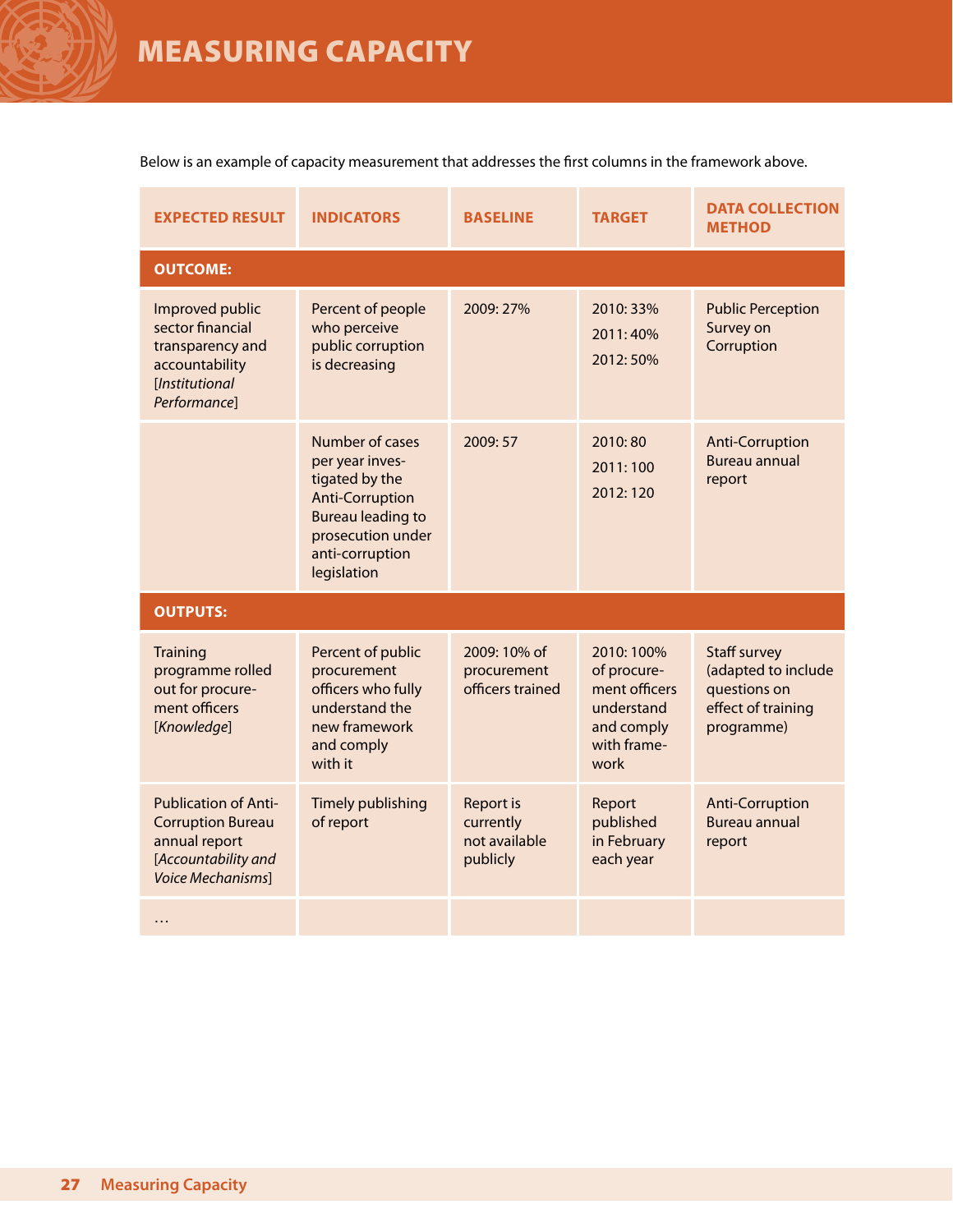

## **ANNEX I: EXAMPLES OF IMPACTS, OUTCOMES, OUTPUTS AND INDICATORS**

### **Capturing Results: Definitions**

|                                 | <b>IMPACT</b>                                                                                                     | <b>OUTCOME</b>                                                                                                                                                                                                       | <b>OUTPUT</b>                                                                                                                                                                           |
|---------------------------------|-------------------------------------------------------------------------------------------------------------------|----------------------------------------------------------------------------------------------------------------------------------------------------------------------------------------------------------------------|-----------------------------------------------------------------------------------------------------------------------------------------------------------------------------------------|
| <b>DEFINITION</b>               | An actual or intended<br>change in human<br>development. It<br>generally captures<br>change in people's<br>lives. | An actual or intended change<br>in development conditions<br>that interventions are seeking<br>to support. It usually relates<br>to changes in an institution's<br>ability to work better and fulfil<br>its mandate. | A short-term development<br>result produced by project<br>and non-project activities.<br>It is generally a product and/<br>or service that makes achieve-<br>ment of outcomes possible. |
| <b>AS MEASURED</b><br><b>BY</b> | Change in people's<br>well-being.                                                                                 | Change in institutional<br>performance, stability<br>and adaptability.                                                                                                                                               | Product produced or service<br>provided across four core<br>issues: institutional arrange-<br>ments, leadership, knowledge<br>and accountability.                                       |

### **Example #1: From Impact to Outcome to Output**

The example in the table below illustrates a logical flow of results from impact to outcome to output, in which the outcome focuses on the ability of a specific institution (in this case, a Ministry of Health) to carry out its work, and the outputs focus on specific changes in institutional arrangements (in this case, policies and incentives) that will enable achievement of the outcome.

|                  | <b>IMPACT</b>                            | <b>OUTCOME</b>                                                                                                                                                                                                                                                                        | <b>OUTPUT</b>                                                                                                                                                                                                                                                             |
|------------------|------------------------------------------|---------------------------------------------------------------------------------------------------------------------------------------------------------------------------------------------------------------------------------------------------------------------------------------|---------------------------------------------------------------------------------------------------------------------------------------------------------------------------------------------------------------------------------------------------------------------------|
| <b>STATEMENT</b> | • Improved<br>maternal health<br>by 2011 | • Ministry of Health improves distri-<br>bution of medicine to rural areas                                                                                                                                                                                                            | • Cost/benefit analysis of distri-<br>bution network completed<br>• Policy mandating increased<br>rural coverage approved<br>• Incentives plan that encour-<br>ages work in rural areas put<br>in place                                                                   |
| <b>INDICATOR</b> | • Maternal mor-<br>tality ratio          | • Level of investment in research and<br>development of improved distribu-<br>tion mechanisms<br>• Number of high-level processes<br>changed due to deployment of new<br>supply-chain management system<br>• Coverage [or penetration] of rural<br>areas with distribution mechanisms | • Review completed, includ-<br>ing recommendations for<br><i>improvements</i><br>• New distribution policy<br>completed<br>• Number of briefings of policy-<br>or law-makers on new policy<br>• Number of local health<br>systems that incorporate new<br>incentives plan |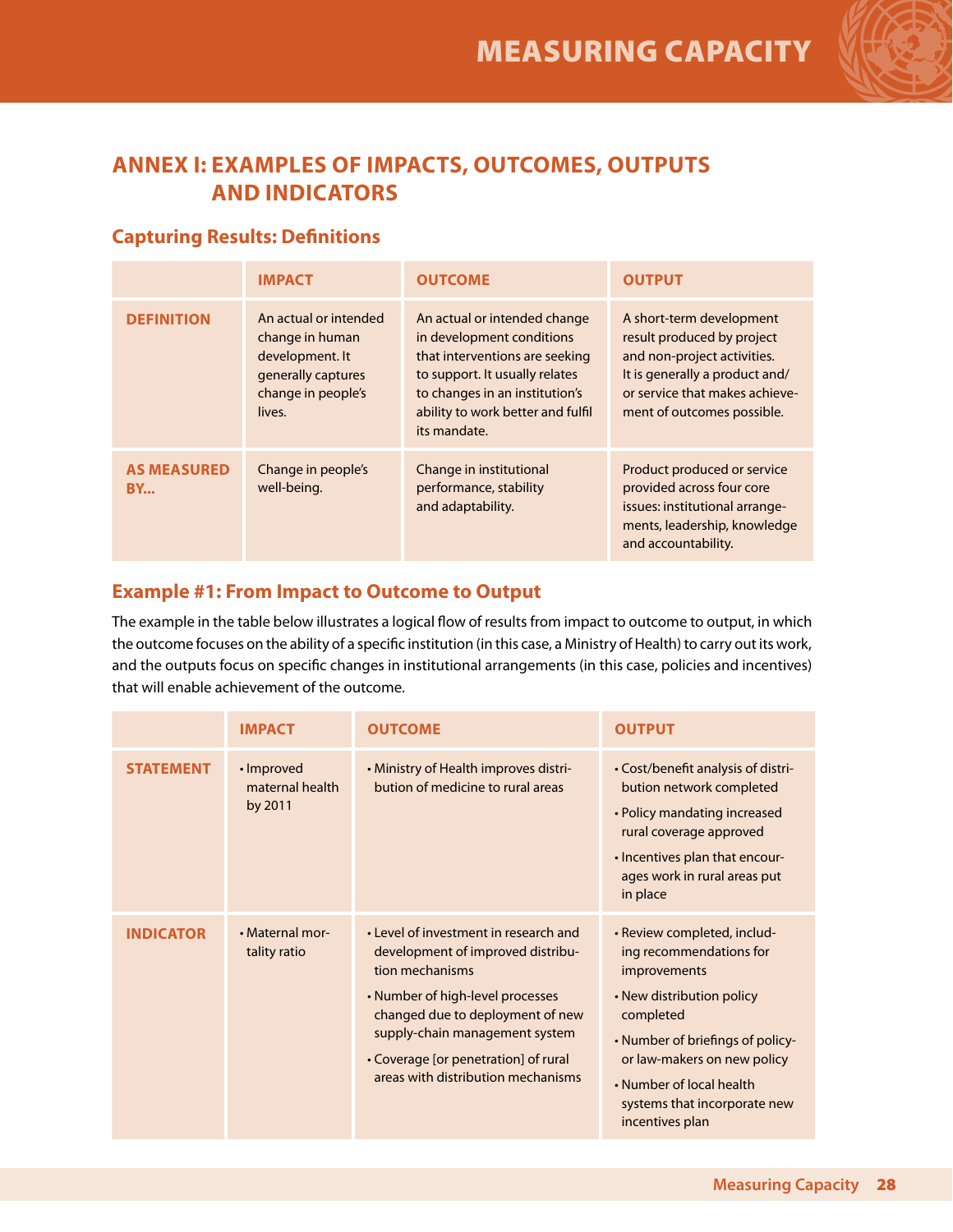#### **Example #2: From Outcome to Output**

The example in the table below presents a variety of levels of outputs, from more strategic to more tactical. Output level may vary with the level of document in which the outcome is embedded; for example a national strategy outcome may call for a higher-order output while a project outcome may call for a lowerorder output.

|                  | <b>OUTCOME</b>                                                                                                                    | <b>OUTPUT</b>                                                                                                                                                                                                                                                                                                                                                                                                                                                                                                                                                                                                                                                                                                                                                                                                                                                                                  |
|------------------|-----------------------------------------------------------------------------------------------------------------------------------|------------------------------------------------------------------------------------------------------------------------------------------------------------------------------------------------------------------------------------------------------------------------------------------------------------------------------------------------------------------------------------------------------------------------------------------------------------------------------------------------------------------------------------------------------------------------------------------------------------------------------------------------------------------------------------------------------------------------------------------------------------------------------------------------------------------------------------------------------------------------------------------------|
| <b>STATEMENT</b> | <b>Ministry of Justice</b><br>effectively promotes<br>increased accountabil-<br>ity, consistent with rule<br>of law and democracy | • Legal framework for processing complaints about public sector<br>performance and protection of watchdog groups drafted<br>• Draft new regulation and policy completed<br>• Number of policy- and law-makers briefed on new framework<br>• Mechanism for providing public access to budget figures put<br>in place<br>• Procedures to release periodic updates on sector-relevant devel-<br>opments to the general public, free of charge or at cost<br>• Establishment of special committee consisting of senior directors<br>responsible for acting on audit recommendations<br>• Establishment of communications office within Ministry of Justice<br>to make timely and truthful information available to all media,<br>without bias or preference<br>• Mechanisms, procedures and ongoing funds for independent firm<br>to conduct periodic surveys to determine level of accountability |

### **Example #3: Outcomes and Indicators**

The example in the table below illustrates indicators for an outcome that is specific to the mandate of an individual organization (in this case, an Anti-Corruption Commission).

|                  | <b>OUTCOME</b>                                                                                                                                                                                                                                                                           |
|------------------|------------------------------------------------------------------------------------------------------------------------------------------------------------------------------------------------------------------------------------------------------------------------------------------|
| <b>STATEMENT</b> | • Anti-Corruption Commission efficiently investigates and addresses complaints reported by<br>individual citizens and in accordance with its constitutional mandate                                                                                                                      |
| <b>INDICATOR</b> | • Number of cases (per year/month) investigated by the Anti-Corruption Commission leading<br>to prosecution under anti-corruption legislation<br>• Average cost of investigations leading to prosecution under anti-corruption legislation<br>• Amount of time from complaint to closure |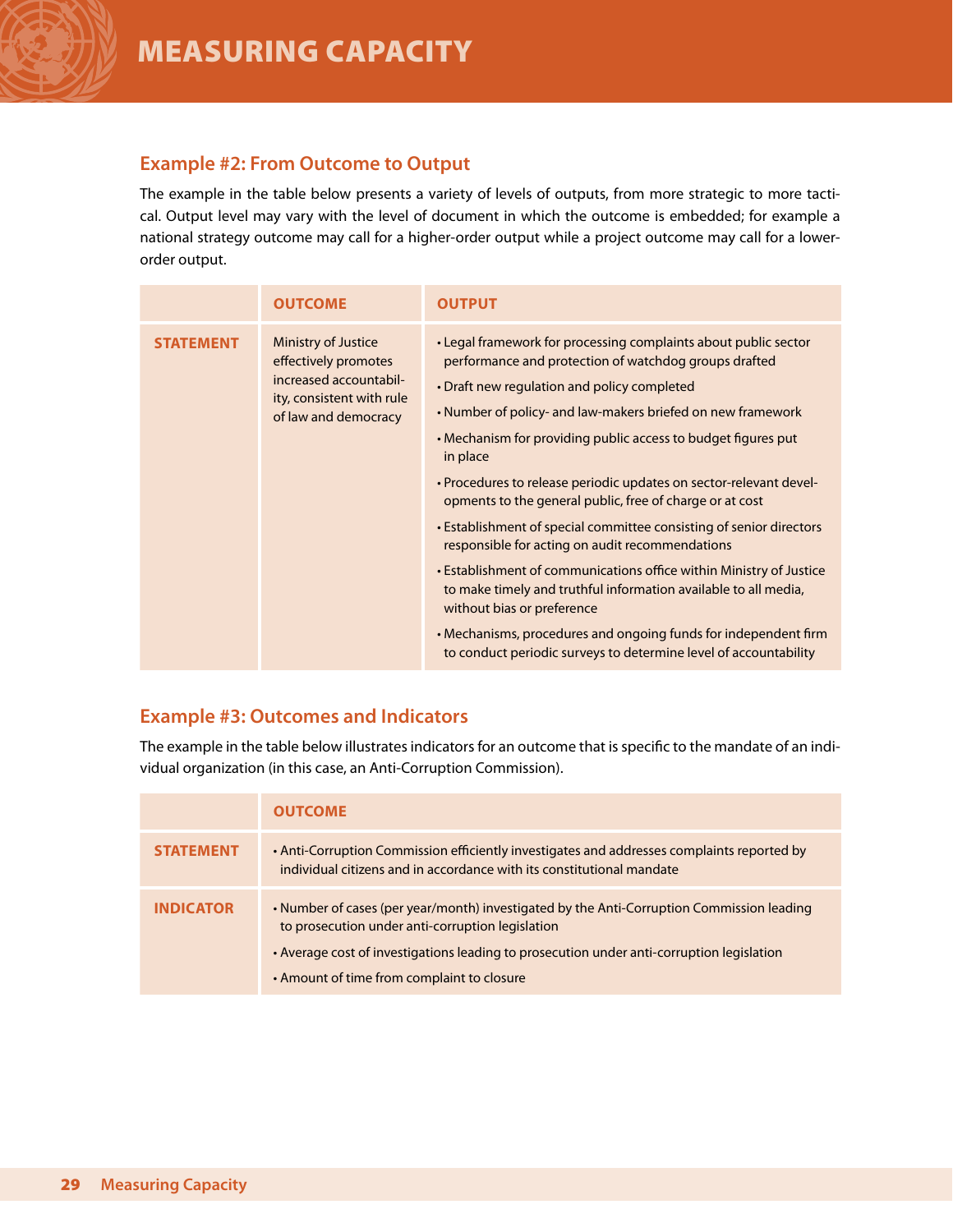

## **Example #4: Outputs and Indicators**

The example in the table below illustrates output indicators that address the organizational level as well as the enabling environment.

|                  | <b>OUTPUT</b>                                                                                                                                                                                                                                                                                                                                                                                                   |
|------------------|-----------------------------------------------------------------------------------------------------------------------------------------------------------------------------------------------------------------------------------------------------------------------------------------------------------------------------------------------------------------------------------------------------------------|
| <b>STATEMENT</b> | • Integrated monitoring and evaluation system implemented                                                                                                                                                                                                                                                                                                                                                       |
| <b>INDICATOR</b> | • Existence of nationally recognized M&E standard and certification system<br>• Access to M&E plans, data and results by public, media and civil society<br>• Existence of legal mandate to establish standard M&E tools and templates<br>• Existence of formal government or sector M&E policy that states mandates<br>of M&E units<br>• Percent of data users satisfied with data quality and data management |

The following four examples illustrate outcome statements that are difficult to measure for a variety of reasons (e.g., not specific enough, not related to institutional performance, stability or adaptability), and offer possible restatements of each outcome.

### **Example #5a: Reworking Outcomes**

|                                       | <b>OUTCOME</b>                                                                                                                                                                                                                                                                                                                                                                                                         |
|---------------------------------------|------------------------------------------------------------------------------------------------------------------------------------------------------------------------------------------------------------------------------------------------------------------------------------------------------------------------------------------------------------------------------------------------------------------------|
| <b>STATEMENT</b>                      | • Increased capacity for public procurement                                                                                                                                                                                                                                                                                                                                                                            |
| <b>REASONING</b>                      | • Too broad an outcome; not specific<br>• Not measurable by institutional performance, stability or adaptability                                                                                                                                                                                                                                                                                                       |
| <b>POSSIBLE</b><br><b>ALTERNATIVE</b> | • Office of Public Procurement implements standards for public procurement practices                                                                                                                                                                                                                                                                                                                                   |
| <b>INDICATOR</b>                      | . Stakeholders' rating on the compatibility of procurement methods, advertising rules,<br>participation rules, tender documentation, tender evaluation with<br>internationally recognized standards<br>• Adoption and mainstreaming of procurement framework into a Public Financial<br><b>Management Act</b><br>• Percent of public procurement officers who fully understand the new framework and<br>comply with it |
|                                       | • Rate of change in cost of common goods and services procured (inflation-adjusted)<br>• Rate of change in average procurement time from requisition to delivery                                                                                                                                                                                                                                                       |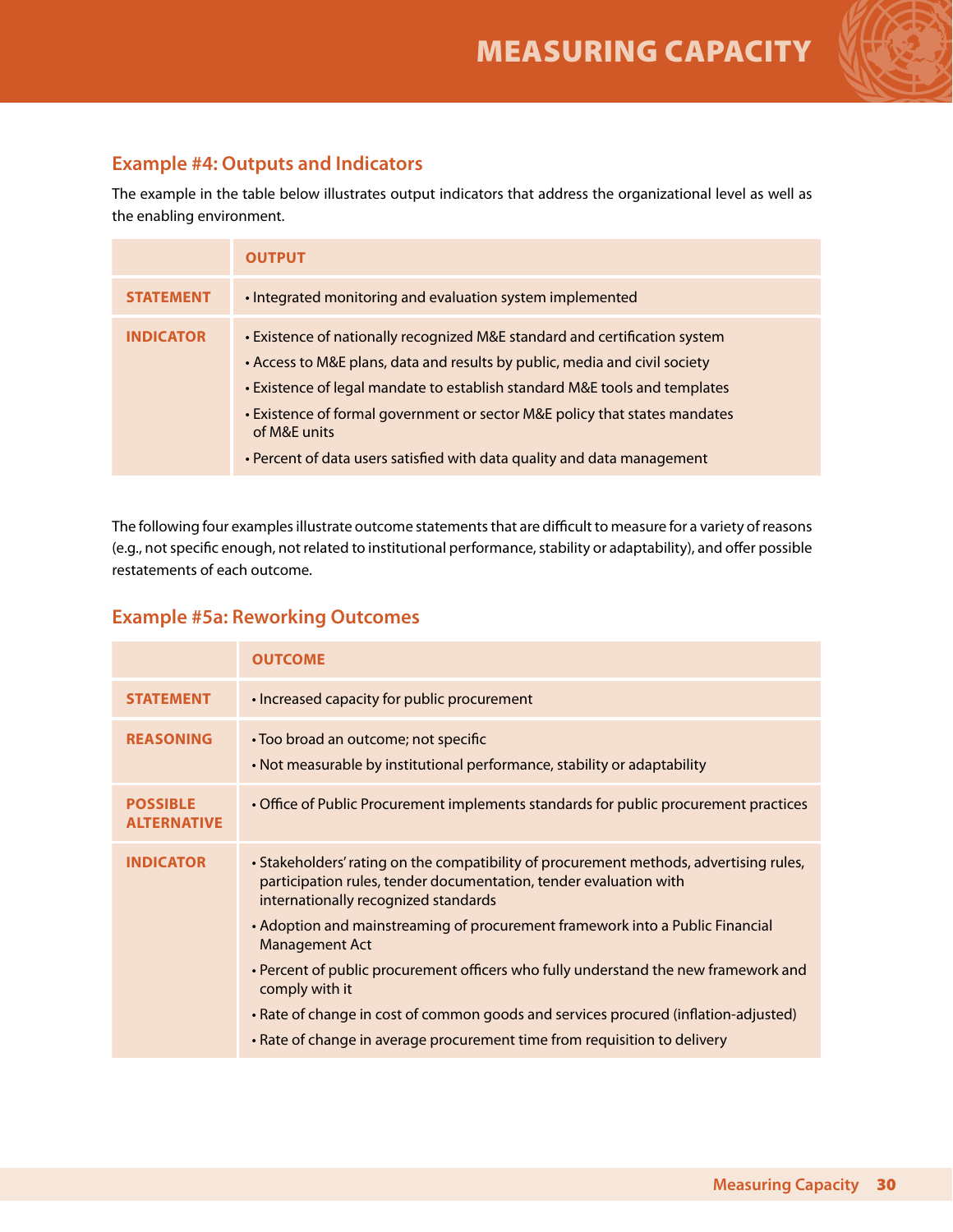## **Example #5b: Reworking Outcomes**

|                                       | <b>OUTCOME</b>                                                                                                  |
|---------------------------------------|-----------------------------------------------------------------------------------------------------------------|
| <b>STATEMENT</b>                      | • By 2011, increased and more equitable access to and utilization of quality and<br>prioritized social services |
| <b>REASONING</b>                      | • Not specific to which services<br>• Not specific to which institutions                                        |
| <b>POSSIBLE</b><br><b>AITERNATIVE</b> | • Ministry of Health increases access to quality reproductive health services in an<br>equitable way            |

## **Example #5c: Reworking Outcomes**

|                                       | <b>OUTCOME</b>                                                                                                                                            |
|---------------------------------------|-----------------------------------------------------------------------------------------------------------------------------------------------------------|
| <b>STATEMENT</b>                      | • Employment in non-oil sectors increases                                                                                                                 |
| <b>REASONING</b>                      | • Too big<br>. Not measurable by institutional performance, stability or adaptability                                                                     |
| <b>POSSIBLE</b><br><b>ALTERNATIVE</b> | • Ministry of Labor improves quality and implementation of policies that increase<br>the proportion of the labor force employed outside of the oil sector |

## **Example #5d: Reworking Outcomes**

|                                       | <b>OUTCOME</b>                                                                                                         |
|---------------------------------------|------------------------------------------------------------------------------------------------------------------------|
| <b>STATEMENT</b>                      | • Strengthened capacity for poverty monitoring and measurement                                                         |
| <b>REASONING</b>                      | • Not specific to an institution<br>• Not measurable by institutional performance, stability or adaptability           |
| <b>POSSIBLE</b><br><b>AITERNATIVE</b> | • National Statistics Office enhances effectiveness and efficiency of monitoring,<br>measuring and reporting functions |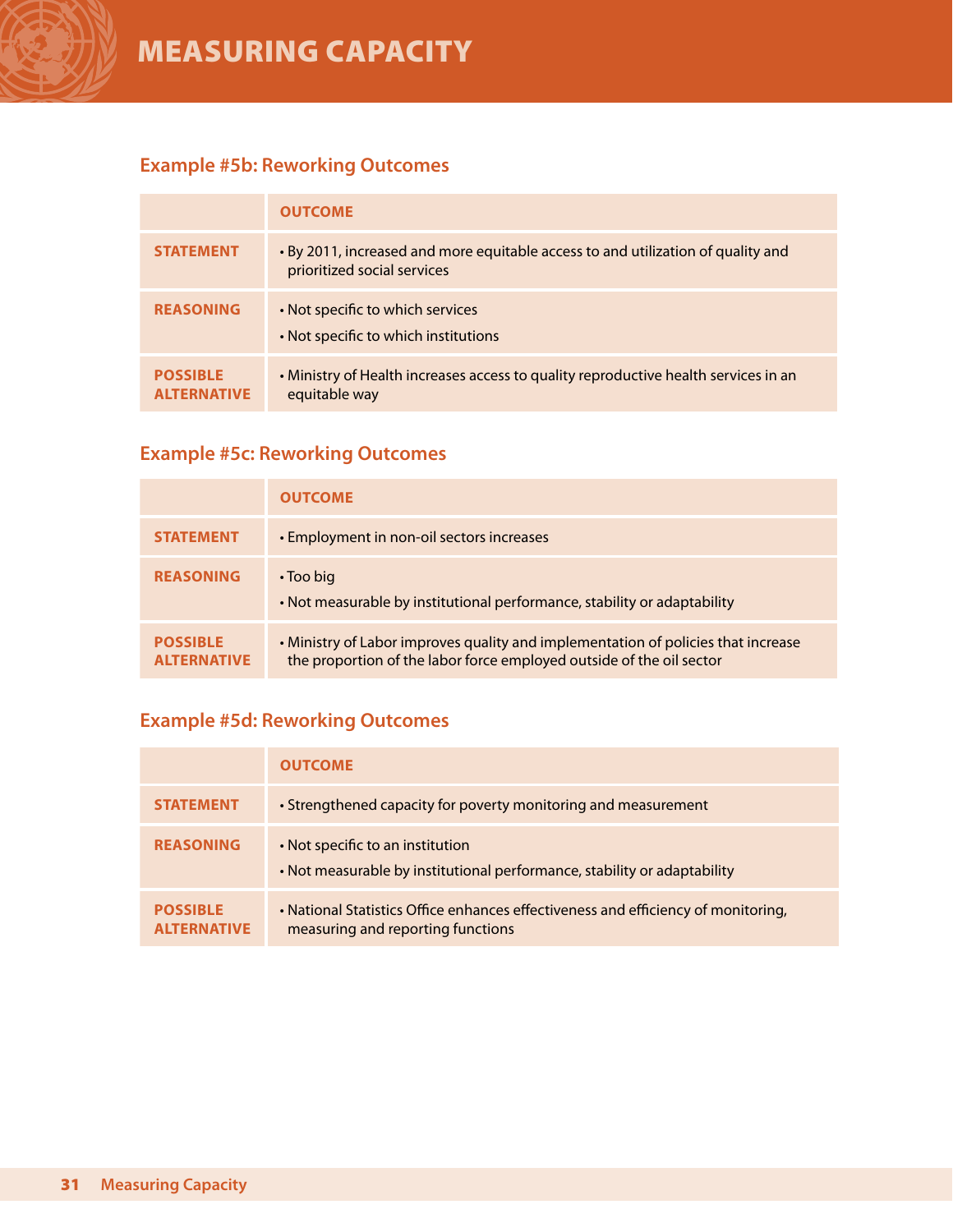

## **ANNEX II: GLOSSARY**

**Adaptability:** Ability to perform in future conditions and meet future needs.

**Capacity:** The ability of individuals, institutions, and societies to perform functions, solve problems, and set and achieve objectives in a sustainable manner.

**Capacity Development:** The process through which the abilities of individuals, institutions, and societies to perform functions, solve problems, and set and achieve objectives in a sustainable manner are strengthened, adapted and maintained over time.

**Impact:** An actual or intended change in human development as measured by people's well-being; it generally captures change in people's lives.

**Indicator:** A signal that reveals progress (or lack thereof) towards objectives; means of measuring what actually happens against what has been planned in terms of quantity, quality and timeliness. An indicator is a quantitative or qualitative variable that provides a simple and reliable basis for assessing achievement, change or performance.

**Institutional Effectiveness:** Degree to which an institution achieves its agreed objectives or mandates.

**Institutional Efficiency:** Ratio of produced outputs (or values) to the resources used to create them.

**Institutional Performance:** Effectiveness in which and efficiency with which an institution fulfils its intended purpose.

**Lag Indicator:** Represents the consequences of actions previously taken. It measures change that can be observed much later than the programme activities. For example, changes in CO<sub>2</sub> emissions per capita can lag government activities to promote alternative energy use by many years.

**Lead Indicator:** Points to the observables that change right after the activities promoting the outcome and before the achievement of the final results. For example, Parliament's endorsement of the national environmental sustainability strategic plan can be a lead indicator for environmental sustainability.

**Leader:** Someone who can clarify a vision and align people, processes, input resources and outputs towards realization of the vision.

**Measurement:** The extent, size, capacity, amount or quantity ascertained by comparison with a standard.

**Open System:** A system that continuously interacts with its environment through acquisition of input, production of output, and exchange of information. An open system survives and grows by continuously adapting to its environment.

**Outcome:** An actual or intended change in development conditions that interventions are seeking to support. It usually relates to changes in an institution's ability to work better and fulfil its mandate, and is measured by change in institutional performance, stability and adaptability.

**Output:** A short-term development result produced by project and non-project activities; it is generally a product and/or service that makes achievement of outcomes possible, and is measured by change across four core issues (institutional arrangements, leadership, knowledge and accountability).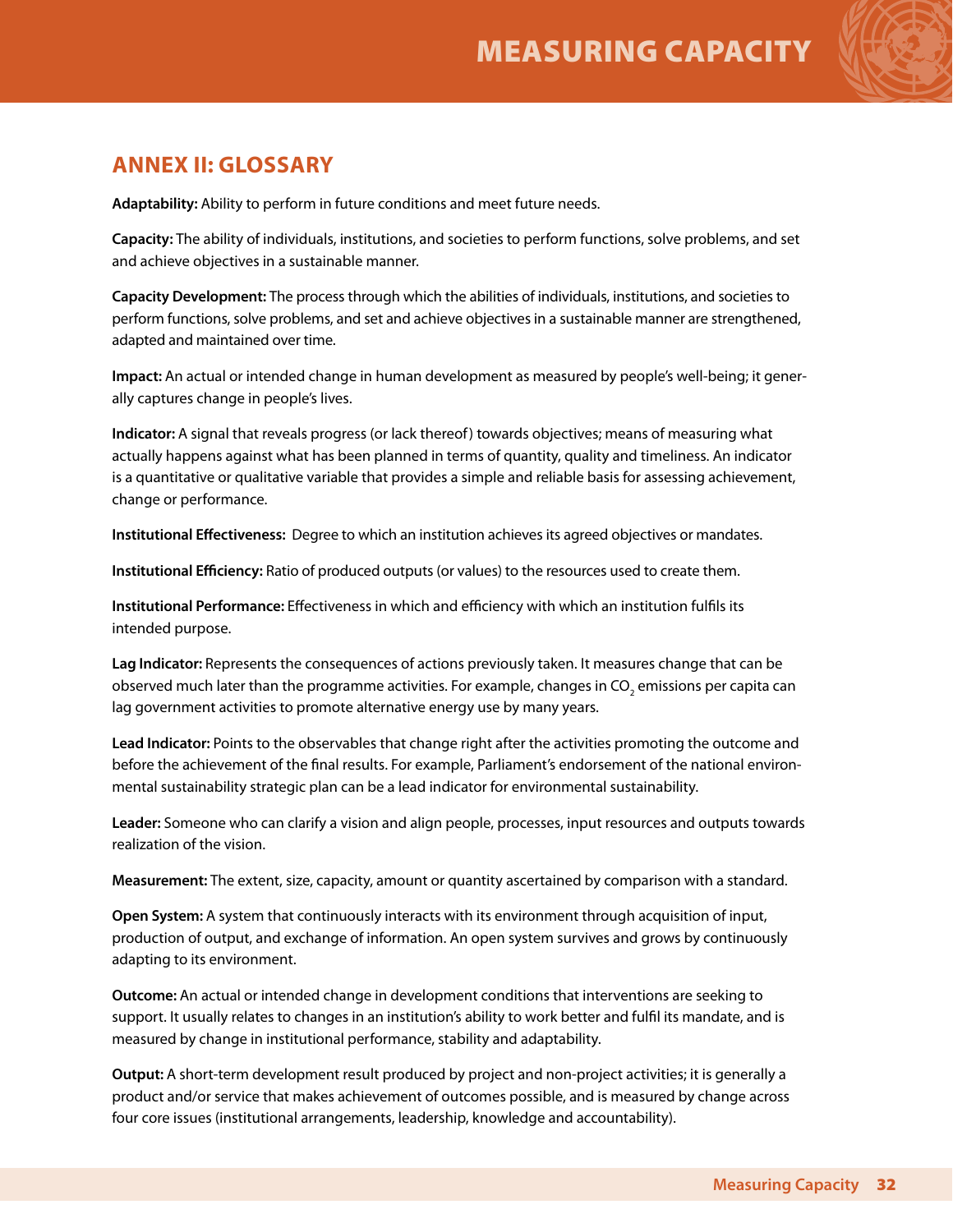**Proxy Indicator:** Indirect measure or sign that approximates or represents a change in the absence of a direct measure or sign.

**Stability:** Degree to which an institution can identify and mitigate internal and external risk through risk management and decrease volatility through institutionalization of good practices and norms.

**Strategic Planning:** Process by which an organization envisions its future, defines its direction, and develops goals, objectives, best approaches and action plans to achieve that future.

**System:** Set of interacting or interdependent entities forming an integrated whole. It can be one organization, a set of organizations, population groups or individuals.

**Variable:** An attribute of a physical or abstract system which may change its value while it is under observation.

### **ANNEX III: ADDITIONAL RESOURCES 1. UN and UNDP**

*United Nations, 2009, Report to Economic and Social Council on Progress in the Implementation of General Assembly Resolution 62/208 on the Triennial Comprehensive Policy Review.* http://www.undg.org/docs/10341/ECOSOC-resolution-progress-in-TCPR-implementation-17July2009.pdf

*United Nations, 2008, Triennial Comprehensive Policy Review 2007.* http://www.undg.org/docs/9475/N0747625.pdf

*UNDG, 2009, 2009 CCA/UNDAF Guidelines.*  http://www.undg.org/docs/9879/CCA-and-UNDAF-Guidelines-FINAL-February-2009.doc

*UNDG, 2008, UNDG Capacity Assessment Methodology–User Guide: for National Capacity Development.*  http://www.undg.org/docs/8947/UNDG-Capacity-Assessment-User-Guide-Feb-2008-FINAL.doc

*UNDG, 2006, Enhancing the UN's Contribution to National Capacity Development–a UNDG Position Statement.* http://www.undg.org/docs/7144/UNDG-Position-Paper-on-CD---FINAL-sent-out-21-Dec-2006.pdf

*UNDP, 2009a, Handbook on Planning, Monitoring and Evaluating for Development Results, Evaluation Office.* http://stone.undp.org/undpweb/eo/evalnet/Handbook2/documents/english/pme-handbook.pdf

*UNDP, 2009b, Supporting Capacity Development: the UNDP Approach, Capacity Development Group.* http://content.undp.org/go/cms-service/download/asset/?asset\_id=2219357

*UNDP, 2008a, Practice Note on Capacity Assessment, Capacity Development Group.*  http://content.undp.org/go/cms-service/download/asset/?asset\_id=1684933

*UNDP, 2008b, Practice Note on Capacity Development, Capacity Development Group.* http://content.undp.org/go/cms-service/download/asset/?asset\_id=1654154

*UNDP, 2008c, Strategic Plan 2008 – 2011 (Revised, May 22, 2008).*  www.undp.org/execbrd/word/dp07-43Rev1.doc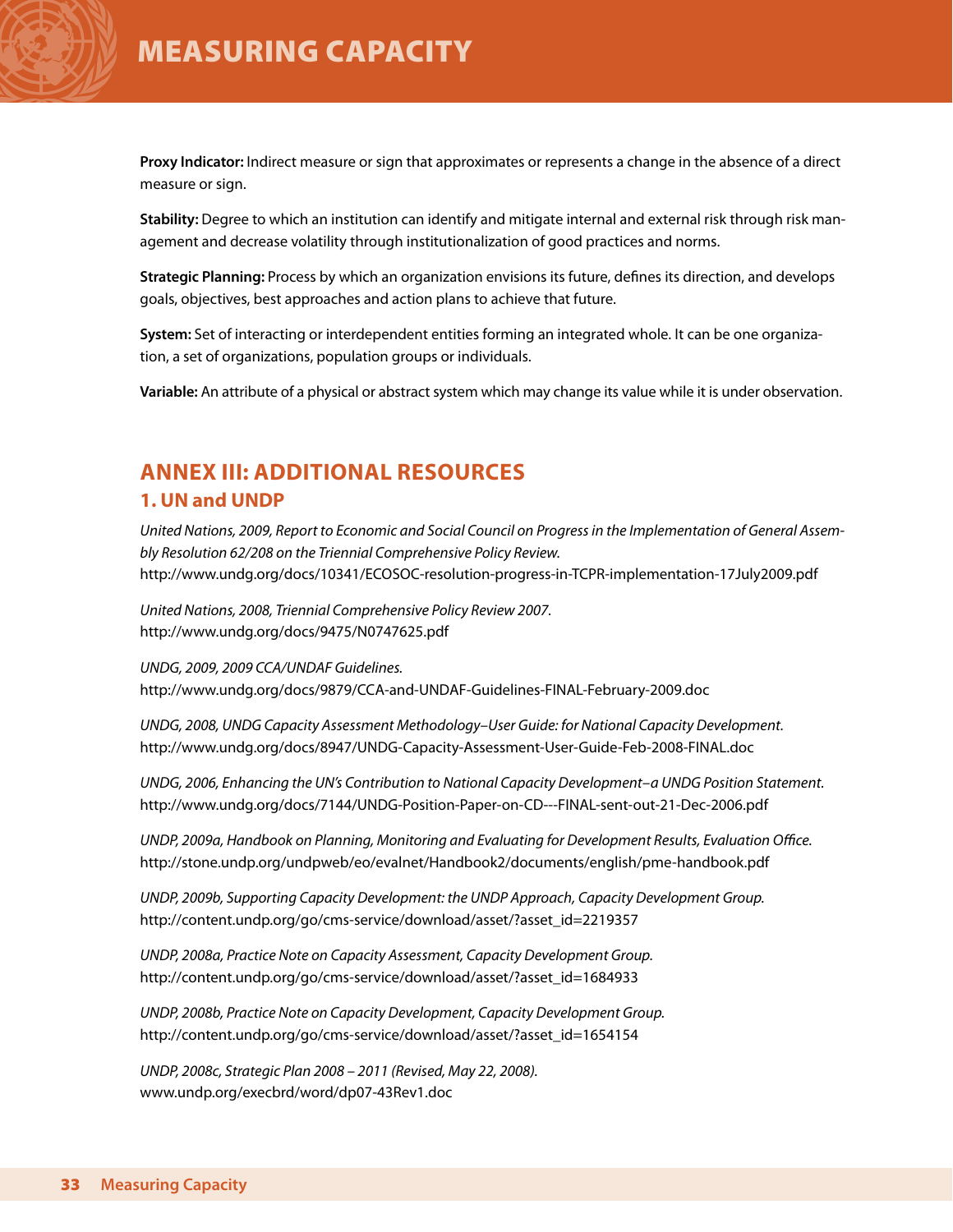

### **2. Other Sources**

Ackoff, Russell; Creating the Corporate Future; New York: John Wiley and Sons Inc. (1981)

Baser, H. and P. Morgan; Capacity, Change and Performance: Study Report; Maastricht: ECDPM (2008)

Bertalanffy, Ludwig v.; General System Theory; New York: George Braziller, Inc. (1968)

Boesen, Nils, Peter F. Christensen and Therkildsen Ole; Capacity Development Evaluation Step 1: Contributions to an Analytical Framework; Danish Ministry of Foreign Affairs – Danida (2002)

Boesen, Nils and Therkildsen Ole; Capacity Development Evaluation Step 3: Draft Methodology for Evaluation of Capacity Development; Danish Ministry of Foreign Affairs – Danida (2003)

Brown, Mark G.; Beyond the Balanced Scorecard; New York: Productivity Press (2007)

Christensen, Peter Frøslev, Therkildsen Ole and Knudsen Helle Hegelund; Capacity Development Evaluation Step 2: Desk Study of Danish Sector Programme Support and Mifresta Interventions; Danish Ministry of Foreign Affairs – Danida (2003)

Deming, W.E.; The New Economics; Cambridge: MIT (1993)

Galbraith, Jay; Designing Complex Organization; Reading, MA: Addison-Wesley Publishing Company (1973)

Gupta, Praveen; Six Sigma Business Scorecard; McGraw-Hill Professional (2006)

Hubbard, Douglas W.; How to Measure Anything; John Wiley and Sons Inc. (2007)

IBM Corporation; Making Change Work; IBM Corporation (2008)

Independent Evaluation Group; Using Training to Build Capacity for Development: An Evaluation of the World Bank's Project-Based and WBI Training; The International Bank for Reconstruction and Development/The World Bank (2008)

James, R.; Practical Guidelines from the Monitoring and Evaluation of Capacity Building: Experiences from Africa. INTRAC Occasional Paper Series; Oxford: INTRAC (2001)

Kaplan, Robert S. and David P. Norton; The Strategy-Focused Organization: How Balanced Scorecard Companies Thrive in the New Business Environment; Harvard Business School Press (2001)

Kaplan, Robert S. and David P. Norton; The Balanced Scorecard: Measures Which Drive Performance; Harvard Business Review (2005)

Kusek, J.Z. and R.C. Rist; Ten Steps to a Results-Based Monitoring and Evaluation System; The World Bank (2004)

Lafond, A. and L. Brown; A Guide to Monitoring and Evaluation of Capacity-Building Interventions in the Health Sector in Developing Countries; MEASURE Evaluation Manual Series; Carolina Population Center; UNC Chapel Hill (2003)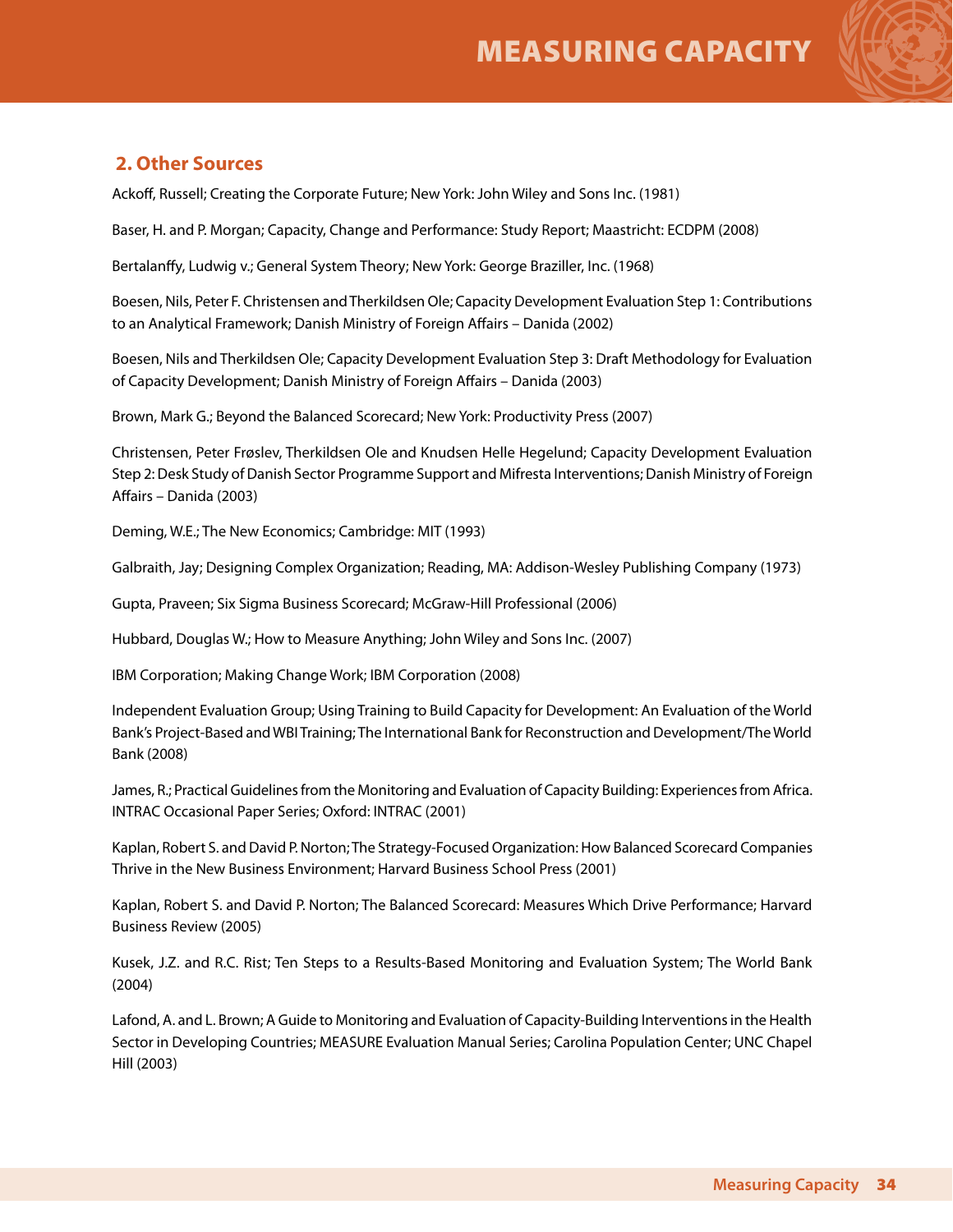Lawler III, Edward E. and Susan A. Mohrman; HR As a Strategic Partner: What Does It Take to Make It Happen? Los Angeles Center for Effective Organizations (2003)

Lawrence, Paul R. and Jay W. Lorsch; Developing Organizations: Diagnosis and Action: Reading, MA: Harvard University Press (1969)

Mackay, K.; Evaluation Capacity Development: A Diagnostic Guide and Action Framework; The World Bank (1999)

Marr, Bernard; Strategic Performance Management: Leveraging and Measuring Your Intangible Value Drivers; Butterworth-Heinemann (2006)

Miller, James G.; Living Systems: The Organization; Behavioral Science, Vol. 17, Issue 1 (1972)

Mizrahi, Yemile; Capacity Enhancement Indicators; World Bank Institute (2004)

Monahan, Kathleen E.; Balanced Measures for Strategic Planning: A Public Sector Handbook; Management Concepts Inc (2001)

Morgan, Mark; Raymond E. Levitt and William Malek; Executing Strategy; Harvard Business School Press (2007)

Morgan, P.; The Design and Use of Capacity Development Indicators; CIDA (1997)

Morgan, P.; The Concept of Capacity. Capacity, Change and Performance; Maastricht: ECDPM (2006)

Norwegian Agency for Development Cooperation; Handbook in Assessment of Institutional Sustainability (2000)

OECD; The Challenge of Capacity Development: Working Towards Good Practice; Paris: OECD (2006)

Ortiz, Alfredo and Peter Taylor; Emerging Patterns in the Capacity Development Puzzle (2008)

Parmenter, David; Key Performance Indicators; John Wiley and Sons Inc. (2007)

Rogers, P.J.; Program Theory: Not Whether Programs Work but How They Work; in Stufflebeam, D.L., G.F. Madaus and T. Kellaghan; Evaluation Models; Viewpoints on Educational and Human Services Evaluation; Second Edition; Boston, Dordrecht, London: Kluwer Academic Publishers (2000)

Schein, E.H.; Process Consultation: Lessons for Managers and Consultants, Vol. 11: Reading, MA: Addison-Wesley (1987)

Senge, Peter; The Fifth Discipline: The Art and Practice of the Learning Organization; New York: Currency Doubleday (1990)

Wrigley, R.; Learning from Capacity Building Practice: Adapting the 'Most Significant Change' (MSC) Approach to Evaluate Capacity Building Provision by CABUNGO in Malawi; Praxis Papers: INTRAC (2006)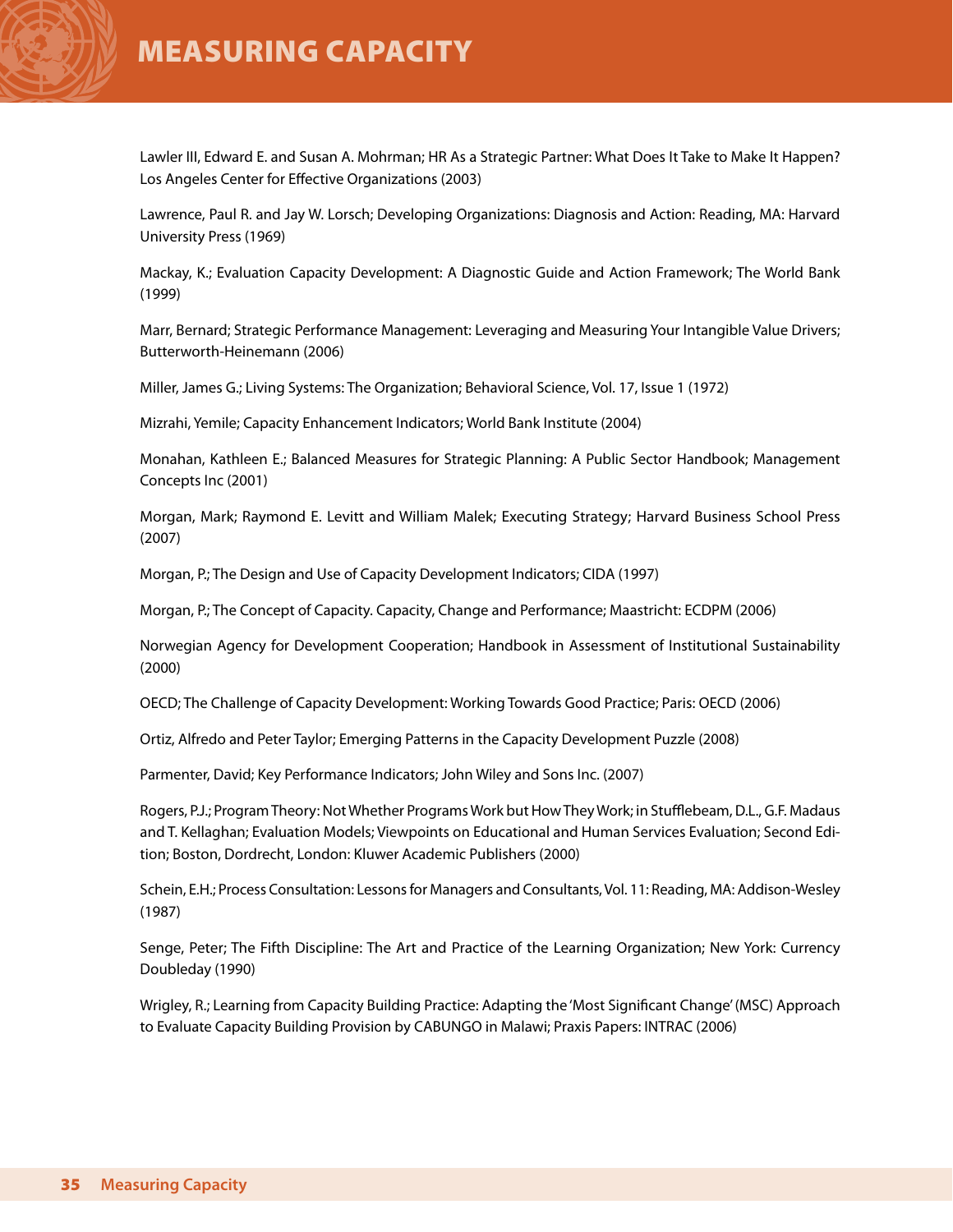

Thurston, W.E. and L. Potvin; Evaluability Assessment: A Tool for Incorporating Evaluation in Social Change Programs; Evaluation (2003)

United States Agency for International Development; Measuring Institutional Capacity; Recent Practices in Monitoring and Evaluation Tips; USAID (2000)

Wholey, J.S.; Using Evaluation to Improve Program Performance. In Levine, R.A., M.A. Solomon, G.M. Hellstern and H. Wollmann, eds.; Evaluation Research and Practice: Comparative and International Perspectives; Beverly Hills, CA: Sage (1981)

Wholey, J.S., H.P. Hatry and K.E. Newcomer, eds.; Assessing the Feasibility and Likely Usefulness of Evaluation; in Handbook of Practical Program Evaluation; San Francisco: Josey-Bass, (1994)

#### **June 2010**

#### **Acknowledgments**

This paper has been developed through a process of learning and iteration by Niloy Banerjee, Jennifer Colville, Thomas Eriksson, Asoka Kasturiarachchi, John Patterson, Sam Tabrizi, and Kanni Wignaraja. It has benefited from a technical review provided by UNDP capacity development, monitoring, and evaluation experts from UNDP Headquarters (specifically Bureau of Management, Evaluation Office, Operations Support Group, Environment and Energy Group, and Bureau for Crisis Prevention & Recovery), Regional Centres, and Country Offices (specifically Brazil, Ethiopia, Indonesia, and Timor Leste). An external technical review was also provided by David Rider Smith in the Uganda Office of Prime Minister & Bureau of Statistics and Eddie Yee Woo Guo in the UN OIOS Inspection and Evaluation Division. It draws from UNDP, UN system, and public and private sector research, case studies, and reviews as referred. In addition, Marcus Baltzer, Tsegaye Lemma, and Christian Triantaphyllis provided valuable research and data analysis.

#### **Contact Information:**

**Editor:** Kanni Wignaraja, kanni.wignaraja@undp.org **Website:** http://www.undp.org/capacity